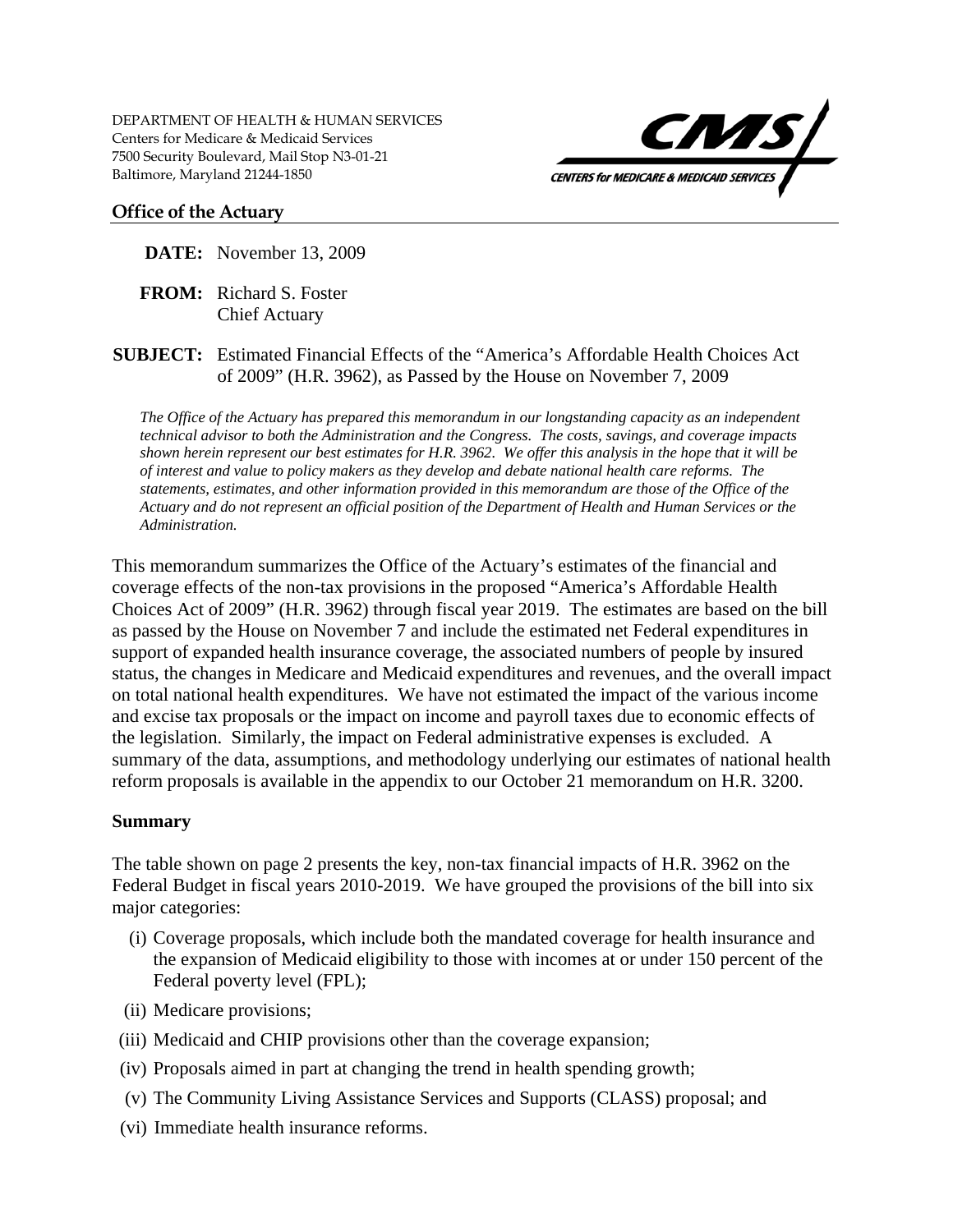The estimated costs and savings shown in the table are based on the effective dates specified in the bill as reported. Additionally, we assume that employers and individuals would take roughly 3 to 5 years to fully adapt to the insurance coverage provisions and that the enrollment of additional individuals under the Medicaid coverage expansion would be completed by the third year following enactment. Because of these transition effects and the fact that most of the provisions would be in effect for only 7 of the 10 years of the budget period, the cost estimates shown in this memorandum do not represent a full 10-year cost for the proposed legislation.

|                       |       |        |                        |         |         | <b>Fiscal Year</b> |         |         |        |                  | Total,   |
|-----------------------|-------|--------|------------------------|---------|---------|--------------------|---------|---------|--------|------------------|----------|
| Provisions            | 2010  | 2011   | 2012                   | 2013    | 2014    | 2015               | 2016    | 2017    | 2018   | 2019             | 2010-19  |
| Total*                | \$1.5 |        | $$2.9 - $26.7$         | \$41.4  | \$39.6  | \$67.0             | \$70.0  | \$69.5  | \$70.7 | \$70.4           | \$406.3  |
| Coverage <sup>†</sup> |       |        |                        | 84.1    | 118.0   | 124.8              | 134.7   | 146.1   | 157.6  | 169.9            | 935.2    |
| Medicare              |       |        | $-6.5$ $-22.0$ $-30.9$ | $-40.9$ | $-74.5$ | $-58.8$            | $-67.7$ | $-79.5$ |        | $-89.8$ $-100.2$ | $-570.6$ |
| Medicaid/CHIP         | 3.0   | 27.8   | 8.8                    | 3.9     | 2.2     | 7.1                | 7.6     | 6.7     | 6.4    | 3.9              | 77.5     |
| Cost Trendt           |       |        |                        |         | $-0.0$  | $-0.1$             | $-0.2$  | $-0.4$  | $-0.6$ | $-0.8$           | $-2.1$   |
| CLASS program         |       | $-2.9$ | $-4.7$                 | $-5.8$  | $-6.1$  | $-6.1$             | $-4.4$  | $-3.4$  | $-2.9$ | $-2.5$           | $-38.7$  |
| Immediate reforms     | 5.0   |        |                        |         |         |                    |         |         |        |                  | 5.0      |

| Estimated Non-Tax Federal Costs $(+)$ or Savings $(-)$ under H.R. 3962 |  |
|------------------------------------------------------------------------|--|
| (in billions)                                                          |  |

\* Excludes income tax surcharge for high-income taxpayers, other Federal tax provisions, and Federal administrative costs.

† Includes expansion of Medicaid eligibility.

‡ Comparative effectiveness research, prevention and wellness, fraud and abuse, and administrative simplification.

Note: The estimates shown in this table exclude the impact of the Federal income tax surcharge for high-income taxpayers and other revenue provisions.

As indicated in the table above, the provisions in support of expanding health insurance coverage (including the Medicaid eligibility changes) are estimated to cost about \$935 billion through fiscal year 2019. The net savings from the Medicare, Medicaid, growth-trend, CLASS, and immediate reform proposals are estimated to total \$529 billion, leaving a net cost for this period of \$406 billion before consideration of additional Federal administrative expenses and the increase in Federal income and other tax revenues that would result from the surcharge on highincome individuals and families and other revenue provisions. The Congressional Budget Office and Joint Committee on Taxation have estimated that the total net amount of Medicare savings and additional tax and other revenues would somewhat more than offset the cost of the national coverage provisions, resulting in an overall reduction in the Federal deficit through 2019.

The chart shown on the following page summarizes the estimated impacts of H.R. 3962 on insurance coverage. The mandated coverage provisions, which include the individual and employer mandates and the creation of the Health Insurance Exchange(s) (hereafter referred to as the "Exchange"), would lead to shifts across coverage types and a substantial overall reduction in the number of uninsured, as many of these individuals become covered through their employers, Medicaid, or the Exchange.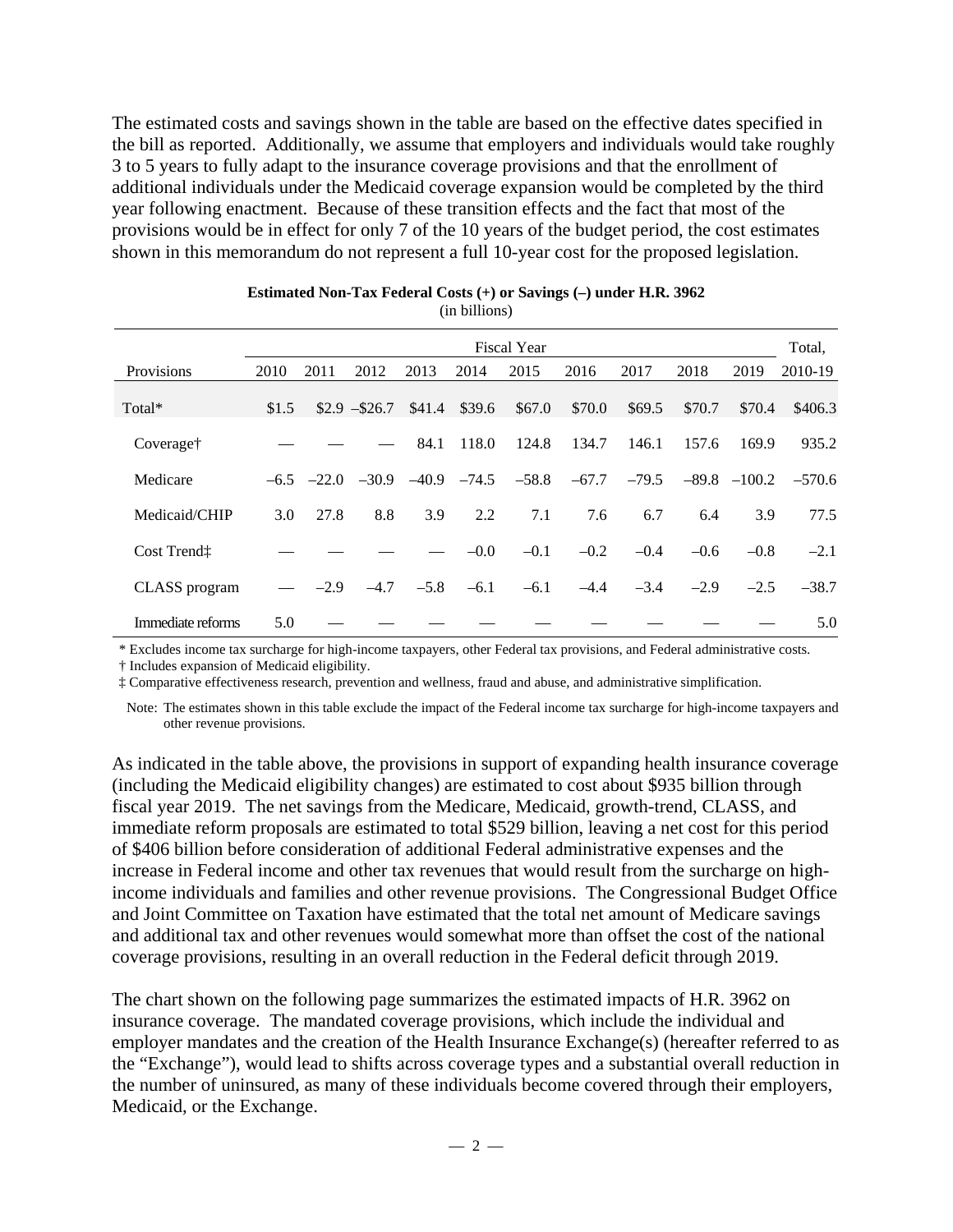By calendar year 2019, the mandates, coupled with the Medicaid expansion, would reduce the number of uninsured from 57 million, as projected under current law, to an estimated 23 million under H.R. 3962. The additional 34 million people who would become insured by 2019 reflect the net effect of several shifts. First, an estimated 21 million would gain primary Medicaid coverage as a result of the expansion of eligibility to all legal resident adults under 150 percent of the  $\overline{FPL}$ <sup>[1](#page-2-0)</sup> (In addition, roughly 2 million people with employer-sponsored health insurance would enroll in Medicaid for supplemental coverage.) Another 10 million currently uninsured persons would receive individual insurance coverage through the newly created Exchange, with the majority of these qualifying for Federal affordability credits (that is, premium and costsharing subsidies) and an estimated 25 percent choosing to participate in the public insurance plan option. Finally, we estimate that the number of individuals with employer-sponsored health insurance would increase overall by about 2.5 million, reflecting both gains and losses in such coverage under H.R. 3962.



**Estimated Effect of H.R. 3962 on Enrollment by Insurance Coverage, 2019**  (in millions)

Note: Totals across categories are not meaningful due to overlaps among categories (e.g., Medicare and Medicaid).

As described in more detail in a later section of this memorandum, we estimate that most of the provisions of H.R. 3962 that were designed, in part, to reduce the rate of growth in health care costs would have a relatively small savings impact. An important exception is the reductions in the "market basket" price indices that are used to update Medicare payments to health providers. Total national health expenditures under this bill would increase by an estimated 1.3 percent in

 $\overline{a}$ 

<span id="page-2-0"></span><sup>&</sup>lt;sup>1</sup> This proposal would extend eligibility to two significant groups: (i) individuals who would meet current Medicaid eligibility requirements, for example as disabled adults, but who have incomes in excess of the existing State thresholds but less than 150 percent of the FPL; and (ii) people who live in households with incomes below 150 percent of the FPL but who have no other qualifying factors that make them eligible for Medicaid under current law, such as being under age 18, age 65 or older, disabled, pregnant, or parents of eligible children.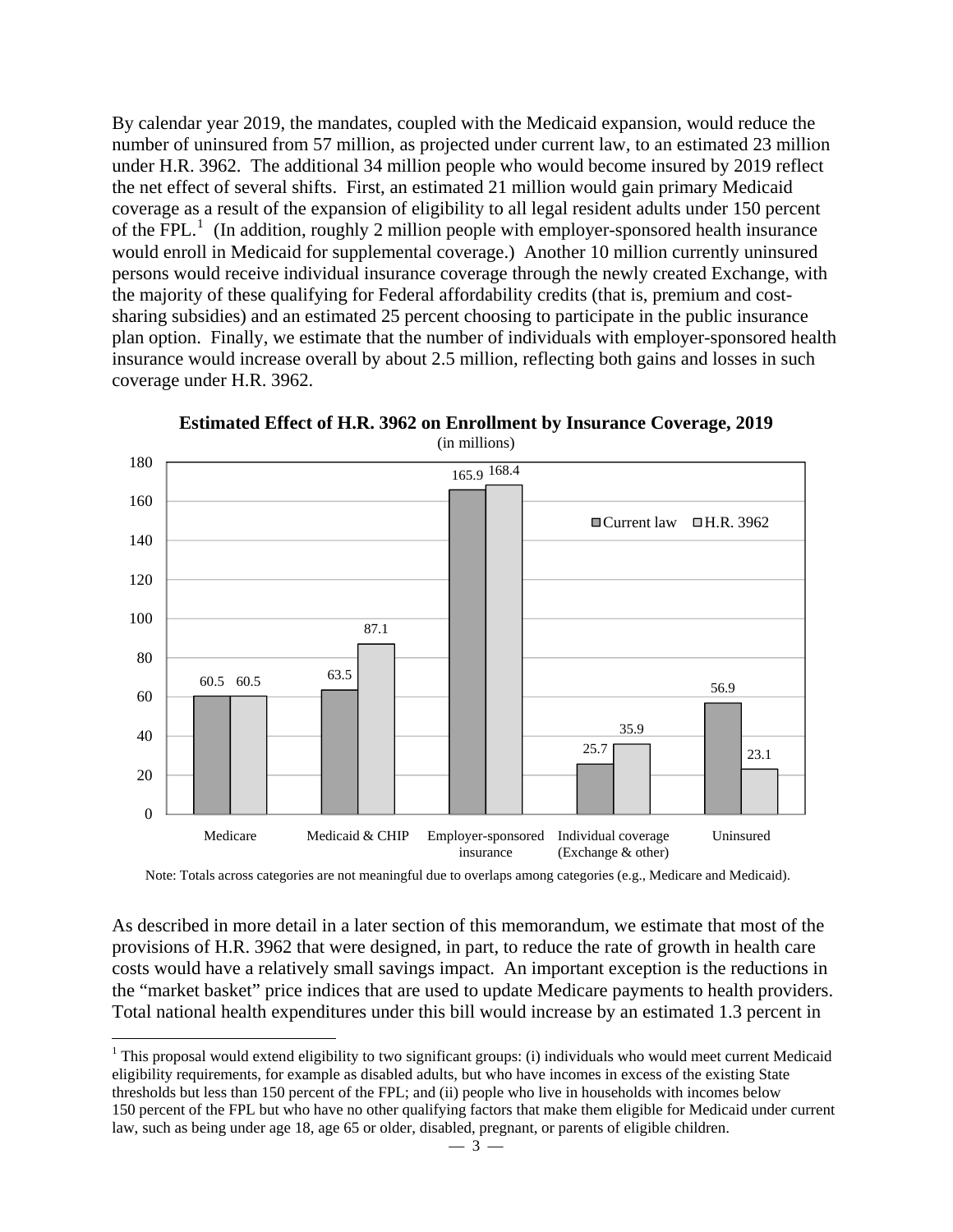calendar year 2019, reflecting the net impact of (i) greater utilization of health care services by individuals becoming newly covered (or having more complete coverage), (ii) lower prices paid to health providers for the subset of those individuals who become covered by Medicaid, and (iii) lower payments and payment updates for Medicare services.

The actual future impacts of H.R. 3962 on health expenditures, insured status, individual decisions, and employer behavior are very uncertain. The legislation would result in numerous changes in the way that health care insurance is provided and paid for in the U.S., and the scope and magnitude of these changes are such that few precedents exist for use in estimation. Consequently, the estimates presented here are subject to a substantially greater degree of uncertainty than is usually the case with more routine health care proposals.

The balance of this memorandum discusses these financial and coverage estimates—and their limitations—in greater detail.

## **Effects of Coverage Proposals on Federal Expenditures and Health Insurance Coverage**

### Federal Expenditure Impacts

 $\overline{a}$ 

The estimated Federal costs of the coverage provisions in H.R. 3962 are provided in table 1, attached, for fiscal years 2010 through 2019. We estimate that Federal expenditures would increase by a net total of \$406 billion during this period—a combination of \$935 billion in net costs associated with coverage provisions, \$571 billion in net savings for the Medicare provisions, a net cost of \$78 billion for the Medicaid/CHIP provisions (excluding the expansion of eligibility), \$2 billion in savings from proposals intended to help reduce the rate of growth in health spending, \$39 billion in net savings from the CLASS proposal, and \$5 billion in costs for the immediate insurance reforms. These latter five impact categories are discussed in subsequent sections of this memorandum.

Of the estimated \$935 billion net increase in Federal expenditures related to the coverage provisions of H.R. 3962, a little more than one-half (\$512 billion) can be attributed to expanding Medicaid coverage for all adults who make less than 150 percent of the FPL and all uninsured newborns. This cost reflects the fact that newly eligible persons would be covered with a 100-percent Federal Medical Assistance Percentage (FMAP) for the first 2 years and 91 percent thereafter; that is, the Federal government would bear a significantly greater proportion of the cost of the newly eligible enrollees than is the case for current Medicaid beneficiaries.<sup>[2](#page-3-0)</sup> The remaining costs of the coverage provisions arise from the affordability credits for low-income enrollees purchasing health insurance through the Exchange and credits for small employers who choose to offer insurance coverage. These estimated expenses amount to \$592 billion and \$11 billion, respectively, for fiscal years 2010-2019. The increases in Federal expenditures

<span id="page-3-0"></span> $2$  The definition of "income," for purposes of establishing Medicaid eligibility under the proposed expansion, would be "determined using methodologies and procedures specified by the Secretary [of HHS] in consultation with the [Exchange] Commissioner." To estimate the effects of this proposal, we assumed that the same definition of income as currently used for Medicaid would also apply under the proposal. In addition, the estimated cost includes the socalled "woodworking" effect—that is, new Medicaid enrollments by previously eligible individuals as a result of the publicity, enrollment assistance through the Exchange, and reduced stigma associated with Federal assistance for health care.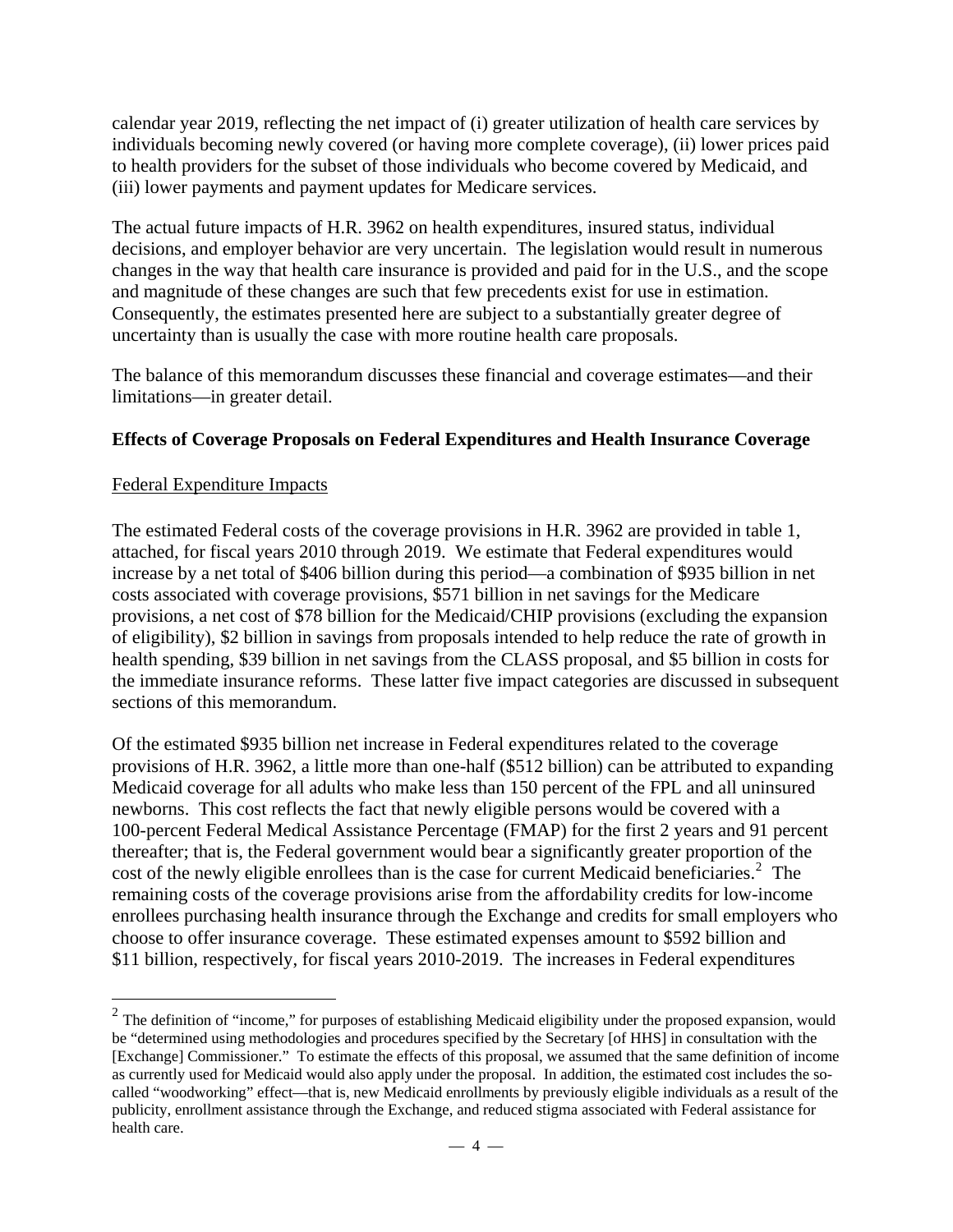would be partially offset by the penalties paid by individuals who choose to remain uninsured and employers who opt not to offer coverage; such penalties together total \$180 billion through this period.

The \$592 billion of individual affordability credits are the combination of both premium and cost-sharing subsidies. The premium credits in section 343 of H.R. 3962 would limit the premiums paid by individuals between 150 percent and 400 percent of the FPL to at most 12.0 percent of their income and would cost an estimated \$505 billion through 2019. An estimated 18 million Exchange enrollees would be eligible for these Federal premium subsidies. The cost-sharing credits would reimburse qualifying individuals and families for a portion of the amounts they pay out-of-pocket for health services, as specified in section 344. These credits are estimated to cost \$86 billion through 2019.

H.R. 3962 changes the basis for future Exchange premium subsidies in such a way that the reduced premiums payable by those with incomes below 400 percent of FPL would maintain the same share of total premiums over time. As a result, the Federal premium subsidies for a qualifying individual would grow at the same pace as per capita health care costs. (Under H.R. 3200, Federal premium subsidies would have increased at a faster rate.)

H.R. 3962 specifies maximum out-of-pocket limits in 2013 of \$5,000 for an individual and \$10,000 for a family with qualified creditable coverage (including employer-sponsored health insurance). For future years, the limits are indexed to the per capita growth in health care costs. With this change from H.R.  $3200<sup>3</sup>$  $3200<sup>3</sup>$ , the proportion of health care costs above the out-of-pocket maximum would be relatively stable. For the basic essential-benefits plans for individuals, with an actuarial value of 70 percent, we estimate that the cost-sharing percentage applicable before the out-of-pocket maximum is reached would be about 50 percent in 2013 and later. The corresponding cost-sharing rate for family coverage is 45 percent. For the more comprehensive benefit packages authorized through the Exchange, these initial cost-sharing levels would be significantly lower.

Somewhat offsetting the Federal costs resulting from the coverage expansion provisions are the individual and employer penalties stipulated by H.R. 3962. For individuals, there is a requirement to obtain health insurance or otherwise pay a penalty tax of 2.5 percent of modified adjusted gross income above the exemption amount (section 501). We estimate that this provision would provide \$62 billion in revenue to the Federal government in fiscal years 2014- 2019, taking into account the time lag associated with collecting the penalty amounts through the Federal income tax system. (A discussion of the estimated number of individuals who would choose to remain uninsured is provided below.) Additionally, for firms that do not offer health insurance and are subject to the "play or pay" penalties, we estimate that the penalties would total \$118 billion in 2013-2019.

The penalty amounts for noncovered individuals would increase over time as a function of their incomes. Similarly, penalties for nonparticipating employers would rise with growth in company payrolls. In both cases, the bases for assessing the penalties would normally increase more slowly than health care costs. As a result, penalty revenues for nonparticipating individuals and

 $\overline{a}$ 

<span id="page-4-0"></span> $3$  Under H.R. 3200, the maximum out-of-pocket limits would have been indexed by the CPI, and over time an increasing share of total health expenditures for Exchange enrollees would have exceeded the limits.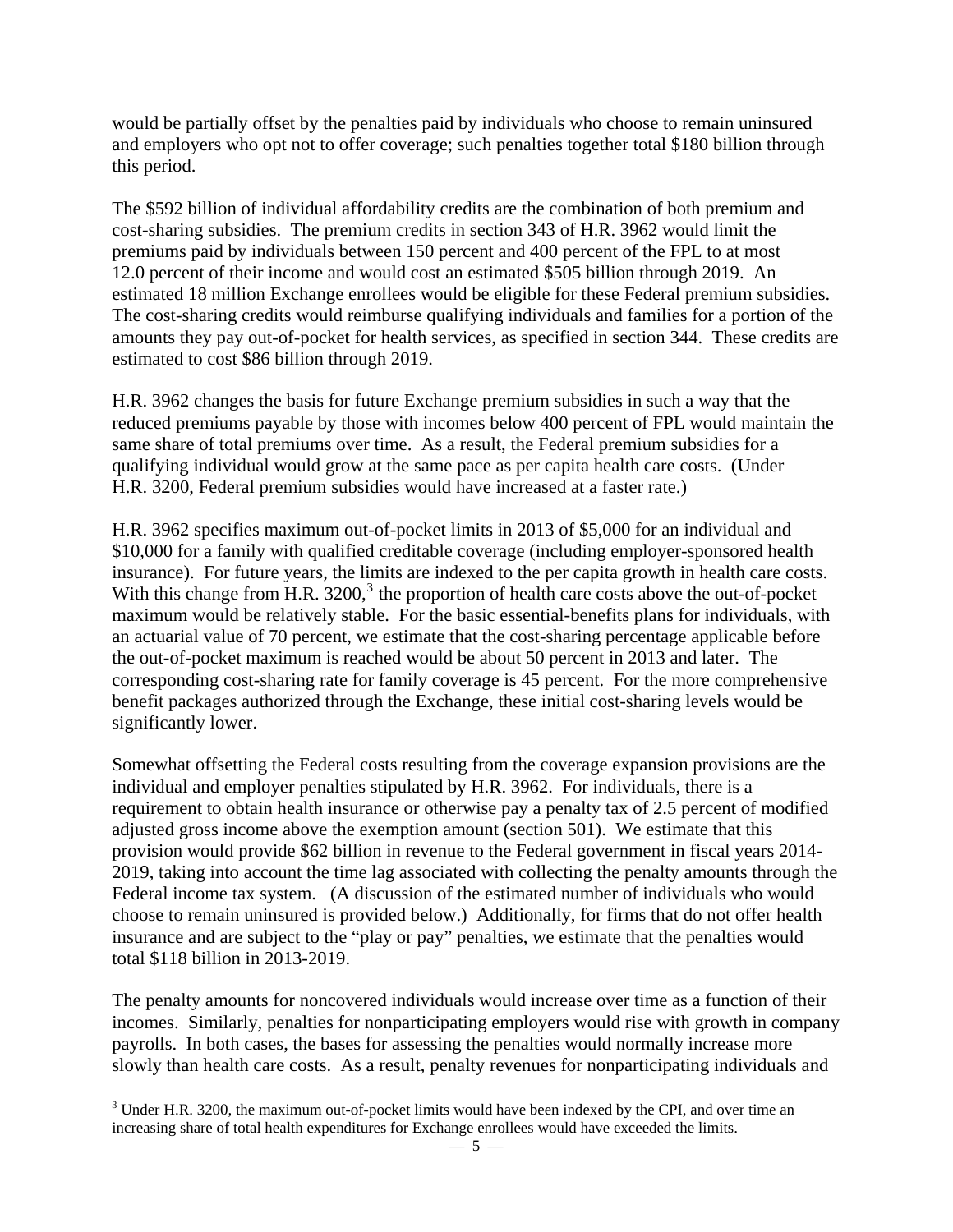employers are estimated to grow more slowly than the Federal expenditures for affordability credits.

## Health Insurance Coverage Impacts

 $\overline{a}$ 

The estimated effects of H.R. 3962 on health insurance coverage are provided in table 2, attached. As summarized earlier, we believe that these effects would be quite significant. By calendar year 2019, the individual mandate, Medicaid expansion, and other provisions are estimated to reduce the number of uninsured from 57 million under current law to 23 million after H.R. 3962. The percentage of the U.S. population with health insurance coverage is estimated to increase from 83 percent under the current baseline to 93 percent after the changes have become fully effective.

Of the additional 34 million people who are estimated to be insured in 2019 as a result of H.R. 3962, about three-fifths (21 million) would receive Medicaid coverage due to the expansion of eligibility to those adults under 150 percent of the FPL. We anticipate that the requirement in H.R. 3962—that the Health Choices (Exchange) Commissioner help people determine which insurance plans are available, and identify whether individuals qualify for Medicaid coverage, affordability credits, etc.—would result in a high percentage of eligible persons becoming enrolled in Medicaid. We further believe that the great majority of such persons (19 million) would become covered in the first year, 2013, with the rest covered by 2015. Another 2 million people who currently have employer-sponsored health insurance are estimated to enroll in Medicaid as a supplement to their existing coverage.

Of the remaining 12.5 million who are estimated to receive health coverage in 2019 because of H.R. 3962, about 10 million would be covered by health insurance through the newly created Exchange. (Another 15 million, who currently have individual health insurance policies, are also expected to switch to Exchange plans.) We modeled the choice to purchase coverage from the Exchange as a function of individuals' and families' expected health expenditures relative to the cost of coverage if they were insured (taking account of applicable premium subsidies). We also considered the required penalty associated with the individual mandate if they chose to remain uninsured, along with other factors.<sup>[4](#page-5-0)</sup> Our model indicated that roughly 57 percent of those eligible for the Exchange would choose to take such coverage and avoid the individual penalty.

The proposed legislation specifies that a Federally operated "public health insurance option" would also be available through the Exchange. This plan would meet the same benefit, costsharing, network, and other requirements applicable to private Exchange plans and would negotiate payment rates with providers (rather than paying based on Medicare rates, as under H.R. 3200). We estimate that the public plan would have costs that were 5 percent below the average level for private plans but that the public plan premiums would be roughly 4 percent

<span id="page-5-0"></span><sup>&</sup>lt;sup>4</sup> Such other factors include age, gender of head of household, race, children, marital status, health status, and employment status (for both the head of household and the spouse), as well as adjustments to reflect the availability of health insurance on a guaranteed-issue basis and at community-rated, group insurance premium rates. Finally, we also considered the general desire to comply with the intent of the law and to avoid penalties, even in cases in which the penalty amount would be small.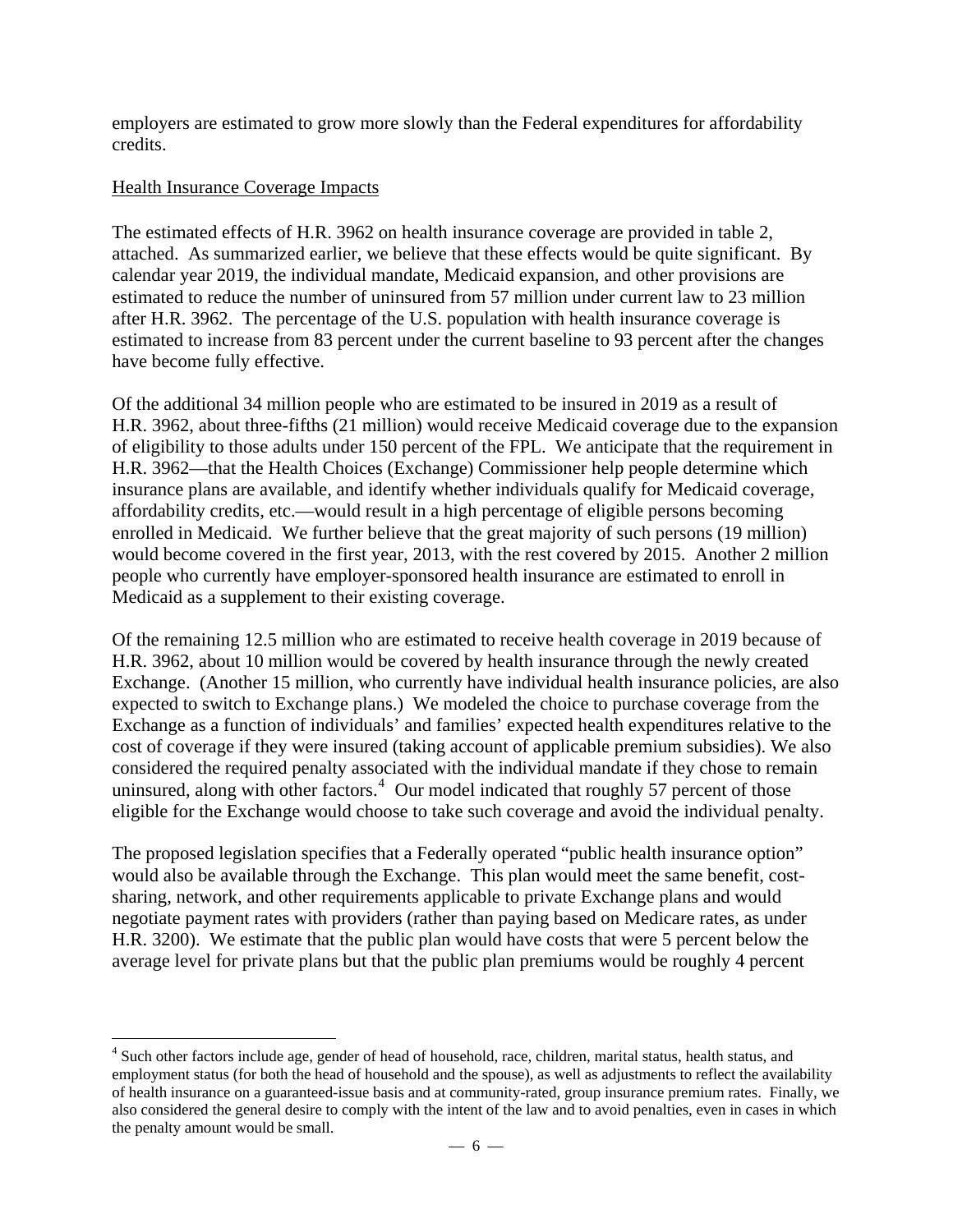higher than private as a result of antiselection by enrollees.<sup>[5](#page-6-0)</sup> We further estimate that about 25 percent of the approximately 25 million people with Exchange coverage would choose the public plan option; the actual percentage could be substantially different, although the impacts on Federal costs and the number of insured persons are not especially sensitive to this percentage.

Employer-sponsored health insurance has traditionally been the largest source of coverage in the U.S., and we anticipate that it would continue to be so under H.R. 3962. By 2019, an estimated 15 million workers and family members would become newly covered as a result of additional employers offering health coverage and a greater proportion of workers enrolling in employer plans. However, a number of workers who currently have employer coverage would likely become enrolled in the expanded Medicaid program or receive subsidized coverage through the Exchange. For example, some smaller employers would be inclined to terminate their existing coverage, and companies with low average salaries might find it to their—and their employees'—advantage to end their plans, thereby allowing their workers to qualify for heavily subsidized coverage through the Exchange. Somewhat similarly, many part-time workers could obtain coverage more inexpensively through the Exchange or by enrolling in the expanded Medicaid program. We estimate that such actions would collectively reduce the number of people with employer-sponsored health coverage by about 12 million, or slightly less than the number newly covered through existing and new employer plans under H.R. 3962. As indicated in table 2, the total number of persons with employer coverage in 2019 is estimated to be 2.5 million higher under the reform package than under current law.

For the estimated 23 million people who would remain uninsured in 2019, roughly 5 million are undocumented aliens who would be ineligible for any of the new coverage options under the proposed legislation. The balance of 18 million are estimated to choose not to be insured and to pay the penalty associated with the individual mandate. For the most part, these would be individuals with relatively low health care expenses for whom the individual or family insurance premium would be significantly in excess of the penalty and their anticipated health benefit value. In other instances, as appears to happen under current law, some people would not enroll in their employer plans (or take advantage of the Exchange opportunities) even though it would be in their best financial interest to do so.

## **Impact on Medicare and Medicaid**

## Medicare

 $\overline{a}$ 

The estimated financial impacts of the Medicare provisions in H.R. 3962 are provided in detail in table 3, attached, which is organized by section of the proposed legislation. Net Medicare savings are estimated to total \$571 billion for fiscal years 2010-2019, with the majority of the savings arising from provisions in Title I of Division B ("Improving Health Care Value"). Specifically, substantial savings are attributable to provisions in this title that would, among other changes,

<span id="page-6-0"></span><sup>&</sup>lt;sup>5</sup> The lower estimated cost level for the public plan assumes that the Secretary could negotiate somewhat lower provider payment rates than those prevailing for commercial plans, in view of the larger enrollment base. Lower administrative costs—due to the economy of scale, reduced marketing costs, and lack of a margin for profit—also contribute to the difference. We anticipate, however, that the public plan would not apply utilization-management techniques as strict as those prevailing in private PPOs and HMOs, thereby offsetting much of the cost advantage. The impact of antiselection is estimated as the amount remaining after risk adjustment is applied.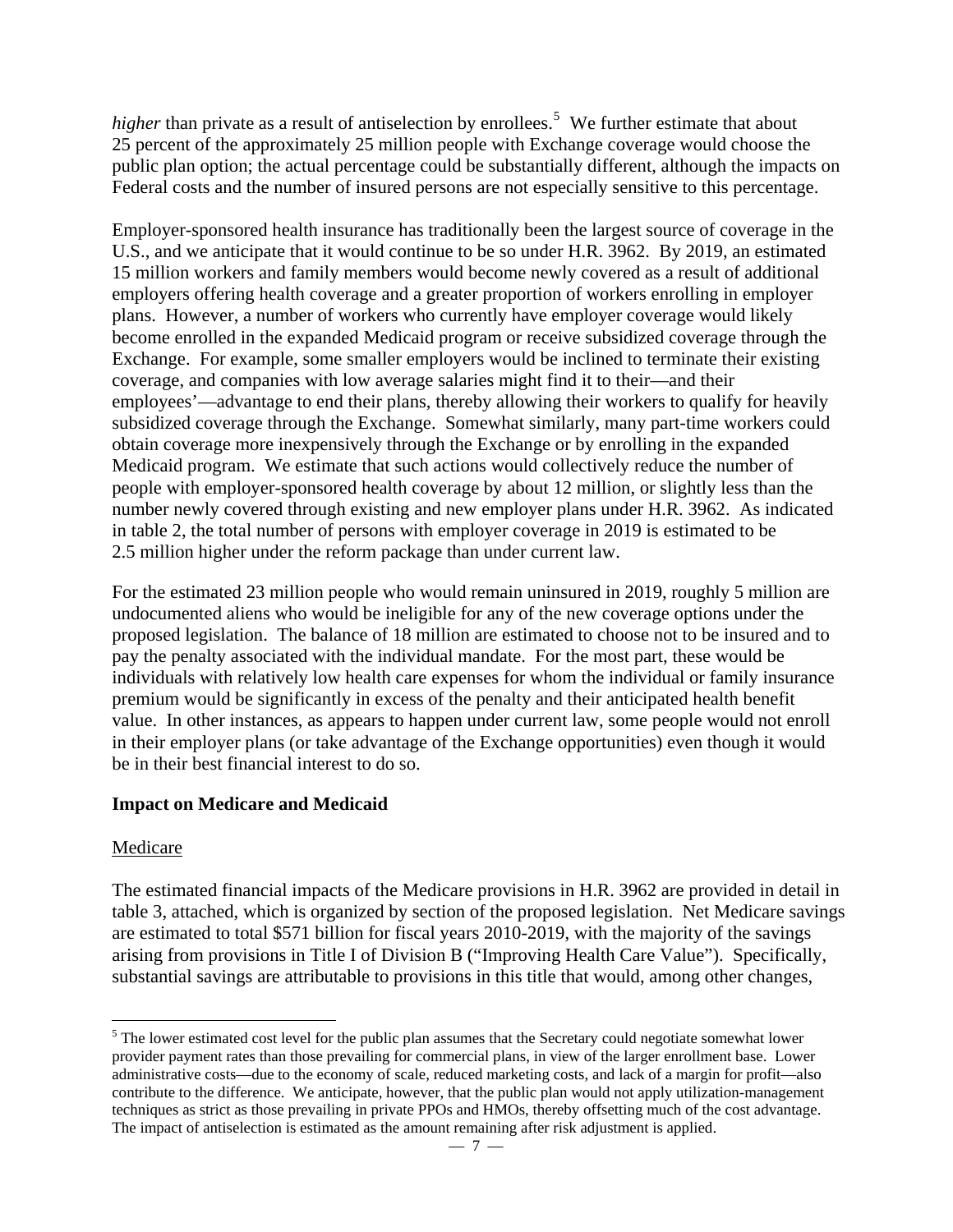reduce Part A and Part B market basket payment updates and adjust them for productivity improvements (\$282 billion); eliminate the Medicare Improvement Fund (\$15 billion); reduce Medicare Advantage payment benchmarks and extend the authority to adjust for coding intensity (\$201 billion); require prescription drug rebates at Medicaid levels from manufacturers for all lowincome Part D enrollees (\$115 billion); and establish arrangements with drug manufacturers for 50-percent price discounts on drugs purchased by enrollees in the coverage gap (\$14 billions).<sup>[6](#page-7-0)</sup> The provisions in other titles would generate relatively smaller amounts of savings, principally through Title IV ("Quality") and Title VI ("Program Integrity") with combined savings of \$4 billion.

The Title I savings are partially offset by the costs of phasing out the Part D coverage gap (\$31 billion).<sup>[7](#page-7-1)</sup> Other titles with costs, include Title II ("Medicare Beneficiary Improvements") with an estimated 10-year cost of \$32 billion and Title III ("Promoting Primary Care, Mental Health, and Coordinated Care") with costs of \$12 billion.

Based on the estimated savings for Part A of Medicare, the assets of the Hospital Insurance trust fund would be exhausted in 2022, 5 years later than under current law.

It is important to note that the estimated savings shown in this memorandum for one category of Medicare proposals may be unrealistic. H.R. 3962 would introduce permanent annual productivity adjustments to price updates for institutional providers (such as acute care hospitals, skilled nursing facilities, and home health agencies), using a 10-year moving average of economy-wide productivity gains. While such payment update reductions would provide a strong incentive for institutional providers to maximize efficiency, it is doubtful that many could improve their own productivity to the degree achieved by the economy at large. $8$  Over time, a sustained reduction in payment updates, based on productivity expectations that are difficult to attain, would cause Medicare payment rates to grow more slowly than, and in a way that was unrelated to, the providers' costs of furnishing services to beneficiaries. Thus, providers for whom Medicare constitutes a substantive portion of their business could find it difficult to remain profitable and might end their participation in the program (possibly jeopardizing access to care for beneficiaries). While this policy could be monitored over time to avoid such an outcome, so doing would likely result in significantly smaller actual savings than shown here for these provisions.

Section 1161 of Division B of H.R. 3962 would set Medicare Advantage capitation benchmarks equal to 100 percent of the prevailing fee-for-service cost level in each county. This reduction in benchmarks, which are generally in the range of 100 to 140 percent of fee-for-service costs under

 $\overline{a}$ 

<span id="page-7-0"></span> $6$  Such price discounts would continue to apply as if the coverage gap were not phased out.

<span id="page-7-1"></span> $^7$  The provision in H.R. 3200 to reform Medicare's current physician payment mechanism (the Sustainable Growth Rate or SGR formula) has been deleted from H.R. 3962 and introduced separately as a new bill (H.R. 3961). Thus, the cost of addressing the SGR formula is no longer associated with H.R. 3962. 8

<span id="page-7-2"></span><sup>&</sup>lt;sup>8</sup> The provision of most health services tends to be very labor-intensive. Economy-wide productivity gains reflect relatively modest improvements in the service sector together with much larger improvements in manufacturing. Except in the case of physician services, we are not aware of any empirical evidence demonstrating the medical community's ability to achieve productivity improvements equal to those of the overall economy. The Office of the Actuary's most recent analysis of hospital productivity highlights the difficulties in measurement but suggests that such productivity has been small or negligible during 1981 to 2005. (See [http://www.cms.hhs.gov/](http://www.cms.hhs.gov/HealthCareFinancingReview/downloads/07-08Winterpg49.pdf) [HealthCareFinancingReview/downloads/07-08Winterpg49.pdf.](http://www.cms.hhs.gov/HealthCareFinancingReview/downloads/07-08Winterpg49.pdf))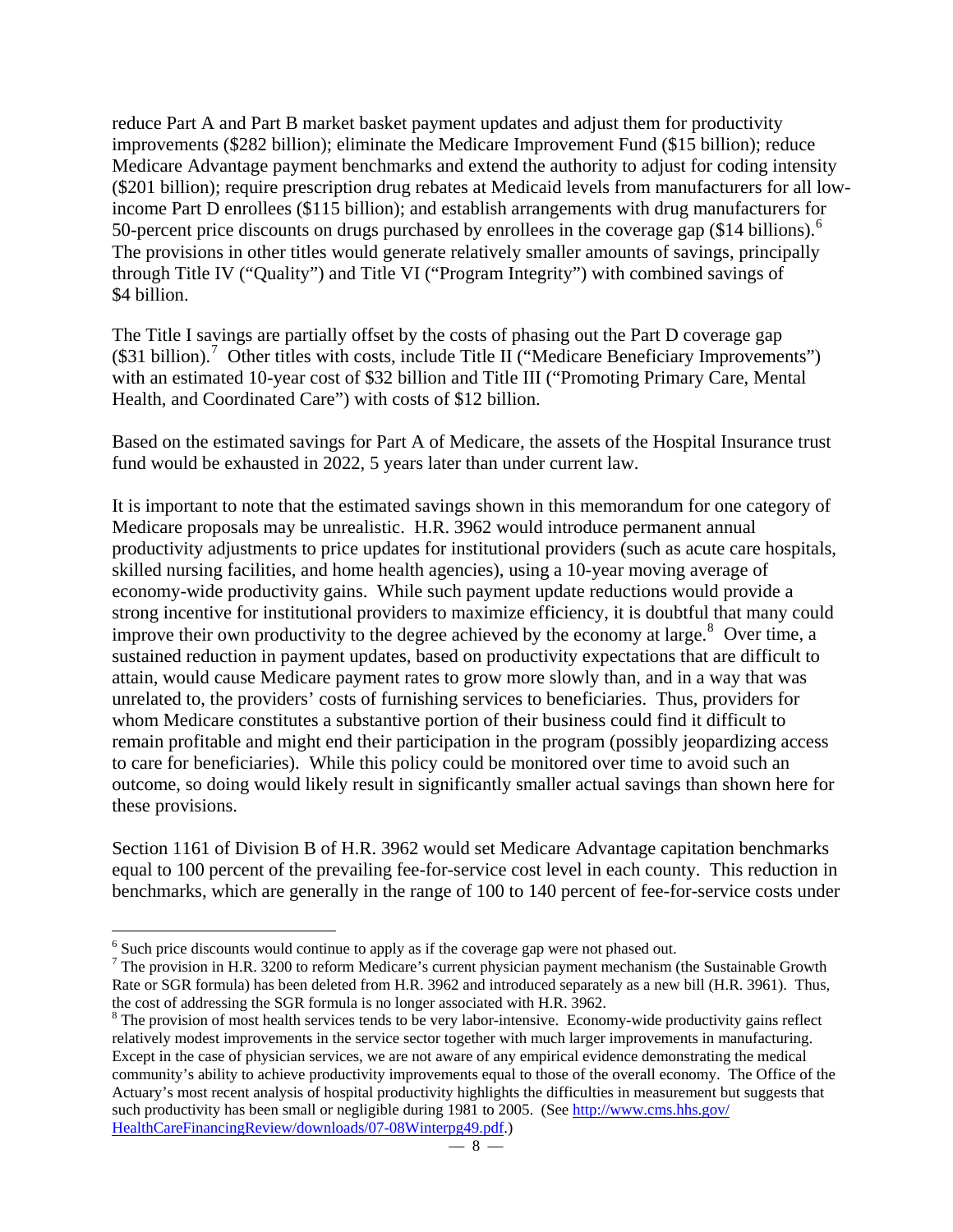current law, would reduce MA rebates to plans and thereby result in less generous benefit packages.<sup>[9](#page-8-0)</sup> We estimate that in 2014, when the MA provisions would be fully phased in, enrollment in MA plans would decrease by about 64 percent (from its projected level of 13.2 million under current law to 4.7 million under the proposal).

## Medicaid/CHIP

 $\overline{a}$ 

The estimated Federal financial effects of the Medicaid and CHIP provisions in H.R. 3962 are shown in table 4, attached. As noted previously, the costs associated with the expansion of eligibility under the applicable provisions of section 1701 are included with the national coverage proposals shown in table 1.

The overall net cost of the other Medicaid and CHIP provisions is estimated to be \$77.5 billion in fiscal years 2010-2019 and reflects numerous cost increases and decreases under the individual provisions. Proposals with significant Federal costs include application of the 100-percent FMAP (first 2 years) and 91-percent FMAP (thereafter) to new traditional Medicaid eligibles with incomes below 150 percent of FPL who have already been covered under section 1115 waivers (\$44.7 billion); an increase in payments for primary care practitioners to Medicare levels<sup>[10](#page-8-1)</sup> (\$37.3 billion); an extension of the higher FMAPs authorized under the American Recovery and Reinvestment Act of 2009 (\$21.9 billion); and higher payments in Puerto Rico and the U.S. territories (\$10.4 billion).

The key savings provisions include maintenance-of-effort requirements under section 1703 (\$47.4 billion), reductions in Medicaid DSH expenditures (\$10.0 billion), higher minimum manufacturer rebates for brand-name prescription drugs (\$10.0 billion), and prescription drug discounts for Medicaid managed care organizations (\$8.2 billion).

## **Impact of Proposals Intended to Change the Trend in Health Spending**

H.R. 3962 includes a number of proposals that are intended, in part, to help control health care costs and to change the overall trend in health spending growth. Many of these proposals are specific to the Medicare program, and their estimated financial effects are shown in table 3. In addition, other provisions are intended to help control health care costs more generally, through promotion of comparative effectiveness research, greater use of prevention and wellness measures, administrative simplification, and augmented fraud and abuse enforcement. For fiscal years 2010 through 2019, we estimate a relatively small reduction in non-Medicare Federal health care expenditures of \$2.1 billion, all of which is associated with the comparative effectiveness research provision.

<span id="page-8-0"></span> $9$  Under current law, MA plans use rebate revenues to reduce Medicare coinsurance requirements, add extra benefits such as vision or dental care, and/or reduce enrollee premiums for Part B or Part D of Medicare. Section 1162 (extension of authority for coding intensity adjustments) would also reduce MA plan revenues.

<span id="page-8-1"></span> $10$  To avoid problems arising from the substantial Medicare physician payment reductions under current law, H.R. 3962 specifies use of Medicare payment rates in 2009, with 1.25-percent annual increases thereafter.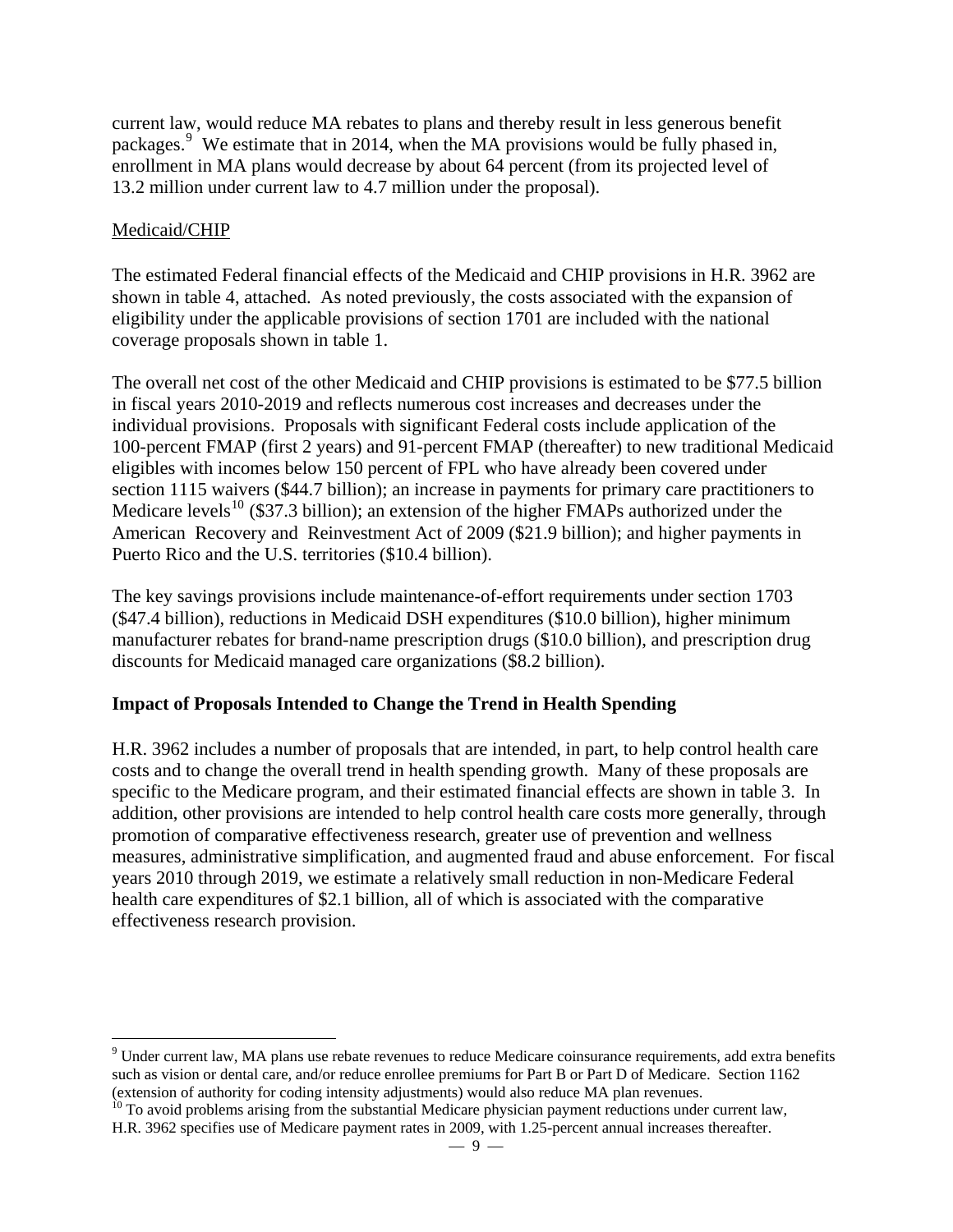## Comparative Effectiveness Research

We reviewed literature and consulted experts to determine the potential cost savings that could be derived from comparative effectiveness research (CER). We found that the magnitude of potential savings varies widely depending upon the scope and influence of comparative effectiveness efforts. Small savings could be achieved through the wide availability of nonbinding research, while substantial savings could be generated by a comparative effectiveness board with authority over payment and coverage policies.

Our interpretation of the CER provisions in H.R. 3962 is consistent with the least stringent of these levels of influence, translating into an estimated total reduction in national health expenditures of \$8 billion for calendar years 2010 through 2019, and Federal savings of about \$4 billion for fiscal years 2010 through 2019 (including Medicare). We anticipate that such savings would develop gradually, as changes in provider practice and culture evolved over time. Expert input on this subject suggests that the full impact of comparative effectiveness research, together with dissemination and application of its results, would take many years to develop.

### Other Provisions

We show a negligible financial impact over the next 10 years for the other proposals intended to help control future health care cost growth. There is no consensus in the available literature or among experts that prevention and wellness efforts result in lower costs. Several prominent studies conclude that such provisions—while improving the quality of individuals' lives in important ways—generally increase costs overall. For example, while it is possible that savings can be achieved for many people by diagnosing diseases in early stages and promoting lifestyle and behavioral changes that reduce the risk for serious and costly illnesses, additional costs are incurred as a result of increased screenings, preventive care, and extended years of life.<sup>[11](#page-9-0)</sup>

Regarding the general fraud and abuse and administrative simplification provisions (that is, excluding the Medicare and Medicaid proposals), we find that the language as it now reads is not sufficiently specific to provide estimates.

## **CLASS Program**

 $\overline{a}$ 

Section 2581 would establish a new, voluntary, Federal insurance program providing a cash benefit if a participant were unable to perform at least two or three activities of daily living or had substantial cognitive impairment. The program would be financed by participant premiums, with no Federal subsidy. Participants would have to meet certain modest work requirements during a 5-year vesting period before becoming eligible for benefits. Benefits are intended to be used to help purchase community living assistance services and supports (CLASS) that would help qualifying beneficiaries maintain their personal and financial independence and continue living in the community. Benefits could also be used to help cover the cost of institutional longterm care.

<span id="page-9-0"></span> $11$  The public health and workforce development provisions in H.R. 3962 (Division C) would create a Public Health Investment Fund and a Prevention and Wellness Trust and would authorize the appropriation of \$34 billion for these purposes. We consider these expenditures to be primarily administrative in nature and thus have not included them as program costs in this memorandum.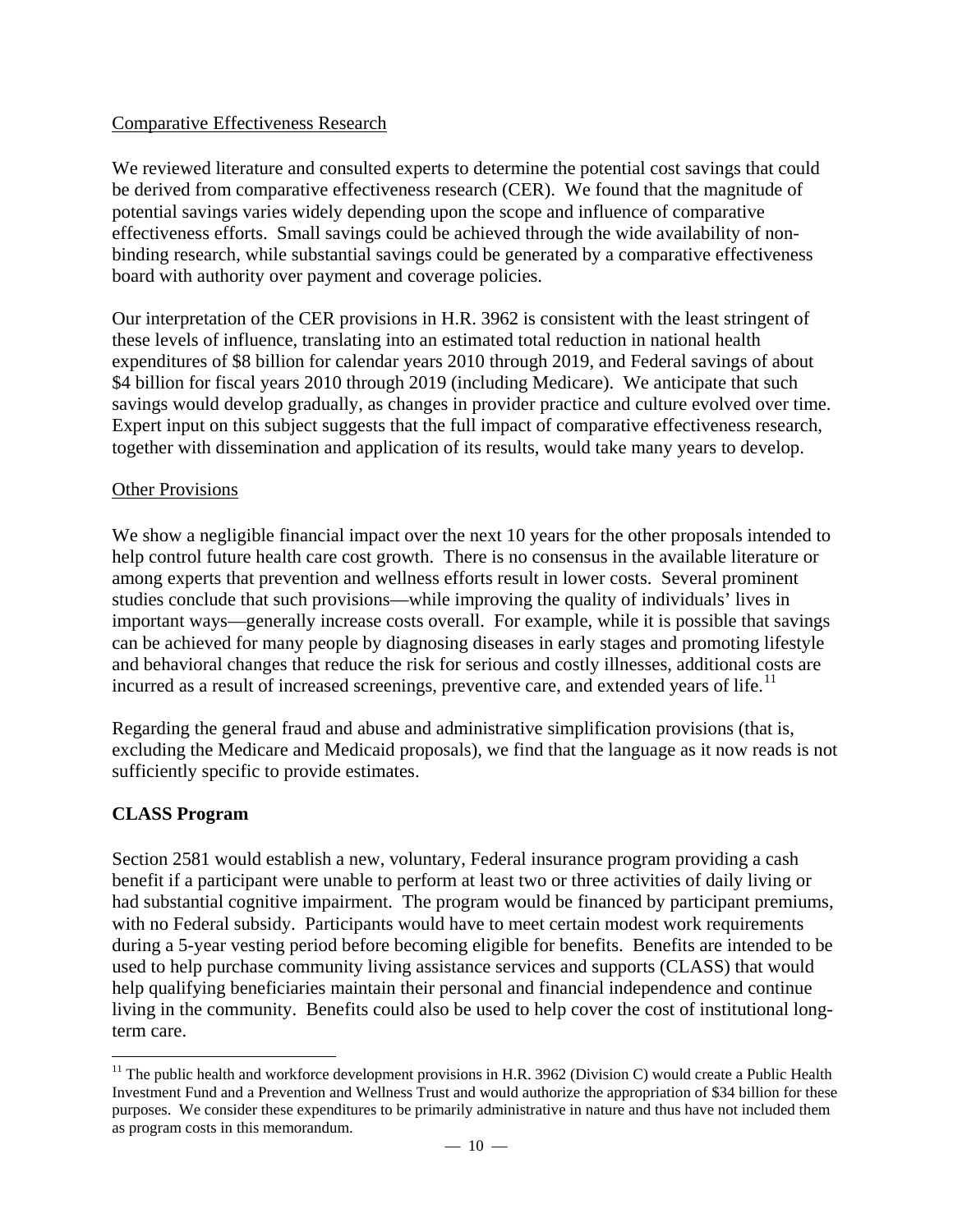As shown in the table on page 2, we estimate a net Federal savings for the CLASS program of \$39 billion during the first 9 years of operations—the first 5 of which are prior to the commencement of benefit payments. After 2015, as benefits were paid, the net savings from this program would decline; in 2025 and later, projected benefits exceed premium revenues, resulting in a net Federal cost in the longer term.<sup>[12](#page-10-0)</sup>

We estimate that about 2.8 million persons would participate in the program by the third year. This level represents about 2 percent of potential participants, compared to a participation rate of 4 percent for private long-term care insurance offered through employers. Factors affecting participation in CLASS include the program's voluntary nature, the lack of a Federal subsidy, a relatively high premium as a result of adverse selection, a new and unfamiliar benefit, and the availability of lower-priced private long-term care insurance for many. Compounding this situation would be the probable participation of a significant number of individuals who would already meet the functional limitation requirements to qualify for benefits. In the sixth year of the program (2016), these participants would begin to receive benefits, along with others who had developed such limitations in the interim. We estimate that an initial average premium level of about \$180 per month would be required to adequately fund CLASS program costs for this level of enrollment and antiselection. (Individuals enrolling in a given year would pay a constant premium amount throughout their participation, unless trust fund deficits necessitated a premium increase. Premiums would vary by age at enrollment and year of enrollment.)

In general, voluntary, unsubsidized, and non-underwritten insurance programs such as CLASS face a significant risk of failure as a result of adverse selection by participants. Individuals with health problems or who anticipate a greater risk of functional limitation would be more likely to participate than those in better-than-average health. Setting the premium at a rate sufficient to cover the costs for such a group further discourages persons in better health from participating, which may lead to further premium increases. This effect has been termed the "classic assessment spiral" or "insurance death spiral." Although section 2581 includes modest work requirements in lieu of underwriting, and specifies that the program is to be "actuarially sound" and based on "an actuarial analysis of the 75-year costs of the program that ensures solvency throughout such 75-year period," there is a significant risk that the problem of adverse selection would make the CLASS program unsustainable.<sup>[13](#page-10-1)</sup>

### **Immediate Insurance Reforms**

 $\overline{a}$ 

A number of provisions in H.R. 3962 would have an immediate effect on insurance coverage. Most of these proposals, however, would not have a direct impact on Federal expenditures. (A discussion of their impact on national health expenditures is included in the following section of

<span id="page-10-0"></span> $12$  The CLASS program is intended to be financed on a long-range, 75-year basis through participant premiums that would fully fund benefits and administrative expenses. If this goal can be achieved, despite anticipated serious adverse selection problems (described subsequently), then annual expenditures would be met through a combination of premium income and interest earnings on the assets of the CLASS trust fund. The Federal budget impact would be the net difference between premium receipts and program outlays. Thus, the trust fund would be adequately financed in this scenario, but the Federal budget would have a net savings each year prior to 2025 and a net cost each year thereafter.

<span id="page-10-1"></span><sup>&</sup>lt;sup>13</sup> An analysis of the potential antiselection problems for the CLASS program was performed by a nonpartisan, joint workgroup of the American Academy of Actuaries and the Society of Actuaries. Their report was issued on July 22, 2009, and is available at [http://www.actuary.org/pdf/health/class\\_july09.pdf](http://www.actuary.org/pdf/health/class_july09.pdf) .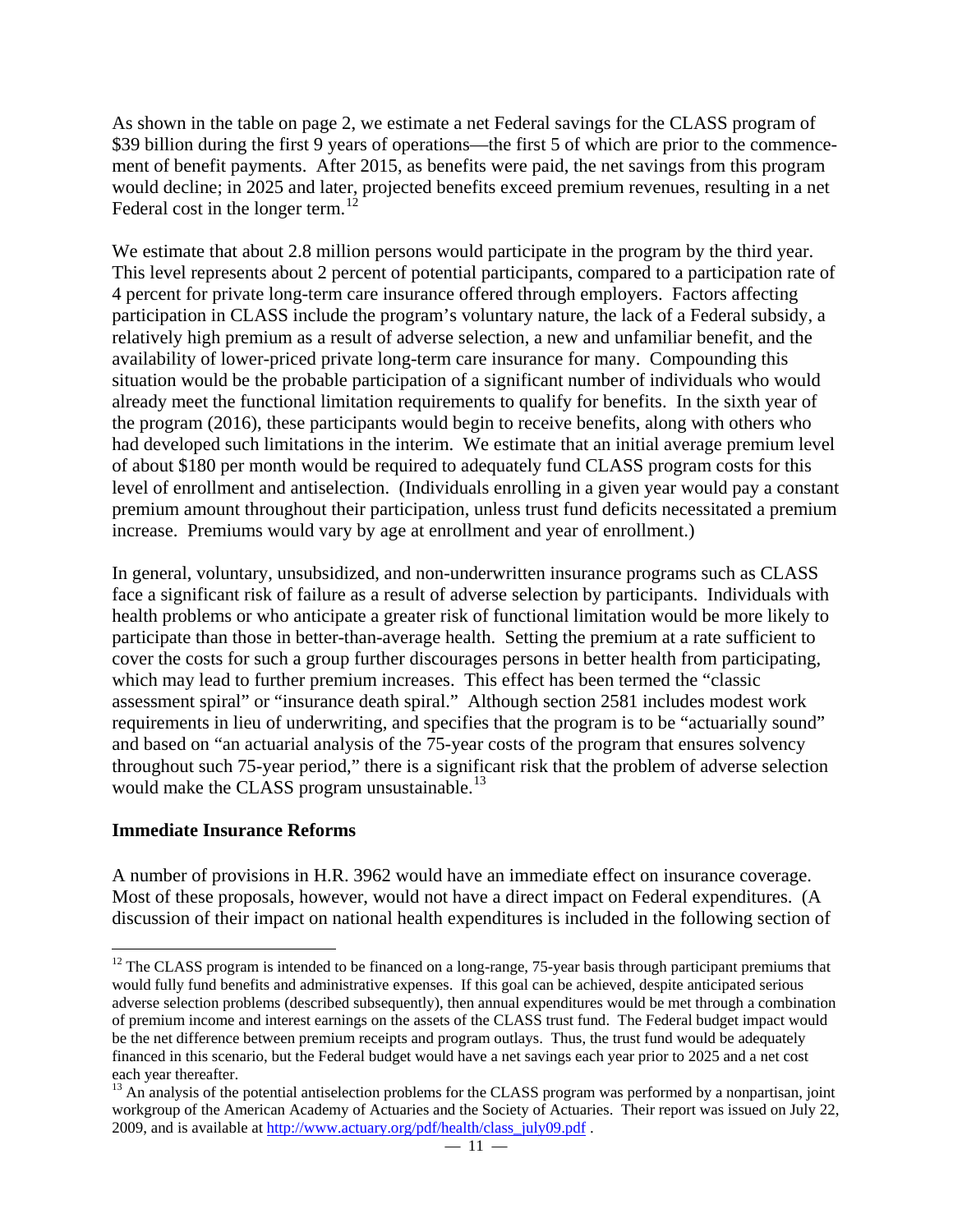this memorandum.) Section 101 of H.R. 3962 authorizes the expenditure of up to \$5 billion in support of a temporary national insurance pool for high-risk individuals without other health insurance.

## **National Health Expenditure Impacts**

 $\overline{a}$ 

The estimated effects of H.R. 3962 on overall national health expenditures (NHE) are shown in table 5. In aggregate, we estimate that for calendar years 2010 through 2019 NHE would increase by \$289 billion, or 0.8 percent, over the updated baseline projection that was released on June 29, 2009.[14](#page-11-0) Year by year, the relative increases are largest in 2015, when the coverage expansions would be fully phased in (1.5 percent), and gradually decline thereafter, as the effects of the Medicare market basket reductions compound, reaching 1.3 percent in 2019. The NHE share of GDP is projected to be 21.1 percent in 2019, compared to 20.8 percent under current law.

The increase in total NHE is estimated to occur primarily as a net result of the substantial expansions in coverage under H.R. 3962, together with the expenditure reductions for Medicare. Numerous studies have demonstrated that individuals and families with health insurance use more health services than otherwise-similar persons without insurance. Under the health reform legislation, as noted above, an estimated 34 million currently uninsured people would gain comprehensive coverage through the health insurance Exchange, their employers, or Medicaid. The availability of coverage would typically result in a fairly substantial increase in the utilization of health care services, with a corresponding impact on total health expenditures. These higher costs would be partially offset by the sizable discounts imposed on providers by State Medicaid payment rules, together with the significant discounts negotiated by private and public health insurance plans. We estimate that the net effect of the utilization increases and price reductions arising from the coverage provisions of H.R. 3962 would increase NHE in 2019 by about 3.4 percent.

H.R. 3962 would also affect aggregate health expenditures through the Medicare and Medicaid savings provisions. We estimate that these impacts would reduce NHE by roughly 2.1 percent in 2019. The bill would have only a slight impact on the utilization of health care services by Medicare beneficiaries (subject to the caveat mentioned previously regarding possible access issues under the proposal to permanently reduce annual provider payment updates by economywide productivity gains).

The immediate insurance reforms in Title I would affect national health expenditures as well, although by relatively small amounts. We estimate that the creation of a national high-risk insurance pool would result in roughly 375,000 people gaining coverage in 2010, increasing national health spending by \$4 billion.<sup>[15](#page-11-1)</sup> By 2011 and 2012 the initial \$5 billion in Federal funding for this program would be exhausted, resulting in substantial premium increases to sustain the program; we anticipate that such increases would limit further participation. Beginning January 1, 2010, qualified child dependents up to age 27 who are uninsured would be

<span id="page-11-0"></span><sup>&</sup>lt;sup>14</sup> R. Foster and S. Heffler, "Updated and Extended National Health Expenditure Projections, 2010-2019." Memorandum dated June 29, 2009. Available online at [http://www.cms.hhs.gov/NationalHealthExpendData/](http://www.cms.hhs.gov/NationalHealthExpendData/Downloads/NHE_Extended_Projections.pdf) [Downloads/NHE\\_Extended\\_Projections.pdf.](http://www.cms.hhs.gov/NationalHealthExpendData/Downloads/NHE_Extended_Projections.pdf) [15](http://www.cms.hhs.gov/NationalHealthExpendData/Downloads/NHE_Extended_Projections.pdf) In practice, a national high-risk pool could probably not be implemented by January 1, 2010. This estimate, along

<span id="page-11-1"></span>with all others in this memorandum, assumes that implementation would occur by the mandated deadline.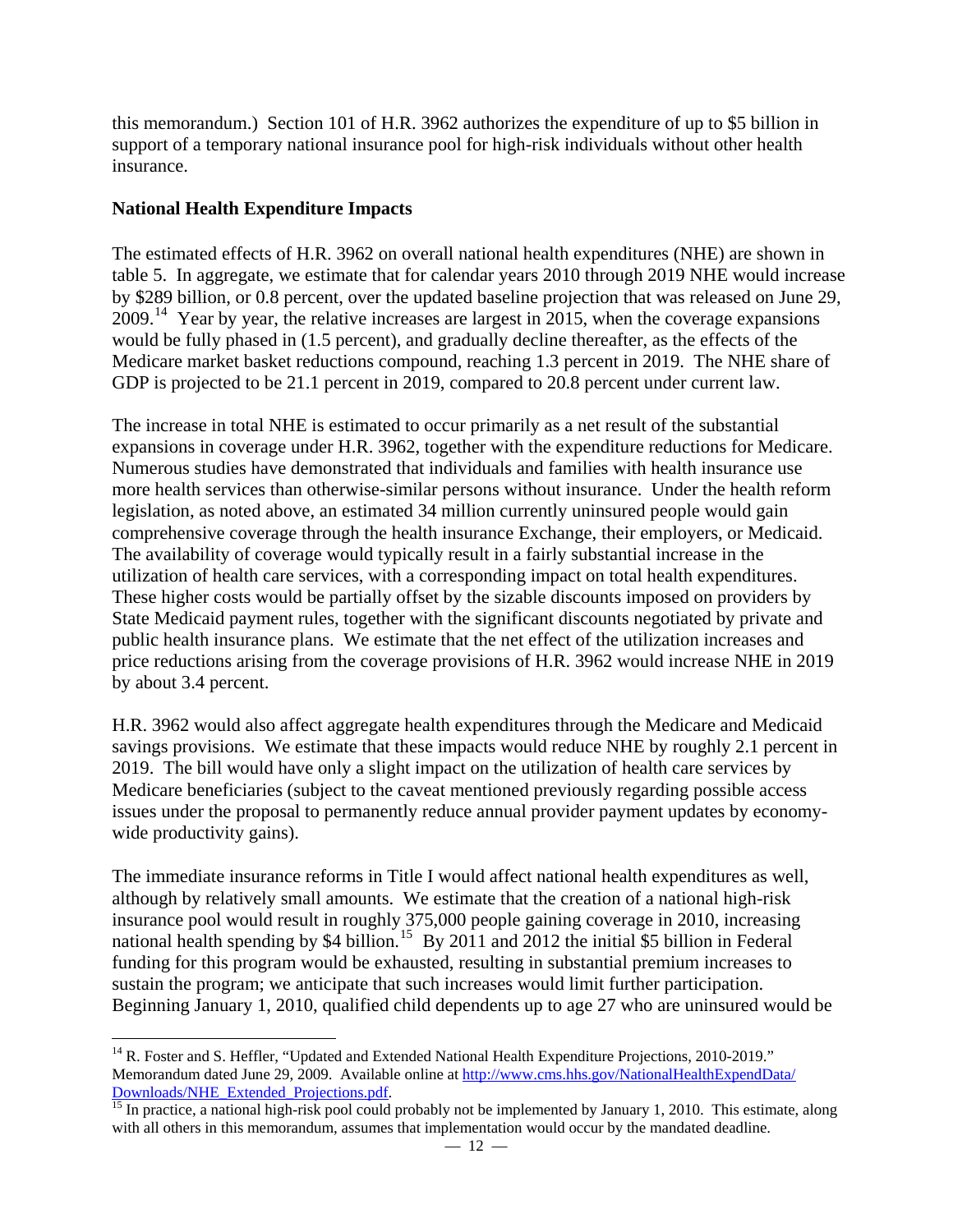allowed to enroll under dependent coverage. An estimated 600,000 dependent children would gain insurance coverage through their parents' private group health plans, increasing national health spending by \$1.2 billion. These impacts are expected to persist through 2012. Additionally, because this provision would not expire when the Medicaid expansion, individual mandate, and Exchange start in 2013, we anticipate that these individuals would continue to remain covered as dependents even though they may be newly eligible for other coverage. Finally, we did not estimate NHE coverage or cost impacts for the other immediate reform provisions, such as prohibiting limitations on pre-existing conditions, elimination of lifetime aggregate benefit limits, prohibition of post-retirement reductions in retiree health benefits by group plans, and extension of COBRA continuation coverage. We believe that each of these provisions would have only a relatively minor upward impact on national health spending.

Underlying the overall moderate effects of H.R. 3962 on NHE would be various changes by payer. Because of (i) the substantial coverage expansions, (ii) the significant cost-sharing subsidies for low-income persons, and (iii) the maximum out-of-pocket limitations associated with the qualified health benefit, we estimate that overall out-of-pocket spending would decline by \$220 billion in calendar years 2010-2019 due to H.R. 3962. Under the baseline projections, out-of-pocket expenditures would account for about 10 percent of NHE in 2019; inclusive of the legislative impacts, this share would decrease to 9 percent.

Public spending would increase under H.R. 3962 as a result of the expansion of the Medicaid program and other Medicaid changes, less the net Medicare savings under the bill. Private expenditures would be higher as well, because of the net increase in the number of persons with employer-sponsored health insurance. The sizable growth in health insurance coverage through Exchange plans would also affect NHE amounts by payer, although the classification of such spending is not straightforward. Based on current law, public expenditures (principally Medicare and Medicaid) are estimated to represent 52 percent of total NHE in 2019. Under H.R. 3962, the public share would be between 52 and 55 percent, depending on how health expenditures by Exchange plans were classified. Similarly, expenditures from private health insurance, which are estimated to be 31 percent of NHE under current law, would fall in the range of 29 to 33 percent.<sup>[16](#page-12-0)</sup>

 $\overline{a}$ 

<span id="page-12-0"></span><sup>&</sup>lt;sup>16</sup> The allocation of NHE *by payer* is based on the entity that is responsible for establishing the coverage and benefit provisions and that has the primary responsibility to ensure that payment is made for health care services. (Auxiliary analyses of NHE *by sponsor* are also prepared, based on the financing of health expenditures in the U.S.) The classification of health expenditures made by Exchange plans is complicated by four factors:

<sup>(</sup>i) The Exchange would be a government entity, with a role in setting minimum benefit standards, but it would not directly provide health insurance coverage.

<sup>(</sup>ii) Exchange plans would include both the public option and a number of private health insurance plans.

<sup>(</sup>iii) The Federal government, through the affordability credits, would subsidize a significant portion of Exchange plan premiums and cost-sharing liabilities.

<sup>(</sup>iv) These subsidies would vary between zero and 95 percent from one person to another, regardless of whether the individuals were covered by the public option or private plans.

The ranges for public and private shares of NHE shown above are based on the illustrative assumptions that either all Exchange plan expenditures are "public" or they are all "private." A more precise determination of these shares will require a careful application of NHE accounting definitions and principles to this new category of payer.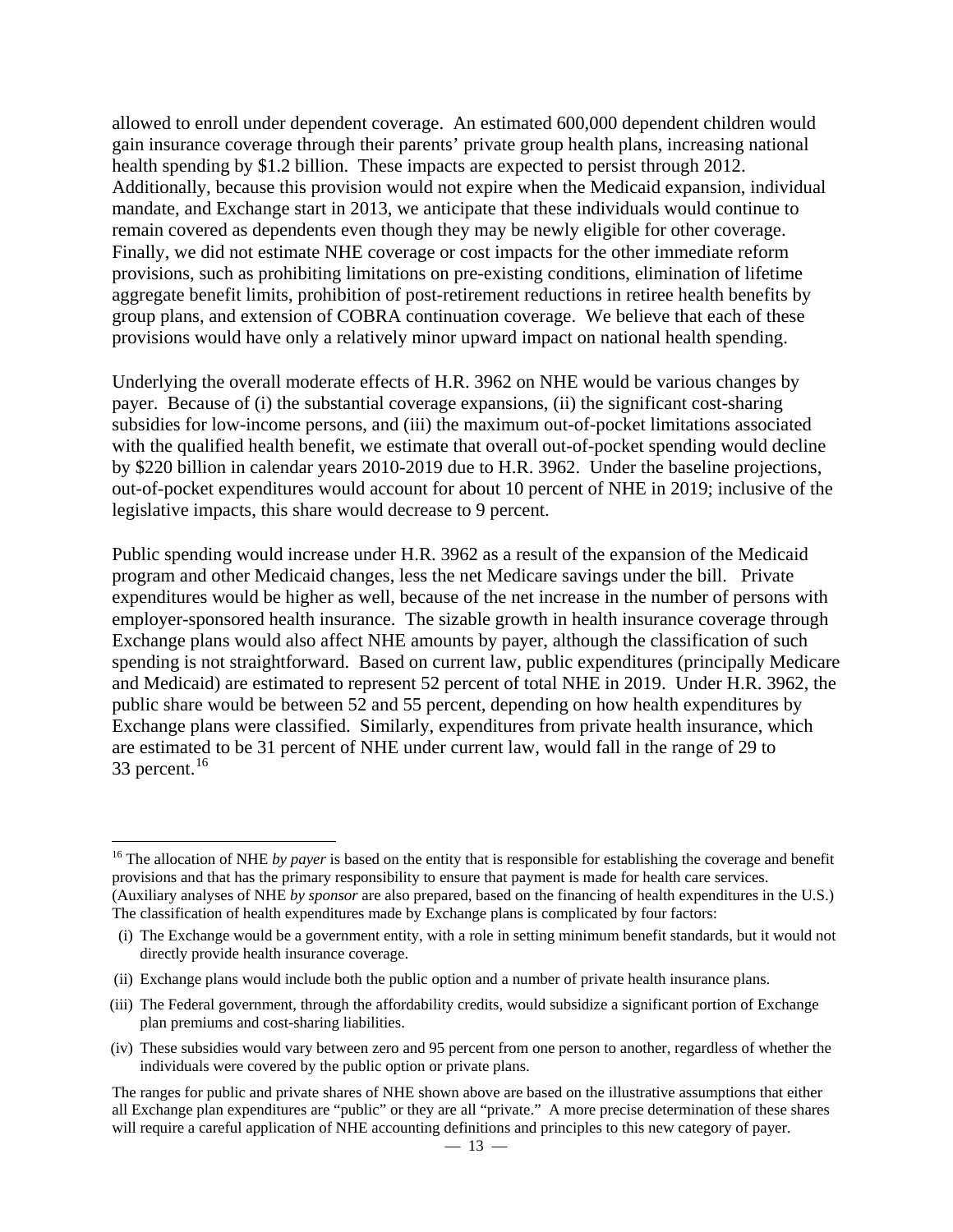## **Caveats and Limitations of Estimates**

The costs, savings, and changes in health insurance coverage presented in this memorandum represent the Office of the Actuary's best estimates for H.R. 3962. Although we believe that these estimates are reasonable and fairly portray the likely future effects of this comprehensive package of health care reforms, they are subject to much greater uncertainty than normal. The following caveats should be noted, and the estimates should be interpreted cautiously in view of their limitations.

- These financial and coverage impacts are based on the provisions of H.R. 3962 as passed by the House on November 7, 2009 and do not pertain to other versions of the bill.
- As mentioned previously, H.R. 3962 does not specify a definition of income for determining Medicaid eligibility under the proposed expansion. If the Secretary of HHS were to adopt a definition other than the one currently used by the State Medicaid programs, then the estimated costs for this provision could differ from those shown in this memorandum.
- Many of the provisions, particularly the coverage proposals, are unprecedented or have been implemented only on a smaller scale (for example, at the State level). Consequently, little historical experience is available with which to estimate the potential impacts.
- The behavioral responses to changes introduced by national health reform legislation are impossible to predict with certainty. In particular, the responses of individuals, employers, insurance companies, and Exchange administrators to the new coverage mandates, Exchange options, and insurance reforms could differ significantly from the assumptions underlying the estimates presented here.
- The nominal dollar amounts of costs and savings under national health reform are sensitive to the assumed trajectory of future health cost trends. Relative measures, such as the cost as a percentage of GDP, are less sensitive.
- Due to the very substantial challenges inherent in modeling national health reform proposals, our estimates will vary from those of other experts and agencies. Differences in results from one estimating entity to another may tend to cause confusion among policy makers. These differences, however, provide a useful reminder that all such estimates are uncertain and that actual future impacts could differ significantly from the estimates of any given organization. Indeed, the future costs and coverage effects could lie outside of the range of estimates provided by the various estimators.
- The existing number of uninsured persons in the U.S. is difficult to measure, and the number of uninsured persons who are undocumented aliens is considerably more uncertain. Medicaid coverage and Exchange premium subsidies under H.R. 3962 are not available to undocumented aliens. As a result of the measurement difficulties described above, the actual costs under H.R. 3962 and the reduction in the number of uninsured persons may be somewhat higher or lower than estimated in this memorandum.
- Certain Federal costs and savings were not included in our estimates if (i) a provision would have no, or only a minor, impact; (ii) the legislative language did not provide sufficient detail with which to estimate a provision's impact; or (iii) the estimates are outside of the scope of the Office of the Actuary's expertise and will be prepared by other agencies. In particular, we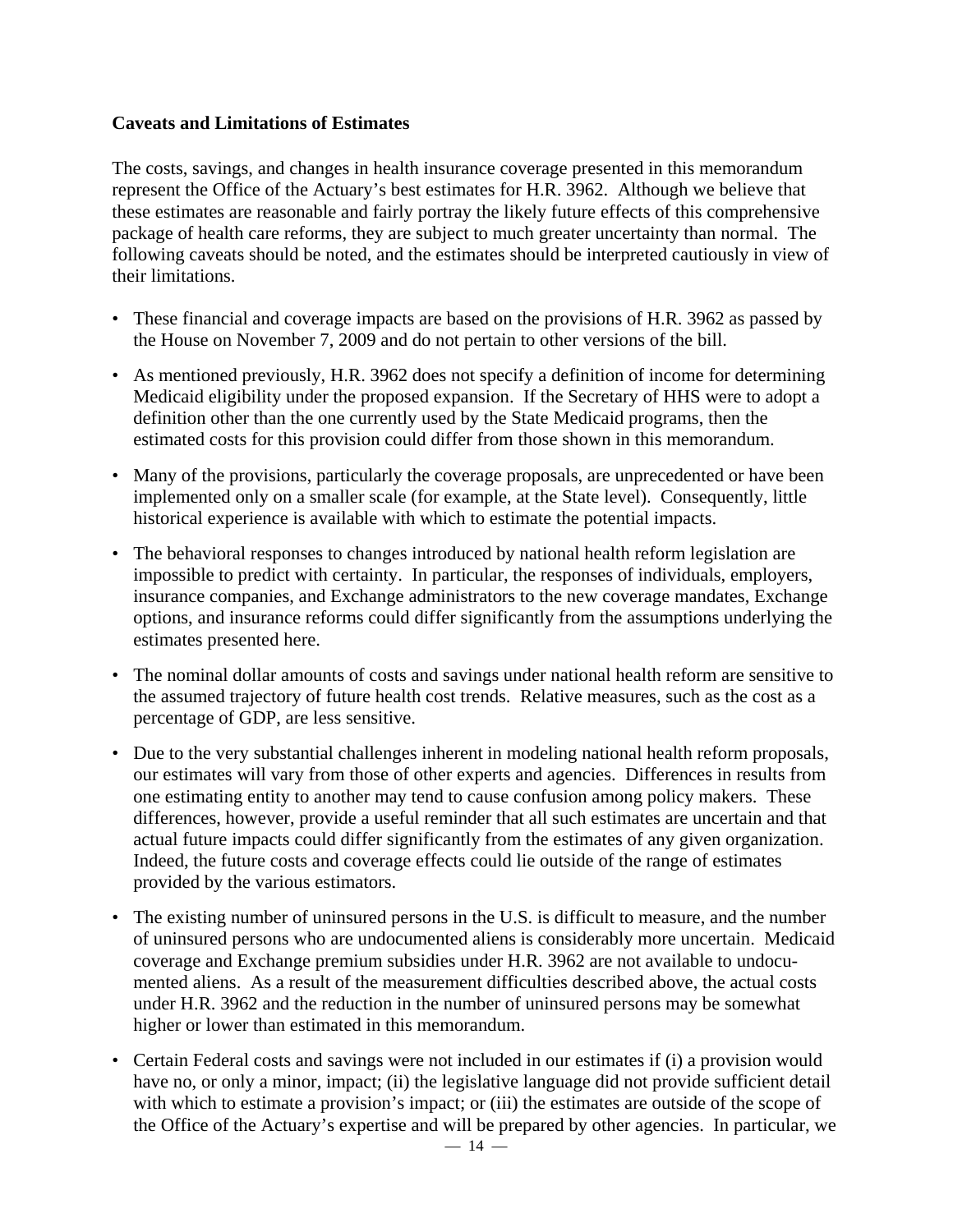did not include any savings pertaining to the income tax surcharge and other revenue provisions of H.R. 3962, as those estimates are provided by the Department of the Treasury. Similarly, Federal administrative expenses associated with H.R. 3962 are not included here and will be estimated separately. As noted previously, the Congressional Budget Office and Joint Committee on Taxation have estimated that the total amount of Medicare savings and additional income, excise, and other tax revenues would somewhat more than offset the cost of the national coverage provisions, resulting in an overall small reduction in the Federal deficit through 2019 and probably for the following 10 years as well.

- We did not estimate whether Exchange enrollees would choose an enhanced benefit plan (with 5-percent or 15-percent cost sharing) versus the basic "essential benefits package" (with 30-percent cost sharing), since their decisions would not affect Federal costs. A future iteration of these cost estimates will incorporate such choices to refine the determination of NHE-level impacts.
- In estimating the financial impacts of H.R. 3962, we assumed that the increased demand for health care services could be met without market disruptions. In practice, supply constraints might interfere with providing the services desired by the additional 34 million insured persons. Price reactions—that is, providers successfully negotiating higher fees in response to the greater demand—could result in higher total expenditures or in some of this demand being unsatisfied. Alternatively, providers might tend to accept more patients who have private insurance (with relatively attractive payment rates) and fewer Medicaid patients, exacerbating existing access problems for the latter group. Either outcome (or a combination of both) should be considered plausible and even probable.

The latter possibility is especially likely in the case of the higher volume of Medicaid services. Despite a provision to increase payment rates for primary care to Medicare levels, most Medicaid payments would still be well below average. Therefore, it is reasonable to expect that a significant portion of the increased demand for Medicaid would not be realized.

We have not attempted to model that impact or other plausible supply and price effects, such as supplier entry and exit or cost-shifting towards private payers. A specific estimate of these potential outcomes is impracticable at this time, given the uncertainty associated with both the magnitude of these effects and the interrelationships among these market dynamics. We may incorporate such factors in future estimates, should we determine that they can be estimated with a reasonable degree of confidence. For now, we believe that consideration should be given to the potential consequences of a significant increase in demand for health care meeting a relatively fixed supply of health care providers and services.

- As noted in the section on Medicare estimates, reductions in payment updates to institutional providers, based on economy-wide productivity gains, are unlikely to be sustainable on a permanent annual basis. If such reductions were to prove unworkable within the 10-year period 2010-2019, then the actual Medicare savings from these provisions would be less than shown in this memorandum.
- In estimating the financial impact of the Medicaid eligibility expansion, we have assumed that the associated "maintenance of effort" requirement would be effective and that existing and new Medicaid enrollees would be appropriately classified for FMAP purposes.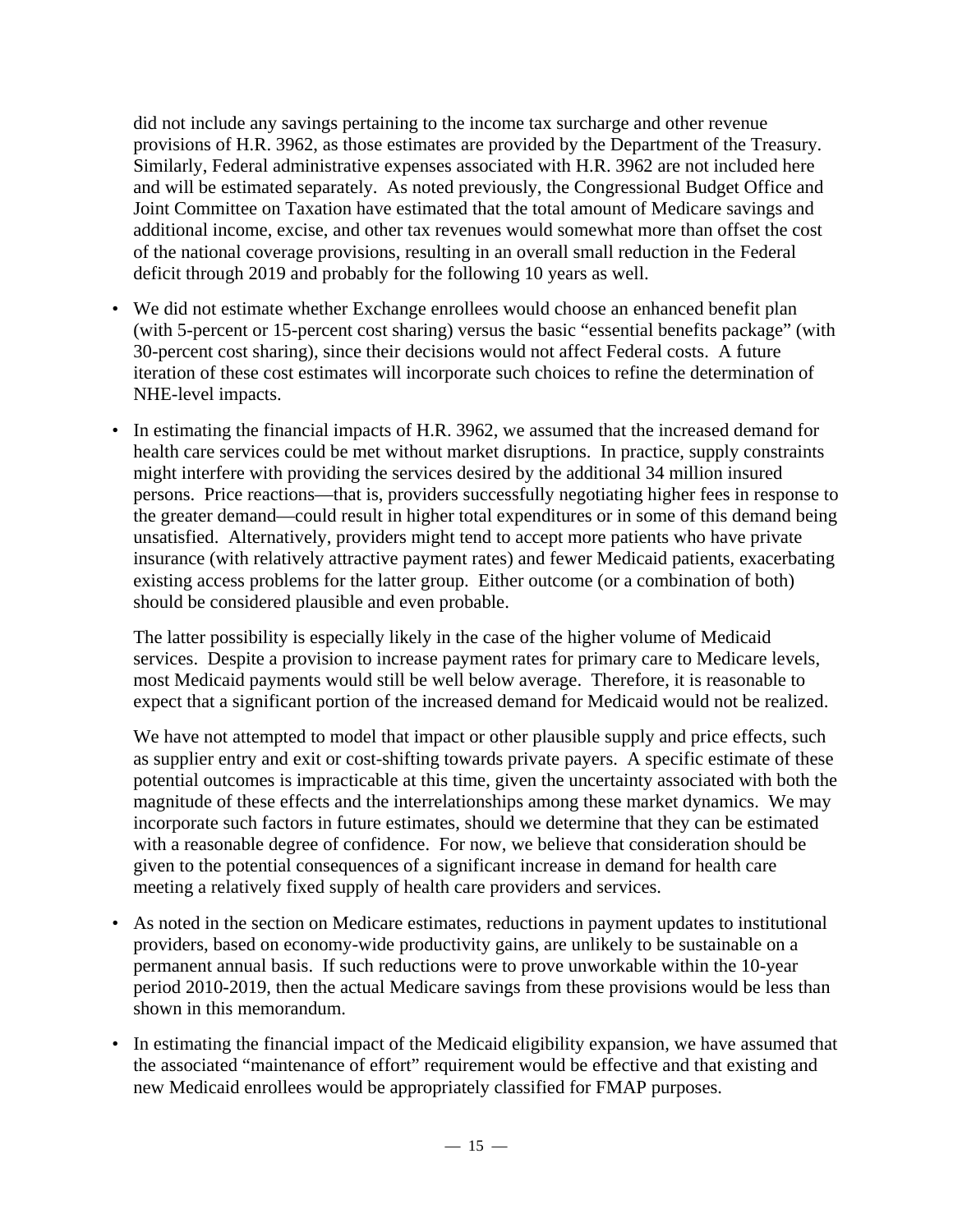• Finally, the updated NHE baseline and estimated NHE impacts under H.R. 3962, as described in this memorandum, reflect changes in Personal Health Care (PHC) expenditures and amounts for Program Administration and the Net Cost of Private Health Insurance. Any effects of the legislation on non-PHC components of NHE would be small and would not substantially affect the cost estimates presented here.

## **Conclusions**

The national health care reform proposals in H.R. 3962, "America's Affordable Health Choices Act of 2009" (as passed by the House on November 7, 2009), would make far-reaching changes to the health sector, including mandated coverage for most people, "play or pay" requirements for most employers, expanded eligibility for Medicaid, Federal premium subsidies for many individuals and families, and a new system of health insurance exchanges for facilitating coverage. Additional provisions would reduce Medicare costs, increase Medicaid outlays, and address other issues with these programs, as well as increase Federal tax revenues through a surcharge on high-income taxpayers and other tax provisions.

The Office of the Actuary at CMS has estimated the effects of the non-tax provisions of H.R. 3962 on Federal outlays, overall national health expenditures, and health insurance coverage in the U.S. Our estimates are based on multiple data sources and what we believe are reasonable assumptions regarding individual, employer, and health plan responses to the legislation, together with analyses of the likely changes in the cost and use of health care services. Our primary estimates for H.R. 3962 are as follows:

- The total Federal cost of the national insurance coverage provisions would be about \$935 billion during fiscal years 2013 through 2019.
- By 2019, an additional 34 million U.S. citizens and other legal residents would have health insurance coverage meeting the essential-benefit requirements.
- Total net savings in 2010-2019 from Medicare provisions would offset about \$571 billion of the Federal costs for the national coverage provisions. (The reforms to the Medicare Sustainable Growth Rate physician payment mechanism, which would increase Medicare costs by an estimated \$214 billion during this period, have been removed from H.R. 3962 and placed in a separate bill, H.R. 3961.) The non-coverage Medicaid provisions would increase costs by about \$78 billion. Additional Federal tax revenues would further offset the coverage costs; however, the Office of the Actuary does not have the expertise necessary to estimate such tax impacts. CBO and the Joint Committee on Taxation have estimated an overall reduction in the Federal budget deficit through 2019 under H.R. 3962 (and excluding the effects of H.R. 3961).
- The proposed Community Living Assistance Services and Supports insurance program would produce an estimated total net savings of \$39 billion through fiscal year 2019. This result, however, is due to the initial 5-year period during which no benefits would be paid. Over the longer term, expenditures would exceed premium receipts, and there is a significant risk that the program would become unsustainable as a result of adverse selection by participants.
- Total national health expenditures in the U.S. during 2010-2019 would increase by about 0.8 percent. The additional demand for health services could be difficult to meet initially with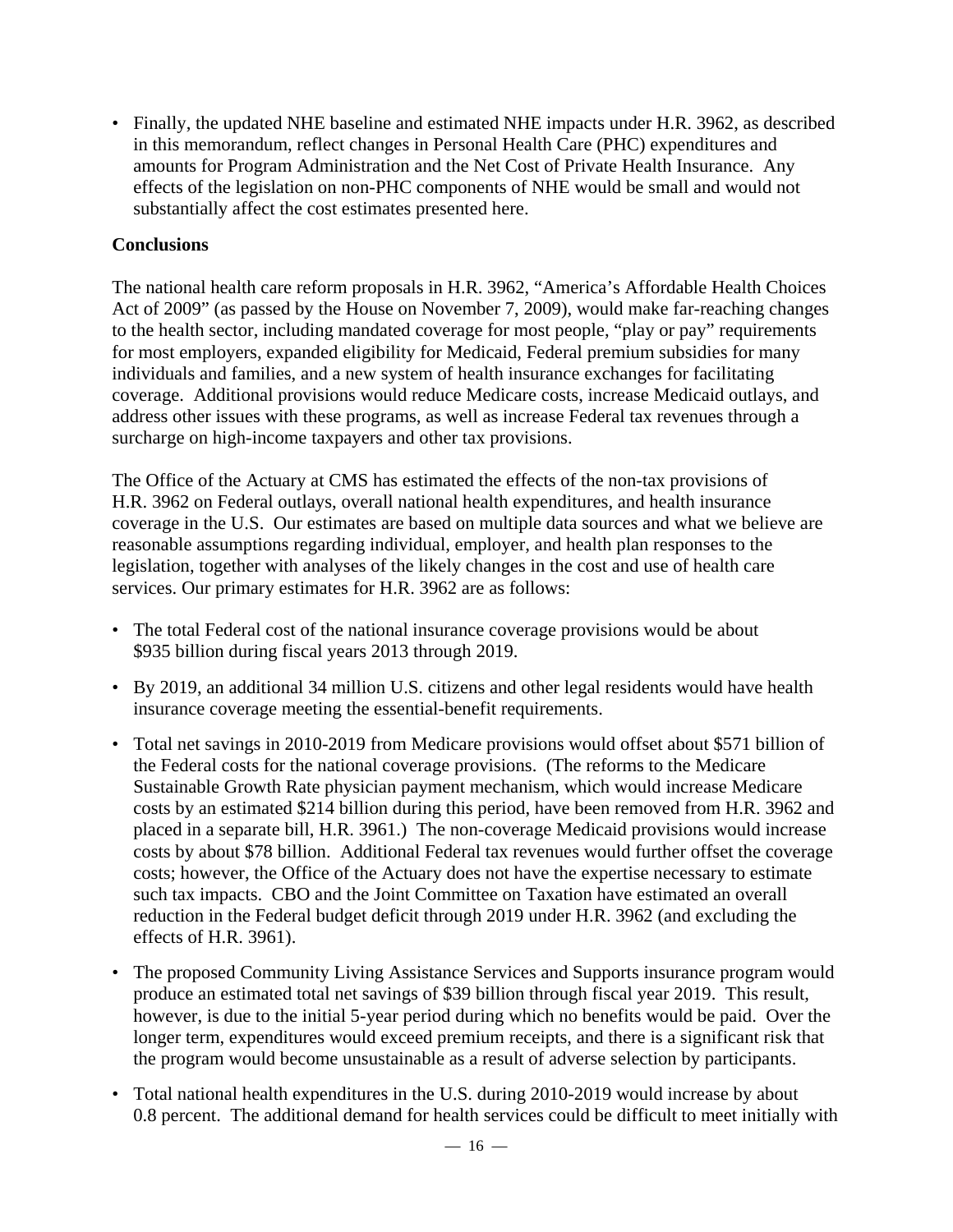existing health provider resources and could lead to price increases, cost-shifting, and/or changes in providers' willingness to treat patients with low-reimbursement health coverage.

• With the exception of the proposed reductions in Medicare payment updates for institutional providers, the provisions of H.R. 3962 would not have a significant impact on future health care cost growth rates. In addition, the longer-term viability of the Medicare update reductions is doubtful.

We hope that the information presented here will be of value to policy makers as they continue to develop and debate the many facets of health reform legislation.

> Richard S. Foster, FSA, MAAA Chief Actuary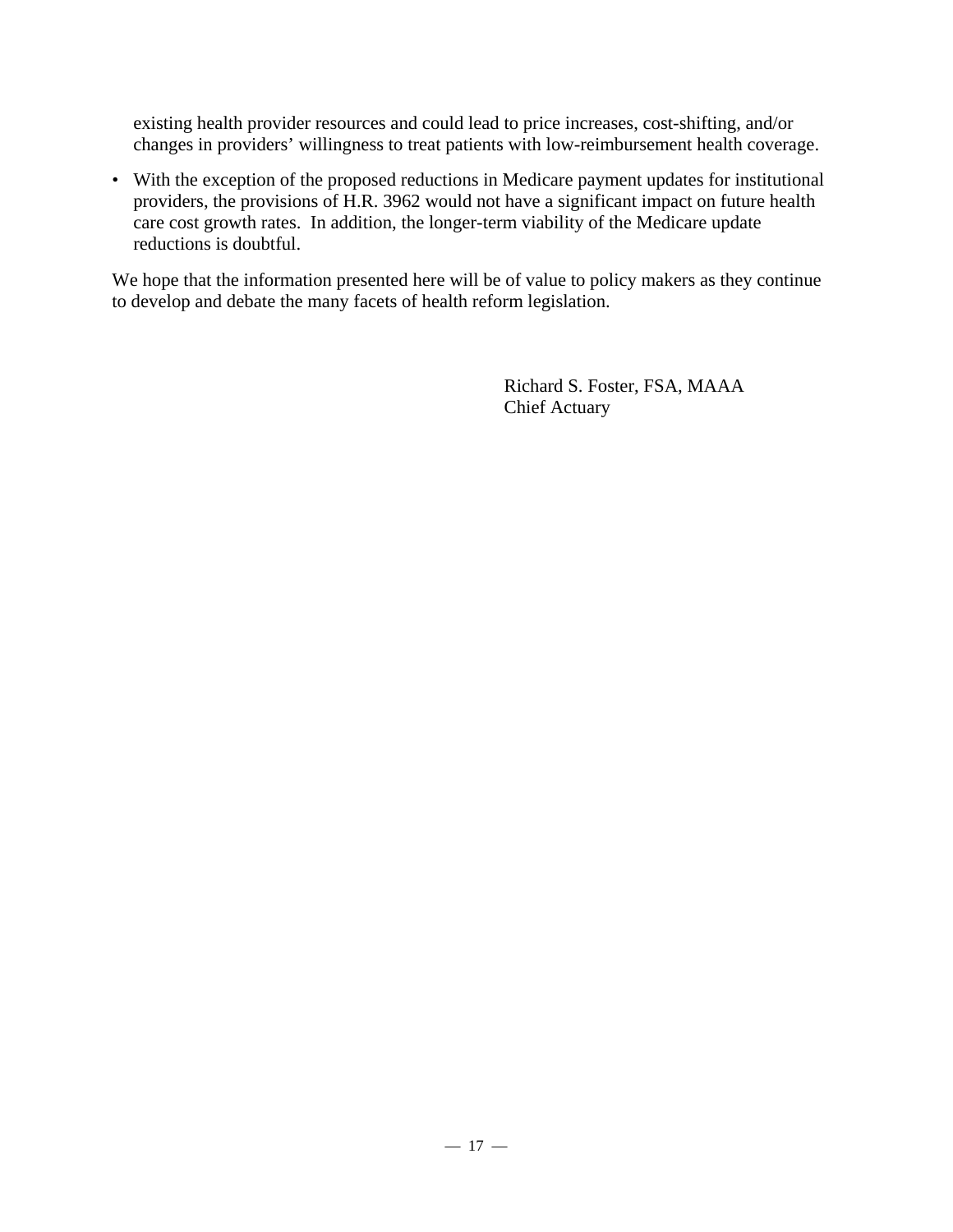### **Table 1 — Estimated Federal Costs (+) or Savings (-) under H.R. 3962, in billions**

|                                      | Fiscal Year              |                                  |                          |                          |         |         |         |         |         |          |           |  |  |
|--------------------------------------|--------------------------|----------------------------------|--------------------------|--------------------------|---------|---------|---------|---------|---------|----------|-----------|--|--|
| Provisions                           | 2010                     | 2011                             | 2012                     | 2013                     | 2014    | 2015    | 2016    | 2017    | 2018    | 2019     | 2010-2019 |  |  |
| Total*                               | \$1.5                    | \$2.9                            | $-$ \$26.7               | \$41.4                   | \$39.6  | \$67.0  | \$70.0  | \$69.5  | \$70.7  | \$70.4   | \$406.3   |  |  |
| <b>Coverage Provisions:</b>          |                          | $\overbrace{\phantom{12322111}}$ | $\overline{\phantom{m}}$ | 84.1                     | 118.0   | 124.8   | 134.7   | 146.1   | 157.6   | 169.9    | 935.2     |  |  |
| Medicaid Expansion                   |                          |                                  |                          | 38.6                     | 60.1    | 68.4    | 75.9    | 83.3    | 89.7    | 96.1     | 512.1     |  |  |
| Credits:                             |                          |                                  |                          | 53.9                     | 77.2    | 81.3    | 87.1    | 94.2    | 101.2   | 108.4    | 603.1     |  |  |
| Individual Exchange Subsidies:       |                          | $\sim$                           | $\hspace{0.05cm}$        | 49.7                     | 71.4    | 79.8    | 87.1    | 94.2    | 101.2   | 108.4    | 591.8     |  |  |
| <b>Affordability Premium Credits</b> |                          |                                  |                          | 42.3                     | 60.9    | 68.2    | 74.4    | 80.5    | 86.4    | 92.6     | 505.4     |  |  |
| Affordability Cost-Sharing Credits   |                          |                                  |                          | 7.4                      | 10.5    | 11.6    | 12.6    | 13.7    | 14.8    | 15.8     | 86.4      |  |  |
| <b>Small Employer Credits</b>        |                          |                                  |                          | 4.1                      | 5.8     | 1.5     | 0.0     | 0.0     | 0.0     | 0.0      | 11.3      |  |  |
| Penalties:                           |                          |                                  |                          | $-8.4$                   | $-19.3$ | $-24.9$ | $-28.3$ | $-31.4$ | $-33.2$ | $-34.6$  | $-180.0$  |  |  |
| <b>Individual Penalties</b>          |                          |                                  | $\hspace{0.05cm}$        | 0.0                      | $-6.9$  | $-9.7$  | $-10.4$ | $-11.1$ | $-11.7$ | $-12.2$  | $-62.0$   |  |  |
| <b>Employer Penalties</b>            |                          | $\qquad \qquad$                  |                          | $-8.4$                   | $-12.4$ | $-15.2$ | $-17.9$ | $-20.3$ | $-21.5$ | $-22.4$  | $-118.0$  |  |  |
| Medicare                             | $-6.5$                   | $-22.0$                          | $-30.9$                  | $-40.9$                  | $-74.5$ | $-58.8$ | $-67.7$ | $-79.5$ | $-89.8$ | $-100.2$ | $-570.6$  |  |  |
| Medicaid/CHIP                        | 3.0                      | 27.8                             | 8.8                      | 3.9                      | 2.2     | 7.1     | 7.6     | 6.7     | 6.4     | 3.9      | 77.5      |  |  |
| <b>Cost Trend Proposals:</b>         |                          | $\overline{\phantom{a}}$         |                          | $\overline{\phantom{0}}$ | 0.0     | $-0.1$  | $-0.2$  | $-0.4$  | $-0.6$  | $-0.8$   | $-2.1$    |  |  |
| Comparative Effectiveness Research†  |                          |                                  |                          |                          | 0.0     | $-0.1$  | $-0.2$  | $-0.4$  | $-0.6$  | $-0.8$   | $-2.1$    |  |  |
| Prevention and Wellness              |                          |                                  |                          | —                        | 0.0     | 0.0     | 0.0     | 0.0     | 0.0     | 0.0      | 0.0       |  |  |
| Fraud and Abuse                      |                          |                                  |                          | —                        | 0.0     | 0.0     | 0.0     | 0.0     | 0.0     | 0.0      | 0.0       |  |  |
| Administrative Simplification        |                          |                                  |                          |                          | 0.0     | 0.0     | 0.0     | 0.0     | 0.0     | 0.0      | 0.0       |  |  |
| <b>Additional Proposals:</b>         | 5.0                      | $-2.9$                           | $-4.7$                   | $-5.8$                   | $-6.1$  | $-6.1$  | $-4.4$  | $-3.4$  | $-2.9$  | $-2.5$   | $-33.7$   |  |  |
| <b>CLASS Program</b>                 | $\overline{\phantom{0}}$ | $-2.9$                           | $-4.7$                   | $-5.8$                   | $-6.1$  | $-6.1$  | $-4.4$  | $-3.4$  | $-2.9$  | $-2.5$   | $-38.7$   |  |  |
| <b>Immediate Reforms</b>             | 5.0                      | $\qquad \qquad$                  |                          |                          |         |         |         |         |         |          | 5.0       |  |  |

\*Excludes income tax surcharge for high-income taxpayers and other revenue provisions.

†Excludes the Medicare impact of CER, which is included in the Medicare savings total.

Source: Centers for Medicare & Medicaid Services, Office of the Actuary. November 13, 2009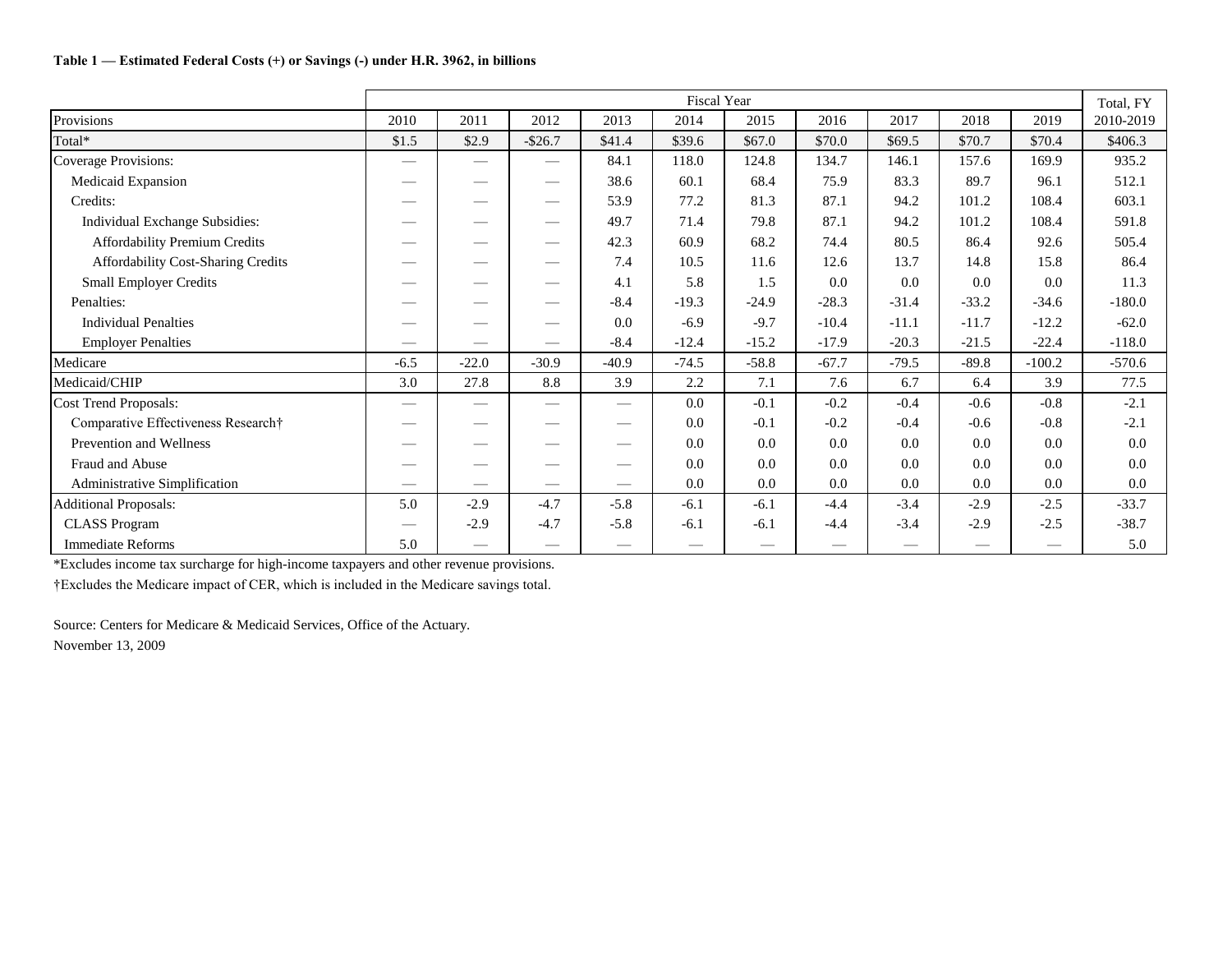#### **Table 2 — Estimated Effects of H.R. 3962 on Enrollment by Insurance Coverage, in millions**

|                                             |       |       |       |       |       | Calendar Year |       |       |       |       |
|---------------------------------------------|-------|-------|-------|-------|-------|---------------|-------|-------|-------|-------|
| <b>Current Law Baseline</b>                 | 2010  | 2011  | 2012  | 2013  | 2014  | 2015          | 2016  | 2017  | 2018  | 2019  |
| Medicare                                    | 46.9  | 48.0  | 49.4  | 50.9  | 52.4  | 53.9          | 55.4  | 57.1  | 58.7  | 60.5  |
| Medicaid/CHIP                               | 59.2  | 60.5  | 61.6  | 62.0  | 60.6  | 60.3          | 61.1  | 61.9  | 62.7  | 63.5  |
| <b>Other Public</b>                         | 12.3  | 12.6  | 12.9  | 13.2  | 13.6  | 13.9          | 14.2  | 14.6  | 14.9  | 15.2  |
| Employer-sponsored Private Health Insurance | 163.8 | 163.2 | 164.5 | 165.0 | 166.1 | 166.6         | 166.4 | 166.2 | 166.0 | 165.9 |
| <b>Other Private Health Insurance*</b>      | 26.1  | 25.3  | 25.5  | 25.6  | 25.8  | 25.8          | 25.8  | 25.8  | 25.8  | 25.7  |
| Uninsured                                   | 48.3  | 48.6  | 47.9  | 48.1  | 50.0  | 51.7          | 53.1  | 54.4  | 55.6  | 56.9  |
| Insured Share of US Population†             | 84.4% | 84.5% | 84.8% | 84.9% | 84.4% | 84.0%         | 83.8% | 83.5% | 83.3% | 83.0% |

|                                             |       |        |       |       |       | Calendar Year |       |       |       |       |
|---------------------------------------------|-------|--------|-------|-------|-------|---------------|-------|-------|-------|-------|
| Proposed — H.R. $3962$                      | 2010  | 2011   | 2012  | 2013  | 2014  | 2015          | 2016  | 2017  | 2018  | 2019  |
| Medicare                                    | 46.9  | 48.0   | 49.4  | 50.9  | 52.4  | 53.9          | 55.4  | 57.1  | 58.7  | 60.5  |
| Medicaid/CHIP                               | 59.2  | 60.5   | 61.6  | 83.4  | 82.3  | 82.5          | 83.8  | 85.0  | 86.0  | 87.1  |
| <b>Other Public</b>                         | 12.6  | 12.6   | 12.9  | 13.2  | 13.6  | 13.9          | 14.2  | 14.6  | 14.9  | 15.2  |
| Employer-sponsored Private Health Insurance | 164.4 | 163.9  | 165.1 | 168.3 | 169.4 | 168.0         | 167.0 | 166.6 | 167.5 | 168.4 |
| Other Private Health Insurance*             | 26.1  | 25.3   | 25.5  | 13.3  | 13.3  | 13.0          | 12.5  | 12.0  | 11.6  | 11.1  |
| Exchange                                    |       | $\sim$ |       | 17.1  | 19.5  | 22.8          | 23.6  | 24.3  | 24.5  | 24.7  |
| Private Plan                                |       |        |       | 12.9  | 14.6  | 17.1          | 17.7  | 18.3  | 18.4  | 18.6  |
| Public Plan                                 |       |        |       | 4.3   | 4.9   | 5.7           | 5.9   | 6.1   | 6.1   | 6.2   |
| Uninsured                                   | 47.3  | 48.0   | 47.3  | 22.2  | 21.6  | 21.3          | 22.0  | 22.6  | 22.8  | 23.1  |
| Insured Share of US Population†             | 84.7% | 84.7%  | 85.0% | 93.0% | 93.3% | 93.4%         | 93.3% | 93.1% | 93.1% | 93.1% |

|                                             |        |                   |                          |         |         | Calendar Year |         |         |         |         |
|---------------------------------------------|--------|-------------------|--------------------------|---------|---------|---------------|---------|---------|---------|---------|
| Impact of H.R. 3962                         | 2010   | 2011              | 2012                     | 2013    | 2014    | 2015          | 2016    | 2017    | 2018    | 2019    |
| Medicare                                    |        |                   | __                       | 0.0     | 0.0     | 0.0           | 0.0     | 0.0     | 0.0     | 0.0     |
| Medicaid/CHIP                               | ___    | ___               |                          | 21.4    | 21.7    | 22.2          | 22.7    | 23.1    | 23.3    | 23.5    |
| <b>Other Public</b>                         | 0.4    |                   | $\overline{\phantom{a}}$ | 0.0     | 0.0     | 0.0           | 0.0     | 0.0     | 0.0     | 0.0     |
| Employer-sponsored Private Health Insurance | 0.6    | 0.6               | 0.6                      | 3.3     | 3.2     | 1.4           | 0.7     | 0.5     | 1.5     | 2.5     |
| Other Private Health Insurance*             |        |                   |                          | $-12.3$ | $-12.5$ | $-12.8$       | $-13.3$ | $-13.8$ | $-14.2$ | $-14.6$ |
| Exchange                                    |        |                   |                          | 17.1    | 19.5    | 22.8          | 23.6    | 24.3    | 24.5    | 24.7    |
| Private Plan                                |        | <b>STATISTICS</b> |                          | 12.9    | 14.6    | 17.1          | 17.7    | 18.3    | 18.4    | 18.6    |
| Public Plan                                 |        |                   | $\overline{\phantom{a}}$ | 4.3     | 4.9     | 5.7           | 5.9     | 6.1     | 6.1     | 6.2     |
| Uninsured                                   | $-1.0$ | $-0.6$            | $-0.6$                   | $-25.9$ | $-28.4$ | $-30.4$       | $-31.1$ | $-31.8$ | $-32.8$ | $-33.8$ |
| Insured Share of US Population†             | 0.3%   | 0.2%              | 0.2%                     | 8.1%    | 8.8%    | 9.4%          | 9.5%    | 9.7%    | 9.9%    | 10.1%   |

\*In the baseline, other private health insurance includes private Medicare supplemental coverage and individual coverage. In the proposal estimates, other private health insurance includes only those with Medicare supplemental coverage.

†Calculated as a proportion of total U.S. population, including unauthorized immigrants.

Source: Centers for Medicare & Medicaid Services, Office of the Actuary.

November 13, 2009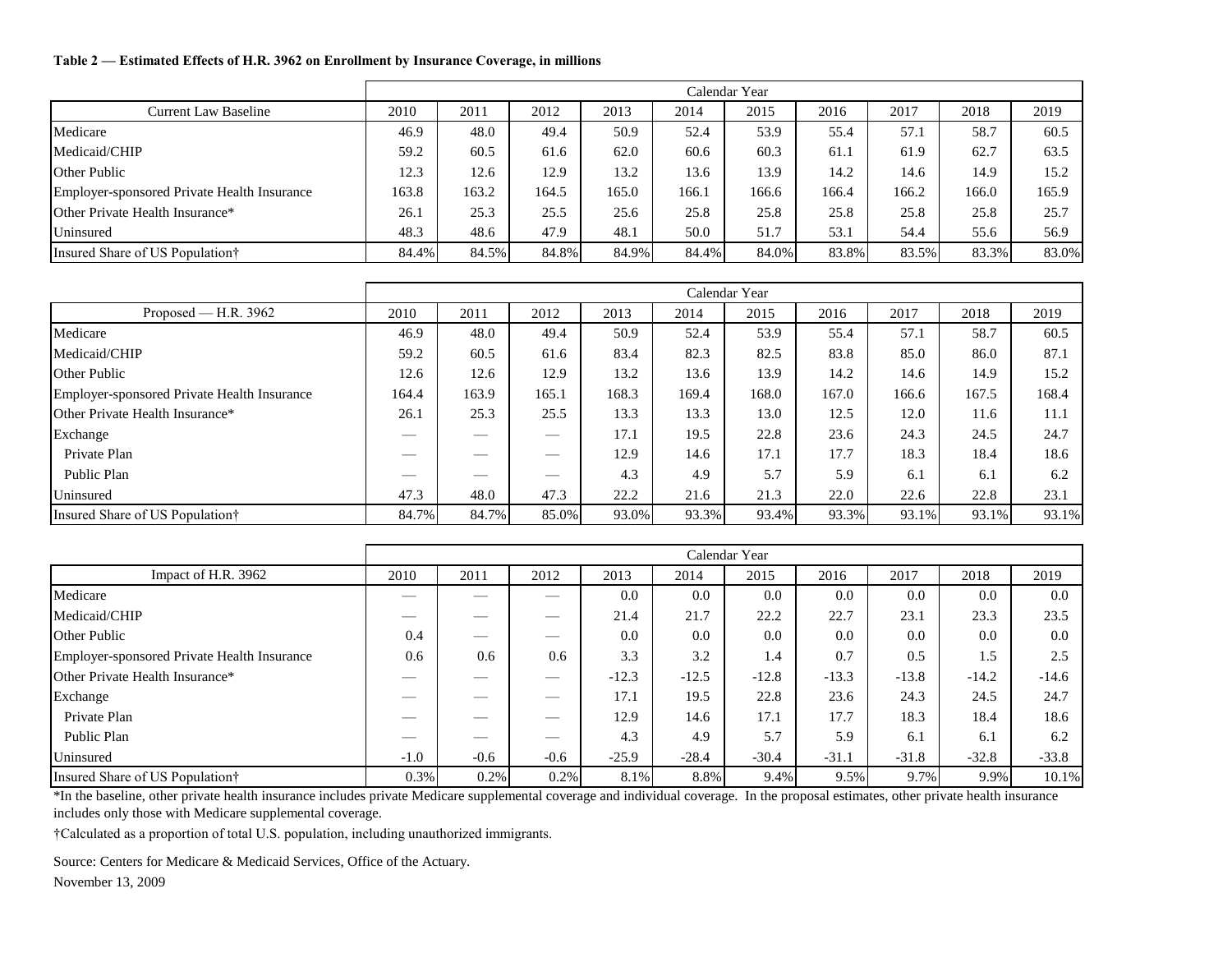|      |                                                                  |                |                  |                      |                                                         |                  |                                                         |                  |                  |                  |                  | Total,           |                  |
|------|------------------------------------------------------------------|----------------|------------------|----------------------|---------------------------------------------------------|------------------|---------------------------------------------------------|------------------|------------------|------------------|------------------|------------------|------------------|
| Sec. | Provision                                                        | 2010           | 2011             | 2012                 | 2013                                                    | 2014             | 2015                                                    | 2016             | 2017             | 2018             | 2019             | 2010-14          | 2010-19          |
|      |                                                                  |                |                  |                      | TITLE I-IMPROVING HEALTH CARE VALUE                     |                  |                                                         |                  |                  |                  |                  |                  |                  |
|      |                                                                  |                |                  |                      | <b>Subtitle A-Provisions related to Medicare Part A</b> |                  |                                                         |                  |                  |                  |                  |                  |                  |
|      | Part 1-Market basket updates                                     |                |                  |                      |                                                         |                  |                                                         |                  |                  |                  |                  |                  |                  |
|      | 1101 Skilled nursing facility payment update                     | $-$ \$420      | -\$940           | $-\$1,020$           | $-$1,130$                                               | $-\$1,200$       | $-$1,280$                                               | $-$1,390$        | $-$1,440$        | $-$1,510$        | $-$1,640$        | $-$4,710$        | $-$11,970$       |
| 1102 | Inpatient rehabilitation facility payment update                 | $-110$         | $-230$           | $-250$               | $-270$                                                  | $-280$           | $-300$                                                  | $-330$           | $-340$           | $-360$           | $-390$           | $-1,140$         | $-2,860$         |
|      | 1103 Incorporating productivity improvements in market basket    |                |                  |                      |                                                         |                  |                                                         |                  |                  |                  |                  |                  |                  |
|      | updates that do not already include them                         | $-1,160$       | $-4,870$         | $-7,720$             | $-10,990$                                               | $-14,720$        | $-18,870$                                               | $-23,980$        | $-28,530$        | $-32,960$        | $-39,530$        | $-39,460$        | $-183,330$       |
|      | <b>Part 2-Other Medicare Part A provisions</b>                   |                |                  |                      |                                                         |                  |                                                         |                  |                  |                  |                  |                  |                  |
| 1111 | Payments to skilled nursing facilities                           | $\Omega$       | $\Omega$         | $\mathbf{0}$         | $\theta$                                                | $\boldsymbol{0}$ | $\mathbf{0}$                                            | $\boldsymbol{0}$ | $\boldsymbol{0}$ | $\boldsymbol{0}$ | $\mathbf{0}$     | $\theta$         | $\overline{0}$   |
|      | 1112 Medicare DSH report and payment adjustments in response to  |                |                  |                      |                                                         |                  |                                                         |                  |                  |                  |                  |                  |                  |
|      | coverage expansions                                              | $\overline{0}$ | $\boldsymbol{0}$ | $\boldsymbol{0}$     | $\overline{0}$                                          | $\boldsymbol{0}$ | $\overline{0}$                                          | $\boldsymbol{0}$ | $-2,680$         | $-3,170$         | $-3,390$         | $\boldsymbol{0}$ | $-9,240$         |
| 1113 | Extension of hospice regulation moratorium                       | 340            | 430              | 390                  | 320                                                     | 240              | 150                                                     | 40               | 20               | 20               | 20               | 1,720            | 1,970            |
| 1114 | Permitting physician assistants to order post-hospital extended  |                |                  |                      |                                                         |                  |                                                         |                  |                  |                  |                  |                  |                  |
|      | care services and to provide for recognition of attending        |                |                  |                      |                                                         |                  |                                                         |                  |                  |                  |                  |                  |                  |
|      | physician assistants as attending physicians to serve hospice    |                |                  |                      |                                                         |                  |                                                         |                  |                  |                  |                  |                  |                  |
|      | patients                                                         | 0              |                  |                      |                                                         | $\Omega$         | $\Omega$                                                | $\boldsymbol{0}$ | $\Omega$         | $\Omega$         | $\Omega$         | $\theta$         |                  |
|      |                                                                  |                |                  |                      | <b>Subtitle B-Provisions related to Medicare Part B</b> |                  |                                                         |                  |                  |                  |                  |                  |                  |
|      | Part 1-Physicians' services                                      |                |                  |                      |                                                         |                  |                                                         |                  |                  |                  |                  |                  |                  |
| 1121 | Resource-based feedback program for physicians                   |                | $\theta$         | $\theta$             | $\overline{0}$                                          | $\boldsymbol{0}$ | $\boldsymbol{0}$                                        | $\boldsymbol{0}$ | $\boldsymbol{0}$ | $\overline{0}$   | $\boldsymbol{0}$ | $\boldsymbol{0}$ | $\boldsymbol{0}$ |
| 1122 | Misvalued codes under the physician fee schedule                 | $\theta$       | $\overline{0}$   | $\boldsymbol{0}$     | $\overline{0}$                                          | $\boldsymbol{0}$ | $\boldsymbol{0}$                                        | $\boldsymbol{0}$ | $\boldsymbol{0}$ | $\boldsymbol{0}$ | $\boldsymbol{0}$ | $\overline{0}$   | $\overline{0}$   |
| 1123 | Payments for efficient areas                                     | $\Omega$       | 50               | 60                   | 20                                                      | $\mathbf{0}$     | $\boldsymbol{0}$                                        | $\overline{0}$   | $\Omega$         | $\Omega$         | $\Omega$         | 130              | 130              |
|      | 1124 Modifications to the Physician Quality Reporting Initiative |                |                  |                      |                                                         |                  |                                                         |                  |                  |                  |                  |                  |                  |
|      | (PQRI)                                                           | $\theta$       | $\overline{0}$   | 140                  | 150                                                     | $\boldsymbol{0}$ | $\overline{0}$                                          | $\boldsymbol{0}$ | $\boldsymbol{0}$ | $\boldsymbol{0}$ | $\boldsymbol{0}$ | 290              | 290              |
|      | 1125 Adjustments to Medicare payment localities                  | $\mathbf{0}$   | 20               | 50                   | 50                                                      | 50               | 50                                                      | 20               | $\boldsymbol{0}$ | $\boldsymbol{0}$ | $\boldsymbol{0}$ | 170              | 240              |
|      | Part 2-Market basket updates                                     |                |                  |                      |                                                         |                  |                                                         |                  |                  |                  |                  |                  |                  |
|      | 1131 Incorporating productivity improvements in market basket    |                |                  |                      |                                                         |                  |                                                         |                  |                  |                  |                  |                  |                  |
|      | updates that do not already include them                         | $-200$         | $-670$           | $-1,210$             | $-1,800$                                                | $-2,540$         | $-3,400$                                                | $-4,420$         | $-5,520$         | $-6,720$         | $-8,100$         | $-6,420$         | $-34,580$        |
|      | Part 3-Other provisions                                          |                |                  |                      |                                                         |                  |                                                         |                  |                  |                  |                  |                  |                  |
|      | 1141 Rental and purchase of power-driven wheelchairs             | $\theta$       | $-40$            | $-50$                | $-50$                                                   | $-50$            | $-60$                                                   | $-70$            | $-70$            | $-80$            | $-80$            | $-190$           | $-550$           |
|      | 1141A Election to take or decline ownership of a certain item of |                |                  |                      |                                                         |                  |                                                         |                  |                  |                  |                  |                  |                  |
|      | complex DME after the 13-month capped rental period ends         | $\overline{0}$ | 0                | $\boldsymbol{0}$     | $\overline{0}$                                          | $\boldsymbol{0}$ | $\overline{0}$                                          | $\boldsymbol{0}$ | $\boldsymbol{0}$ | $\theta$         | $\theta$         | $\boldsymbol{0}$ | 0                |
|      | 1142 Extension of payment rule for brachytherapy                 | $\Omega$       | 10               | $\Omega$             | $\Omega$                                                | $\Omega$         | $\Omega$                                                | $\Omega$         | $\Omega$         | $\Omega$         | $\Omega$         | 10               | 10               |
|      | 1143 Home infusion therapy report to Congress                    |                |                  | $\Omega$             |                                                         | $\Omega$         | $\Omega$                                                | $\Omega$         | $\Omega$         |                  |                  |                  |                  |
| 1144 | Require ambulatory surgical centers to submit data               |                |                  | $\Omega$             |                                                         | $\Omega$         | $\Omega$                                                | $\Omega$         |                  |                  |                  |                  |                  |
| 1145 | Treatment of certain cancer hospitals                            |                | $\theta$         | $\mathbf{0}$         | $\mathbf{0}$                                            | $\boldsymbol{0}$ | $\boldsymbol{0}$                                        | $\theta$         | $\theta$         | $\theta$         | $\theta$         |                  |                  |
| 1146 | Payment for imaging services                                     | $-160$         | $-320$           | $-360$               | $-380$                                                  | $-390$           | $-410$                                                  | $-430$           | $-470$           | $-510$           | $-410$           | $-1,610$         | $-3,840$         |
| 1147 | Durable medical equipment program improvments                    |                | $\theta$         | $\mathbf{0}$         | $\mathbf{0}$                                            | $\theta$         | $\mathbf{0}$                                            | $\theta$         | $\overline{0}$   | $\Omega$         | $\theta$         |                  |                  |
| 1148 | MedPAC study and report on bone mass measurement                 |                |                  | 0                    | 0                                                       | $\Omega$         | $\theta$                                                | $\Omega$         | $\theta$         | $\Omega$         | $\Omega$         |                  |                  |
| 1149 | Timely access to post-mastectomy items                           |                |                  | $\Omega$<br>$\Omega$ | $\Omega$                                                | $\theta$         | $\overline{0}$                                          | $\theta$         | $\mathbf{0}$     | $\theta$         | $\Omega$         | $\theta$         |                  |
|      | 1149A Payment for biosimilar biological products                 |                |                  |                      | 10                                                      | $20\,$           | $-350$                                                  | $-810$           | $-960$           | $-1,150$         | $-1,360$         | 30               | $-4,600$         |
|      | 1149B Study and report on DME competitive bidding process        |                | $\Omega$         | $\Omega$             | $\overline{0}$                                          | $\overline{0}$   | $\mathbf{0}$                                            | $\overline{0}$   | $\mathbf{0}$     | $\theta$         | $\Omega$         | $\theta$         | 0                |
|      |                                                                  |                |                  |                      |                                                         |                  | Subtitle C-Provisions Related to Medicare Parts A and B |                  |                  |                  |                  |                  |                  |
| 1151 | Reducing potentially preventable hospital readmissions           | $\overline{0}$ | $\overline{0}$   | $-140$               | $-270$                                                  | $-350$           | $-350$                                                  | $-370$           | $-390$           | $-420$           | $-450$           | $-760$           | $-2,740$         |
| 1152 | Post acute care services payment reform plan and bundling pilot  |                |                  |                      |                                                         |                  |                                                         |                  |                  |                  |                  |                  |                  |
|      | program                                                          | $\overline{0}$ | $\Omega$         | $\overline{0}$       | $\overline{0}$                                          | $\mathbf{0}$     | $\boldsymbol{0}$                                        | $\boldsymbol{0}$ | $\boldsymbol{0}$ | $\boldsymbol{0}$ | $\mathbf{0}$     | $\theta$         | $\boldsymbol{0}$ |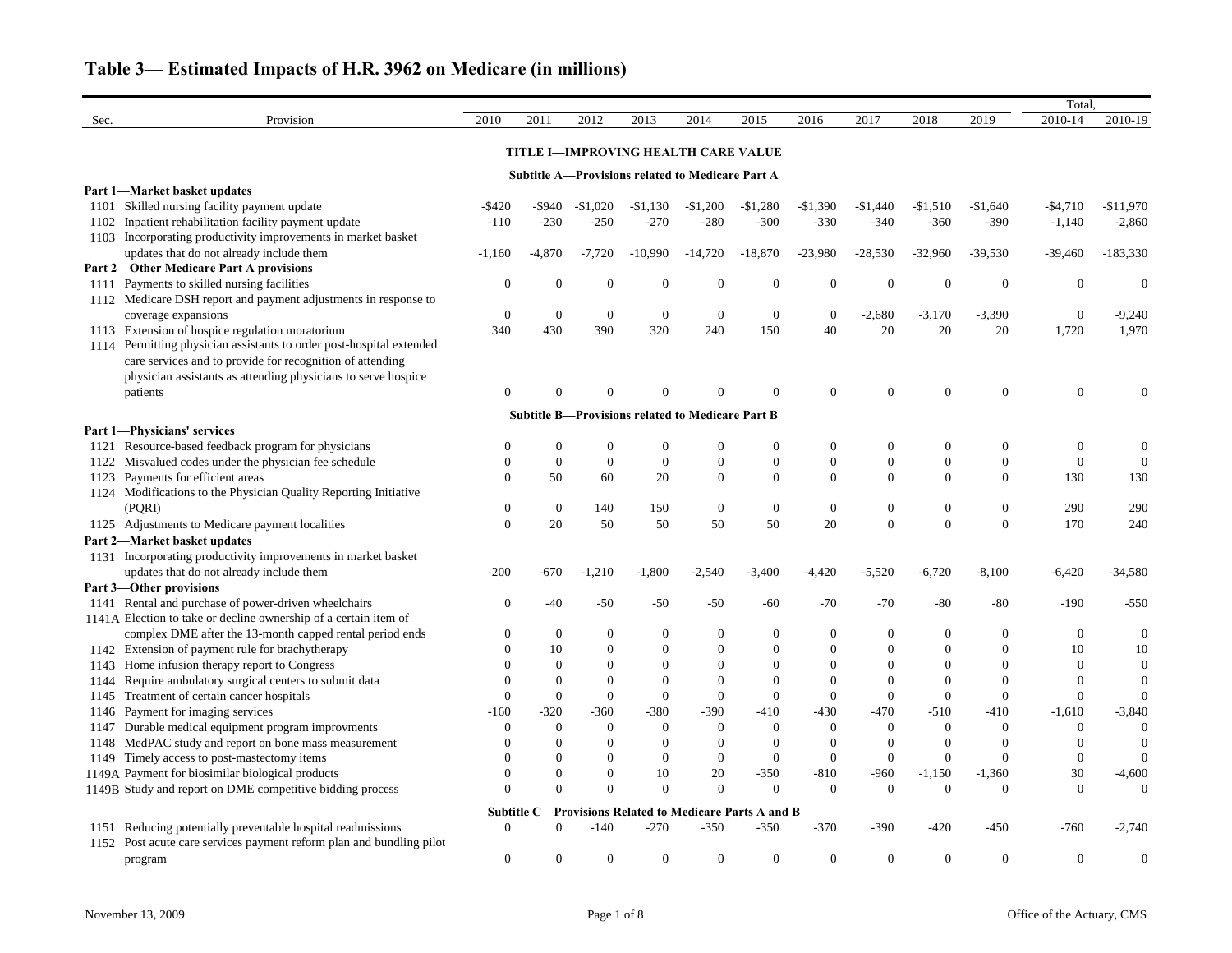|      |                                                                         |                  |                  |                  |                  |                                              |                  |                  |                  |                  |                  | Total,           |                  |
|------|-------------------------------------------------------------------------|------------------|------------------|------------------|------------------|----------------------------------------------|------------------|------------------|------------------|------------------|------------------|------------------|------------------|
| Sec. | Provision                                                               | 2010             | 2011             | 2012             | 2013             | 2014                                         | 2015             | 2016             | 2017             | 2018             | 2019             | 2010-14          | 2010-19          |
| 1153 | Home health payment update for 2010                                     |                  |                  |                  |                  |                                              |                  |                  |                  |                  |                  |                  |                  |
|      | Part A                                                                  | $-100$           | $-230$           | $-260$           | $-280$           | $-300$                                       | $-320$           | $-350$           | $-370$           | $-390$           | $-420$           | $-1,170$         | $-3,020$         |
|      | Part B                                                                  | $-110$           | $-260$           | $-290$           | $-320$           | $-340$                                       | $-360$           | $-400$           | $-410$           | $-440$           | $-470$           | $-1,320$         | $-3,400$         |
|      | 1154 Payment adjustments for home health care                           |                  |                  |                  |                  |                                              |                  |                  |                  |                  |                  |                  |                  |
|      | Part A                                                                  | $-110$           | $-940$           | $-1,330$         | $-1,480$         | $-1,580$                                     | $-1,690$         | $-1,840$         | $-1,930$         | $-2,020$         | $-2,200$         | $-5,440$         | $-15,120$        |
|      | Part B                                                                  | $-130$           | $-1,020$         | $-1,480$         | $-1,650$         | $-1,760$                                     | $-1,880$         | $-2,050$         | $-2,150$         | $-2,250$         | $-2,450$         | $-6,040$         | $-16,820$        |
|      | 1155 Incorporating productivity improvements in market basket update    |                  |                  |                  |                  |                                              |                  |                  |                  |                  |                  |                  |                  |
|      | for home health services                                                |                  |                  |                  |                  |                                              |                  |                  |                  |                  |                  |                  |                  |
|      | Part A                                                                  | 0                | $-80$            | $-180$           | $-280$           | $-400$                                       | $-540$           | $-710$           | $-870$           | $-1,010$         | $-1,230$         | $-940$           | $-5,300$         |
|      | Part B                                                                  | $\boldsymbol{0}$ | $-80$            | $-200$           | $-320$           | $-450$                                       | $-600$           | $-800$           | $-960$           | $-1,130$         | $-1,370$         | $-1,050$         | $-5,910$         |
|      | 1155A MedPAC study on variation in home health margins                  | $\overline{0}$   | $\boldsymbol{0}$ | $\boldsymbol{0}$ | $\boldsymbol{0}$ | $\boldsymbol{0}$                             | $\boldsymbol{0}$ | $\boldsymbol{0}$ | $\boldsymbol{0}$ | $\boldsymbol{0}$ | $\theta$         | $\theta$         | $\boldsymbol{0}$ |
|      | 1155B Permitting home health agencies to assign the most appropriate    |                  |                  |                  |                  |                                              |                  |                  |                  |                  |                  |                  |                  |
|      | skilled service to make the initial assessment visit under a home       |                  |                  |                  |                  |                                              |                  |                  |                  |                  |                  |                  |                  |
|      | health plan of care for rehabilitation cases                            | $\overline{0}$   | $\mathbf{0}$     | $\overline{0}$   | $\overline{0}$   | $\overline{0}$                               | $\mathbf{0}$     | $\boldsymbol{0}$ | $\boldsymbol{0}$ | $\boldsymbol{0}$ | $\theta$         |                  |                  |
|      | 1156 Limitation on Medicare exception to the prohibition on certain     |                  |                  |                  |                  |                                              |                  |                  |                  |                  |                  |                  |                  |
|      | physician referrals for hospitals                                       | $\overline{0}$   | $\theta$         | $\boldsymbol{0}$ | $\overline{0}$   | $\boldsymbol{0}$                             | $\boldsymbol{0}$ | $\boldsymbol{0}$ | $\boldsymbol{0}$ | $\boldsymbol{0}$ | $\boldsymbol{0}$ | $\theta$         |                  |
|      | 1157 Institute of Medicine study of geographic adjustment factors       | $\Omega$         | $\Omega$         | $\theta$         | $\boldsymbol{0}$ | $\overline{0}$                               | $\boldsymbol{0}$ | $\boldsymbol{0}$ | $\mathbf{0}$     | $\boldsymbol{0}$ | $\boldsymbol{0}$ | $\Omega$         | $\mathbf{0}$     |
| 1158 | Revision of Medicare payment systems to address geographic              |                  |                  |                  |                  |                                              |                  |                  |                  |                  |                  |                  |                  |
|      | inequities (impact included in section 1146)                            | $\overline{0}$   | $\mathbf{0}$     | 4,000            | 4,000            | $-23,130$                                    | $\mathbf{0}$     | $\boldsymbol{0}$ | $\boldsymbol{0}$ | $\boldsymbol{0}$ | $\boldsymbol{0}$ | $-15,130$        | $-15,130$        |
|      | 1159 Institute of Medicine study of geographic variation in health care |                  |                  |                  |                  |                                              |                  |                  |                  |                  |                  |                  |                  |
|      | spending and promoting high-value health care                           | $\theta$         | $\Omega$         | $\theta$         | $\mathbf{0}$     | $\overline{0}$                               | $\boldsymbol{0}$ | $\boldsymbol{0}$ | $\overline{0}$   | $\overline{0}$   | $\mathbf{0}$     | $\Omega$         |                  |
|      | 1160 Implementation, and Congressional review, of proposal to revise    |                  |                  |                  |                  |                                              |                  |                  |                  |                  |                  |                  |                  |
|      | payments to promote high-vale health care                               | $\overline{0}$   |                  | $\Omega$         | $\overline{0}$   | $\overline{0}$                               | $\boldsymbol{0}$ | $\boldsymbol{0}$ | $\boldsymbol{0}$ | $\boldsymbol{0}$ | $\theta$         | $\overline{0}$   |                  |
|      |                                                                         |                  |                  |                  |                  |                                              |                  |                  |                  |                  |                  |                  |                  |
|      | Part 1-Payment and Administration                                       |                  |                  |                  |                  | <b>Subtitle D-Medicare Advantage Reforms</b> |                  |                  |                  |                  |                  |                  |                  |
|      | 1161 Phase-in of payment based on fee-for-service costs; quality bonus  |                  |                  |                  |                  |                                              |                  |                  |                  |                  |                  |                  |                  |
|      |                                                                         |                  |                  |                  |                  |                                              |                  |                  |                  |                  |                  |                  |                  |
|      | payments<br>Part A                                                      |                  | $-2,390$         | $-5,270$         | $-7,580$         | $-8,700$                                     | $-9,400$         | $-10,070$        | $-10,790$        | $-11,470$        | $-12,240$        | $-23,940$        | $-77,910$        |
|      | Part B                                                                  | $\theta$         | $-1,610$         | $-3,530$         | $-5,040$         | $-5,720$                                     | $-6,240$         | $-6,850$         | $-7,530$         | $-8,260$         | $-9,020$         | $-15,900$        | $-53,800$        |
|      | 1162 Authority for Secretarial coding intensity adjustment authority    |                  |                  |                  |                  |                                              |                  |                  |                  |                  |                  |                  |                  |
|      | Part A                                                                  |                  | $-2,250$         | $-3,410$         | $-3,890$         | $-4,320$                                     | $-4,720$         | $-5,060$         | $-5,410$         | $-5,750$         | $-6,140$         | $-13,870$        | $-40,950$        |
|      | Part B                                                                  |                  | $-1,490$         | $-2,250$         | $-2,560$         | $-2,810$                                     | $-3,100$         | $-3,410$         | $-3,740$         | $-4,100$         | $-4,490$         | $-9,110$         | $-27,950$        |
|      | 1163 Simplification of annual beneficiary election periods              |                  | $\theta$         | $\theta$         | $\overline{0}$   | $\boldsymbol{0}$                             | $\overline{0}$   | $\overline{0}$   | $\overline{0}$   | $\theta$         | $\Omega$         |                  | $\mathbf{0}$     |
|      | 1164 Extension of reasonable cost contracts                             | $\Omega$         | $\Omega$         | $\Omega$         | $\Omega$         | $\overline{0}$                               | $\overline{0}$   | $\overline{0}$   | $\overline{0}$   | $\overline{0}$   | $\Omega$         |                  | $\Omega$         |
|      | 1165 Limitation of waiver authority for employer group plans            | $\theta$         | $\theta$         | $\theta$         | $\boldsymbol{0}$ | $\boldsymbol{0}$                             | $\boldsymbol{0}$ | $\boldsymbol{0}$ | $\boldsymbol{0}$ | $\boldsymbol{0}$ | $\boldsymbol{0}$ | $\theta$         |                  |
|      | 1166 Improving risk adjustment for payments                             | $\Omega$         | $\Omega$         | $\boldsymbol{0}$ | $\overline{0}$   | $\boldsymbol{0}$                             | $\boldsymbol{0}$ | $\boldsymbol{0}$ | $\boldsymbol{0}$ | $\boldsymbol{0}$ | $\boldsymbol{0}$ | $\theta$         |                  |
| 1167 | Elimination of MA regional plan stabilization fund                      |                  |                  |                  |                  |                                              |                  |                  |                  |                  |                  |                  |                  |
|      | Part A                                                                  | 60               | $\bf{0}$         | $\boldsymbol{0}$ | $-80$            | $-110$                                       | $-70$            | $-50$            | $-50$            | $-50$            | $-50$            | $-130$           | $-400$           |
|      | Part B                                                                  | $-60$            | $\boldsymbol{0}$ | $\mathbf{0}$     | $-70$            | $-100$                                       | $-60$            | $-40$            | $-40$            | $-50$            | $-50$            | $-230$           | $-470$           |
|      | 1168 Study regarding the effects of calculating the MA payment rates    |                  |                  |                  |                  |                                              |                  |                  |                  |                  |                  |                  |                  |
|      | on a regional average of FFS rates                                      | $\overline{0}$   | $\boldsymbol{0}$ | $\overline{0}$   | $\boldsymbol{0}$ | $\boldsymbol{0}$                             | $\boldsymbol{0}$ | $\boldsymbol{0}$ | $\boldsymbol{0}$ | $\boldsymbol{0}$ | $\boldsymbol{0}$ | $\overline{0}$   | $\mathbf{0}$     |
|      | Part 2-Beneficiary Protections and Anti-Fraud                           |                  |                  |                  |                  |                                              |                  |                  |                  |                  |                  |                  |                  |
|      | 1171 Limitation on cost-sharing for individual health services          | $\overline{0}$   | $\mathbf{0}$     | $\overline{0}$   | $\boldsymbol{0}$ | $\boldsymbol{0}$                             | $\boldsymbol{0}$ | $\boldsymbol{0}$ | $\boldsymbol{0}$ | $\boldsymbol{0}$ | $\mathbf{0}$     | $\overline{0}$   | $\overline{0}$   |
|      | 1172 Continuous open enrollment for enrollees in plans with             |                  |                  |                  |                  |                                              |                  |                  |                  |                  |                  |                  |                  |
|      | enrollment suspension                                                   |                  |                  | $\theta$         | $\overline{0}$   | $\overline{0}$                               | $\overline{0}$   | $\boldsymbol{0}$ | $\boldsymbol{0}$ | $\Omega$         | $\Omega$         | $\boldsymbol{0}$ | $\boldsymbol{0}$ |
| 1173 | Information for beneficiaries on MA plan admin costs                    |                  |                  | $\boldsymbol{0}$ | $\overline{0}$   | $\boldsymbol{0}$                             | $\boldsymbol{0}$ | $\boldsymbol{0}$ | $\boldsymbol{0}$ | $\boldsymbol{0}$ | $\boldsymbol{0}$ | $\boldsymbol{0}$ |                  |
| 1174 | Strengthening audit authority                                           |                  | $\Omega$         | $\overline{0}$   | $\mathbf{0}$     | $\boldsymbol{0}$                             | $\boldsymbol{0}$ | $\boldsymbol{0}$ | $\mathbf{0}$     | $\boldsymbol{0}$ | $\boldsymbol{0}$ | $\boldsymbol{0}$ | $\boldsymbol{0}$ |
|      |                                                                         |                  |                  |                  |                  |                                              |                  |                  |                  |                  |                  |                  |                  |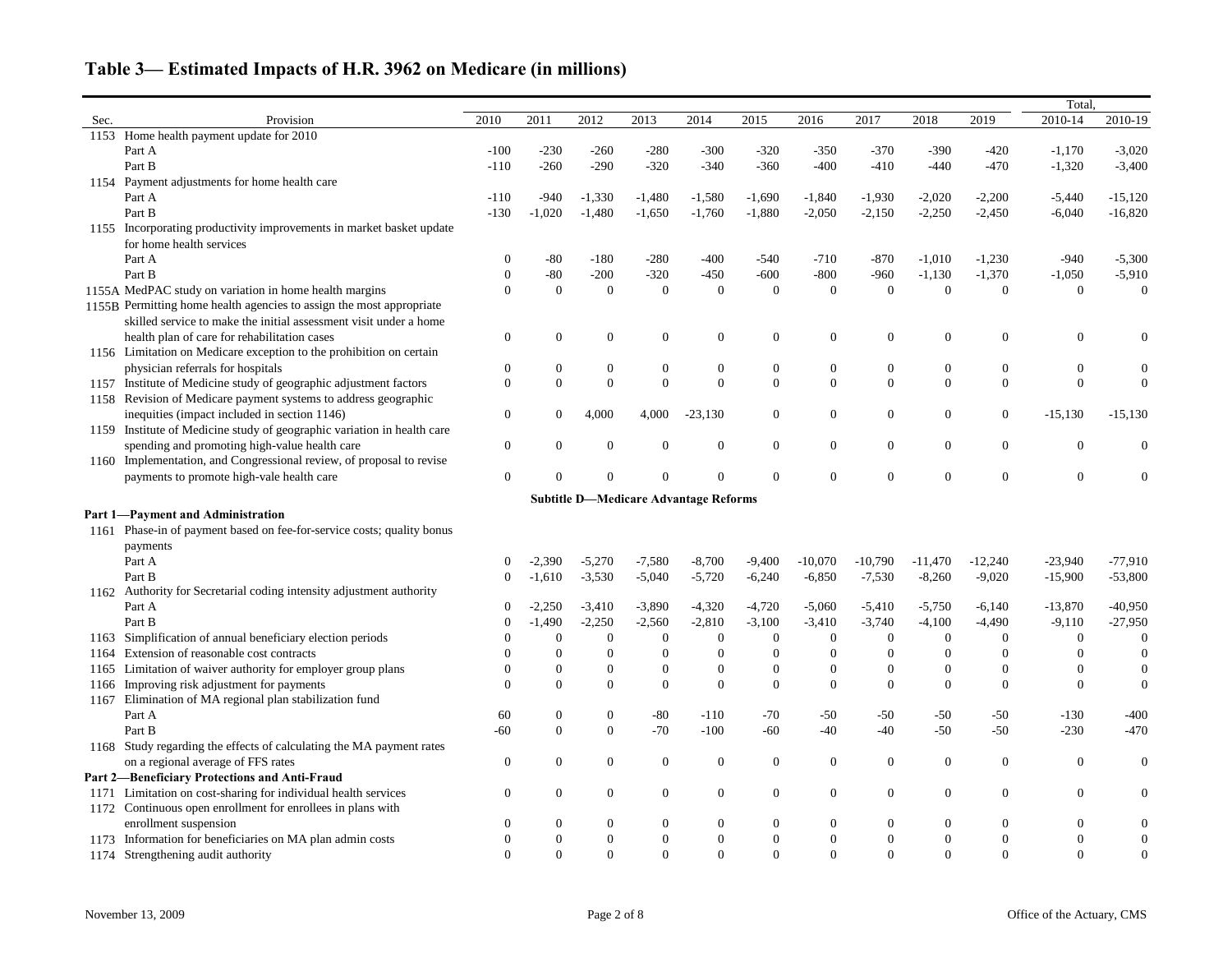|      |                                                                          |                  |                |                |                                                     |                  |                  |                  |                  |                  |                  | Total.         |                  |
|------|--------------------------------------------------------------------------|------------------|----------------|----------------|-----------------------------------------------------|------------------|------------------|------------------|------------------|------------------|------------------|----------------|------------------|
| Sec. | Provision                                                                | 2010             | 2011           | 2012           | 2013                                                | 2014             | 2015             | 2016             | 2017             | 2018             | 2019             | 2010-14        | 2010-19          |
|      | 1175 Authority to deny plan bids                                         | $\boldsymbol{0}$ | $\overline{0}$ | $\overline{0}$ | $\overline{0}$                                      | $\boldsymbol{0}$ | $\overline{0}$   | $\mathbf{0}$     | $\mathbf{0}$     | $\mathbf{0}$     | $\overline{0}$   | $\overline{0}$ | $\overline{0}$   |
|      | 1175A State authority to enforce standardized marketing requirements     | $\overline{0}$   | $\Omega$       | $\Omega$       | $\Omega$                                            | $\mathbf{0}$     | $\overline{0}$   | $\Omega$         | $\Omega$         | $\theta$         | $\Omega$         | $\theta$       | $\overline{0}$   |
|      | <b>Part 3-Treatment of Special Needs Plans</b>                           |                  |                |                |                                                     |                  |                  |                  |                  |                  |                  |                |                  |
|      | 1176 Limitation on enrollment outside open enrollment period of          |                  |                |                |                                                     |                  |                  |                  |                  |                  |                  |                |                  |
|      | individuals into chronic care specialized MA plans for special           |                  |                |                |                                                     |                  |                  |                  |                  |                  |                  |                |                  |
|      | needs individuals                                                        | $\theta$         | $\Omega$       | $\Omega$       | $\overline{0}$                                      | $\boldsymbol{0}$ | $\mathbf{0}$     | $\mathbf{0}$     | $\boldsymbol{0}$ | $\mathbf{0}$     | $\overline{0}$   | $\theta$       |                  |
|      | 1177 Extension of authority of special needs plans to restrict           |                  |                |                |                                                     |                  |                  |                  |                  |                  |                  |                |                  |
|      | enrollment; service area moratorium for certain SNPs                     | $\Omega$         | 0              | $\theta$       | $\overline{0}$                                      | $\boldsymbol{0}$ | $\overline{0}$   | $\mathbf{0}$     | $\mathbf{0}$     | $\overline{0}$   | $\overline{0}$   | $\overline{0}$ |                  |
|      | 1178 Extension of Medicare senior housing plans                          | $\Omega$         | $\Omega$       | $\Omega$       | $\Omega$                                            | $\overline{0}$   | $\overline{0}$   | $\mathbf{0}$     | $\overline{0}$   | $\overline{0}$   | $\overline{0}$   | $\Omega$       | $\Omega$         |
|      |                                                                          |                  |                |                | <b>Subtitle E-Improvements to Medicare Part D</b>   |                  |                  |                  |                  |                  |                  |                |                  |
| 1181 | Elimination of coverage gap                                              | $-5,300$         | $-8,100$       | $-9,700$       | $-10,000$                                           | $-9,000$         | $-8,800$         | $-8,100$         | $-8,500$         | $-9,300$         | $-7,500$         | $-42,100$      | $-84,300$        |
| 1182 | Discounts for certain Part D drugs in original coverage gap              | $-220$           | $-210$         | $-310$         | $-500$                                              | $-760$           | $-1,150$         | $-1,630$         | $-2,270$         | $-3,110$         | $-4,180$         | $-2,000$       | $-14,340$        |
| 1183 |                                                                          |                  |                |                |                                                     |                  |                  |                  |                  |                  |                  |                |                  |
|      | Repeal of provision relating to submission of claims by                  |                  |                |                |                                                     |                  |                  |                  |                  |                  |                  |                |                  |
|      | pharmacies located in or contracting with long-term care facilities      | $\overline{0}$   |                |                | $\overline{0}$                                      | $\overline{0}$   | $\boldsymbol{0}$ | $\theta$         | $\theta$         | $\theta$         | 0                | $\Omega$       |                  |
|      | 1184 Including costs incurred by AIDS drug assistance programs and       |                  |                |                |                                                     |                  |                  |                  |                  |                  |                  |                |                  |
|      | Indian Health Service in providing prescription drugs toward the         |                  |                |                |                                                     |                  |                  |                  |                  |                  |                  |                |                  |
|      | annual out-of-pocket threshold under Part D                              | $\overline{0}$   | 50             | 70             | 70                                                  | 80               | 90               | 100              | 110              | 120              | 130              | 270            | 820              |
|      | 1185 No mid-year formulary changes permitted                             | $\Omega$         | $\Omega$       | $\Omega$       | $\overline{0}$                                      | $\boldsymbol{0}$ | $\mathbf{0}$     | $\overline{0}$   | $\Omega$         | $\theta$         | $\Omega$         | $\Omega$       | $\Omega$         |
|      | 1186 Negotiation of lower covered Part D drug prices on behalf of        |                  |                |                |                                                     |                  |                  |                  |                  |                  |                  |                |                  |
|      | Medicare beneficiaries                                                   |                  |                |                |                                                     |                  |                  |                  |                  |                  |                  | $\Omega$       | $\boldsymbol{0}$ |
| 1187 | Accurate dispensing in long-term care facilities                         |                  |                |                |                                                     |                  |                  |                  |                  |                  |                  | $\Omega$       | $\boldsymbol{0}$ |
| 1188 | Free generic refill                                                      |                  |                |                |                                                     |                  |                  |                  |                  |                  |                  | $\Omega$       | $\overline{0}$   |
|      | 1189 State certification prior to waiver of licensure requirements under |                  |                |                |                                                     |                  |                  |                  |                  |                  |                  |                |                  |
|      | Medicare prescription drug program                                       |                  |                |                |                                                     |                  |                  |                  |                  |                  |                  | $\Omega$       | $\theta$         |
|      |                                                                          |                  |                |                | <b>Subtitle F-Medicare Rural Access Protections</b> |                  |                  |                  |                  |                  |                  |                |                  |
| 1191 | Telehealth expansion and enhancements                                    | $\Omega$         | $\mathbf{0}$   | $\mathbf{0}$   | $\overline{0}$                                      | $\theta$         | $\theta$         | $\boldsymbol{0}$ | $\overline{0}$   | $\boldsymbol{0}$ | $\overline{0}$   | $\overline{0}$ | $\theta$         |
| 1192 | Extension of outpatient hold-harmess provision                           | 50               | 50             | 20             | $\overline{0}$                                      | $\overline{0}$   | $\boldsymbol{0}$ | $\boldsymbol{0}$ | $\overline{0}$   | $\overline{0}$   | $\overline{0}$   | 120            | 120              |
| 1193 | Extension of section 508 hospital reclassifications                      | 260              | 390            | 40             | $\boldsymbol{0}$                                    | $\boldsymbol{0}$ | $\boldsymbol{0}$ | $\boldsymbol{0}$ | $\boldsymbol{0}$ | $\boldsymbol{0}$ | $\mathbf{0}$     | 690            | 690              |
| 1194 | Extension of geographic floor for work                                   | 170              | 370            | 140            | $\overline{0}$                                      | $\mathbf{0}$     | $\mathbf{0}$     | $\overline{0}$   | $\mathbf{0}$     | $\overline{0}$   | $\overline{0}$   | 680            | 680              |
|      | 1195 Extension of payment for technical component of certain             |                  |                |                |                                                     |                  |                  |                  |                  |                  |                  |                |                  |
|      | physician pathology services                                             | 40               | 80             | 40             | $\boldsymbol{0}$                                    | $\boldsymbol{0}$ | $\boldsymbol{0}$ | $\boldsymbol{0}$ | $\boldsymbol{0}$ | $\boldsymbol{0}$ | $\boldsymbol{0}$ | 160            | 160              |
|      | 1196 Extension of ambulance add-ons                                      | 20               | 20             | 10             | $\mathbf{0}$                                        | $\mathbf{0}$     | $\overline{0}$   | $\overline{0}$   | $\mathbf{0}$     | $\overline{0}$   | $\overline{0}$   | 50             | 50               |
|      | <b>TOTAL, TITLE I</b>                                                    | $-7.140$         | -24.260        | $-34,000$      | -44.320                                             | -78.620          | -63.660          | -73.000          | -85.290          | -96.070          | $-107.010$       | $-188,340$     | $-613.370$       |

#### **TITLE II—MEDICARE BENEFICIARY IMPROVEMENTS**

|      | Subtitle A—Improving and Simplifying Financial Assistance for Low Income Mediare Beneficiaries |     |     |     |      |              |          |       |       |       |       |          |          |
|------|------------------------------------------------------------------------------------------------|-----|-----|-----|------|--------------|----------|-------|-------|-------|-------|----------|----------|
| 1201 | Improving assets tests for Medicare Savings Program for low-                                   |     |     |     |      |              |          |       |       |       |       |          |          |
|      | income subsidy program                                                                         |     |     | 670 | .290 | l.810        | 2,360    | 2,590 | 2.850 | 3,150 | 3,470 | 3,770    | 18.190   |
| 1202 | Elimination of Part D cost-sharing for certain non-                                            |     |     |     |      |              |          |       |       |       |       |          |          |
|      | institutionalized full-benefit dual eligible individuals                                       |     | 60  | -90 | 100  | 120          | 130      | 150   | 160   | 180   | 210   | 370      | 1.200    |
| 1203 | Eliminating barriers to enrollment                                                             | 280 | 500 | 600 | 680  | 760          | 850      | 940   | 1,060 | l.190 | 1,330 | 2,820    | 8,190    |
| 1204 | Enhanced oversight relating to reimbursements for retroactive                                  |     |     |     |      |              |          |       |       |       |       |          |          |
|      | low-income subsidy enrollment                                                                  |     |     |     |      | 0            |          |       |       |       |       |          | $\Omega$ |
| 1205 | Intelligent assignment in enrollment                                                           |     |     |     |      | $\mathbf{0}$ | $\Omega$ |       |       |       |       | $\Omega$ | $\Omega$ |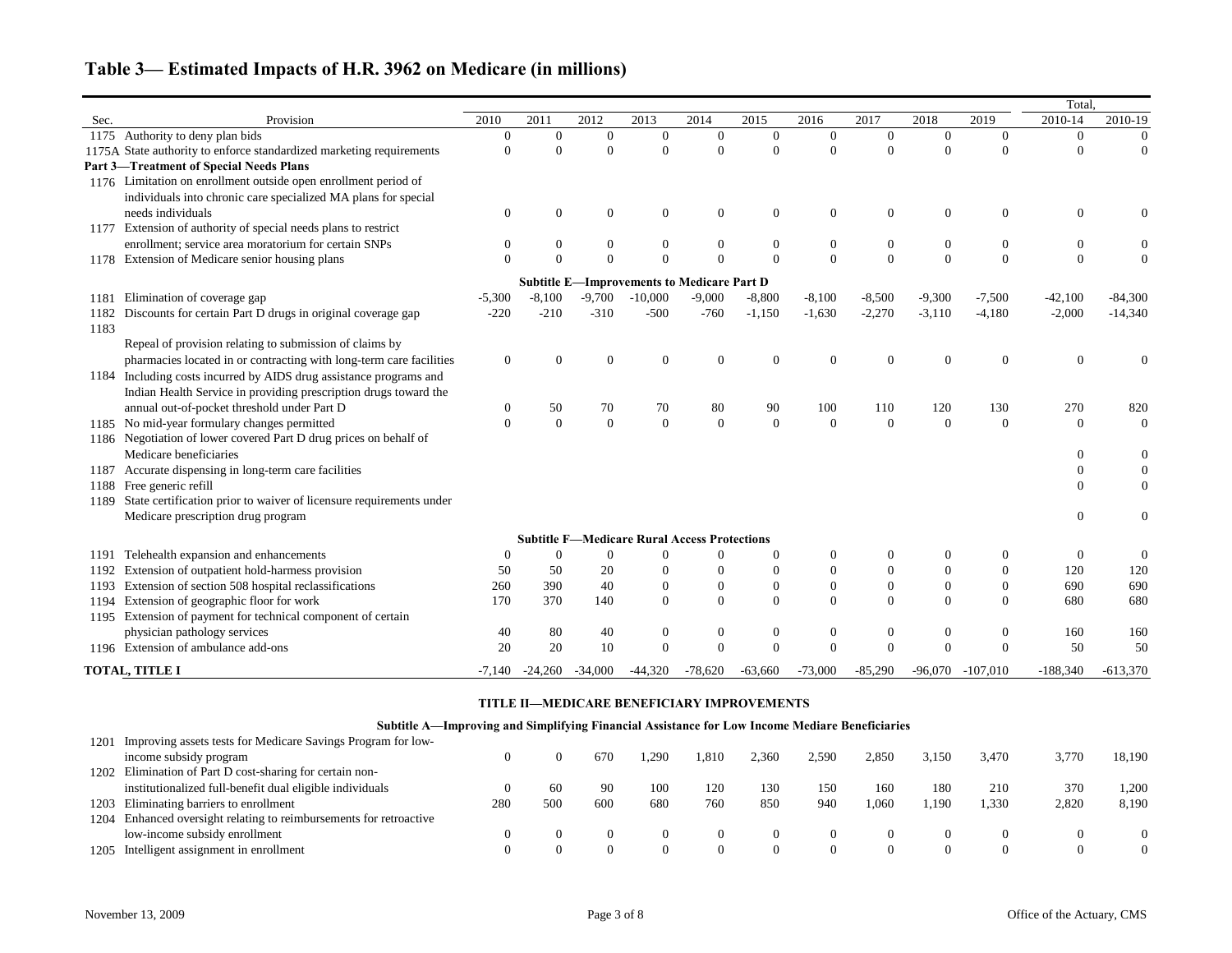|      |                                                                                |                  |                |                  |                                               |                  |                  |                  |                  |                  |                  | Total,           |                  |
|------|--------------------------------------------------------------------------------|------------------|----------------|------------------|-----------------------------------------------|------------------|------------------|------------------|------------------|------------------|------------------|------------------|------------------|
| Sec. | Provision                                                                      | 2010             | 2011           | 2012             | 2013                                          | 2014             | 2015             | 2016             | 2017             | 2018             | 2019             | 2010-14          | 2010-19          |
| 1206 | Special enrollment period and automatic enrollment process for                 |                  |                |                  |                                               |                  |                  |                  |                  |                  |                  |                  |                  |
|      | certain subsidy eligible individuals                                           | $\Omega$         |                |                  | $\Omega$                                      | $\theta$         | $\Omega$         | $\Omega$         | $\Omega$         | $\overline{0}$   | 0                | $\Omega$         |                  |
| 1207 | Application of MA premiums prior to rebate and quality bonus                   |                  |                |                  |                                               |                  |                  |                  |                  |                  |                  |                  |                  |
|      | payments in calculation of low-income subsidy benchmark                        | $\Omega$         | 90             | 120              | 130                                           | 140              | 140              | 150              | 170              | 180              | 190              | 480              | 1,310            |
|      |                                                                                |                  |                |                  | <b>Subtitle B-Reducing Health Disparities</b> |                  |                  |                  |                  |                  |                  |                  |                  |
| 1221 | Ensuring effective communication in Medicare                                   | $\mathbf{0}$     |                |                  | $\Omega$                                      | 0                | $\mathbf{0}$     | $\boldsymbol{0}$ | $\boldsymbol{0}$ | $\boldsymbol{0}$ | $\boldsymbol{0}$ | $\theta$         |                  |
|      | Demonstration to promote access for Medicare beneficiaries with                |                  |                |                  |                                               |                  |                  |                  |                  |                  |                  |                  |                  |
|      | limited English proficiency by providing reimbursement for                     |                  |                |                  |                                               |                  |                  |                  |                  |                  |                  |                  |                  |
|      | culturally and linguistically appropriate services                             |                  |                | $\theta$         | $\overline{0}$                                | $\theta$         | $\boldsymbol{0}$ | $\boldsymbol{0}$ | $\boldsymbol{0}$ | 0                | $\boldsymbol{0}$ |                  |                  |
| 1223 | IOM report on impact of language access services                               | $\theta$         | $\theta$       | $\overline{0}$   | $\mathbf{0}$                                  | $\boldsymbol{0}$ | $\boldsymbol{0}$ | $\boldsymbol{0}$ | $\boldsymbol{0}$ | $\boldsymbol{0}$ | $\boldsymbol{0}$ |                  |                  |
| 1224 | Definitions                                                                    | $\Omega$         | $\Omega$       | $\Omega$         | $\overline{0}$                                | $\overline{0}$   | $\mathbf{0}$     | $\mathbf{0}$     | $\mathbf{0}$     | $\boldsymbol{0}$ | $\boldsymbol{0}$ | $\Omega$         |                  |
|      |                                                                                |                  |                |                  |                                               |                  |                  |                  |                  |                  |                  |                  |                  |
|      |                                                                                |                  |                |                  | <b>Subtitle C-Miscellaneous Improvements</b>  |                  |                  |                  |                  |                  |                  |                  |                  |
| 1231 | Extension of therapy caps exceptions process                                   | 520              | 1,160          | 500              | 10                                            | 10               | 20               | 20               | 20               | 20               | 20               | 2,200            | 2,300            |
| 1232 | Extended months of coverage of immunosuppressive drugs for                     |                  |                |                  |                                               |                  |                  |                  |                  |                  |                  |                  |                  |
|      | kidney transplants patients and other renal provisions                         | $\theta$         | 0              | $\theta$         | $\mathbf{0}$                                  | 10               | 20               | 20               | 30               | 10               | $-10$            | 10               | 80               |
|      | 1233 Voluntary advanced care planning consultation                             |                  |                |                  |                                               |                  |                  |                  |                  |                  |                  |                  |                  |
|      | Part A                                                                         | $\Omega$         | $-20$          | $-30$            | $-30$                                         | $-30$            | $-30$            | $-40$            | $-40$            | $-40$            | $-40$            | $-110$           | $-300$           |
|      | Part B                                                                         | $\Omega$         | 110            | 160              | 160                                           | 160              | 160              | 170              | 180              | 190              | 200              | 590              | 1,490            |
| 1234 | Part B special enrollment period and waiver of limited enrollment              |                  |                |                  |                                               |                  |                  |                  |                  |                  |                  |                  |                  |
|      | penalty for TRICARE beneficiaries                                              | $\Omega$         | $\Omega$       | $\Omega$         | $\overline{0}$                                | $\boldsymbol{0}$ | $\boldsymbol{0}$ | $\overline{0}$   | $\boldsymbol{0}$ | $\boldsymbol{0}$ | $\boldsymbol{0}$ | $\overline{0}$   |                  |
|      | 1235 Exception for use of more recent tax year in case of gains from           |                  |                |                  |                                               |                  |                  |                  |                  |                  |                  |                  |                  |
|      | sale of primary residence in computing Part B income-related                   |                  |                |                  |                                               |                  |                  |                  |                  |                  |                  |                  |                  |
|      | premium                                                                        | $\theta$         |                | $\boldsymbol{0}$ | $\boldsymbol{0}$                              | $\boldsymbol{0}$ | $\boldsymbol{0}$ | $\boldsymbol{0}$ | $\boldsymbol{0}$ | $\boldsymbol{0}$ | $\boldsymbol{0}$ | $\boldsymbol{0}$ |                  |
|      | 1236 Demonstration program on use of patient decision aids                     | $\Omega$         | $\Omega$       | $\mathbf{0}$     | $\overline{0}$                                | $\boldsymbol{0}$ | $\boldsymbol{0}$ | $\theta$         | $\theta$         | $\Omega$         | $\Omega$         | $\Omega$         |                  |
|      | TOTAL, TITLE II                                                                | 800              | 1,900          | 2,110            | 2,340                                         | 2,980            | 3,650            | 4,000            | 4,430            | 4,880            | 5,370            | 10,130           | 32,460           |
|      | TITLE III-PROMOTING PRIMARY CARE, MENTAL HEALTH SERVICES, AND COORDINATED CARE |                  |                |                  |                                               |                  |                  |                  |                  |                  |                  |                  |                  |
| 1301 | Accountable care organization pilot program                                    |                  | 0              | $\theta$         | $\Omega$                                      | $\boldsymbol{0}$ | $\theta$         | $\overline{0}$   | $\overline{0}$   | $\overline{0}$   | $\theta$         | $\theta$         | $\theta$         |
| 1302 | Medicare home pilot program                                                    |                  | $\Omega$       | $\overline{0}$   | $\theta$                                      | $\theta$         | $\theta$         | $\Omega$         | $\overline{0}$   | $\overline{0}$   | $\theta$         | $\Omega$         | $\theta$         |
| 1303 | Payment incentive for selected primary care services                           |                  | 120            | 490              | 520                                           | 550              | 590              | 640              | 710              | 800              | 880              | 1,680            | 5,300            |
| 1304 | Increased reimbursement rate for certified nurse-midwives                      |                  | $\overline{0}$ | $\mathbf{0}$     | $\overline{0}$                                | $\boldsymbol{0}$ | $\boldsymbol{0}$ | $\overline{0}$   | $\boldsymbol{0}$ | $\boldsymbol{0}$ | $\boldsymbol{0}$ | $\overline{0}$   | $\Omega$         |
|      | 1305 Coverage and waiver of cost-sharing for preventive services               | $\Omega$         | 160            | 270              | 290                                           | 310              | 330              | 360              | 390              | 430              | 470              | 1,030            | 3,010            |
|      | 1306 Waiver of deductible for colorectal cancer screening tests                |                  |                |                  |                                               |                  |                  |                  |                  |                  |                  |                  |                  |
|      | regardless of coding, subsequent diagnosis, or ancillary tissue                |                  |                |                  |                                               |                  |                  |                  |                  |                  |                  |                  |                  |
|      | removal                                                                        | $\boldsymbol{0}$ | $\theta$       | $\boldsymbol{0}$ | $\boldsymbol{0}$                              | $\boldsymbol{0}$ | $\boldsymbol{0}$ | $\boldsymbol{0}$ | $\boldsymbol{0}$ | $\boldsymbol{0}$ | $\boldsymbol{0}$ | $\overline{0}$   |                  |
| 1307 | Excluding clinical social worker services from coverage under                  |                  |                |                  |                                               |                  |                  |                  |                  |                  |                  |                  |                  |
|      | the Medicare skilled nursing facility prospective payment system               |                  |                |                  |                                               |                  |                  |                  |                  |                  |                  |                  |                  |
|      | and consolidated payment                                                       | $\boldsymbol{0}$ | $\theta$       | $\overline{0}$   | $\mathbf{0}$                                  | $\boldsymbol{0}$ | $\boldsymbol{0}$ | $\boldsymbol{0}$ | $\boldsymbol{0}$ | $\boldsymbol{0}$ | $\boldsymbol{0}$ | $\overline{0}$   |                  |
|      | 1308 Coverage of marriage and family therapist services and mental             |                  |                |                  |                                               |                  |                  |                  |                  |                  |                  |                  |                  |
|      | health counselor services                                                      | $\theta$         | 200            | 260              | 260                                           | 270              | 280              | 310              | 340              | 370              | 400              | 990              | 2,690            |
| 1309 | Extension of physician fee schedule mental health add-on                       | 40               | 50             | 20               | $\overline{0}$                                | $\boldsymbol{0}$ | $\boldsymbol{0}$ | $\overline{0}$   | $\boldsymbol{0}$ | $\boldsymbol{0}$ | $\boldsymbol{0}$ | 110              | 110              |
| 1310 | Expanding access to vaccines                                                   | $\Omega$         | 30             | 50               | 70                                            | 70               | 80               | 80               | 100              | 110              | 110              | 220              | 700              |
| 1311 | Expansion of Medicare-covered preventive services at FQHCs                     |                  | 10             | 20               | 20                                            | 20               | 20               | $20\,$           | 20               | 20               | 20               | 70               | 170              |
| 1312 | Independence at home demonstration program                                     | $\Omega$         | $\overline{0}$ | $\overline{0}$   | $\mathbf{0}$                                  | $\boldsymbol{0}$ | $\mathbf{0}$     | $\mathbf{0}$     | $\boldsymbol{0}$ | $\boldsymbol{0}$ | $\boldsymbol{0}$ | $\overline{0}$   | $\boldsymbol{0}$ |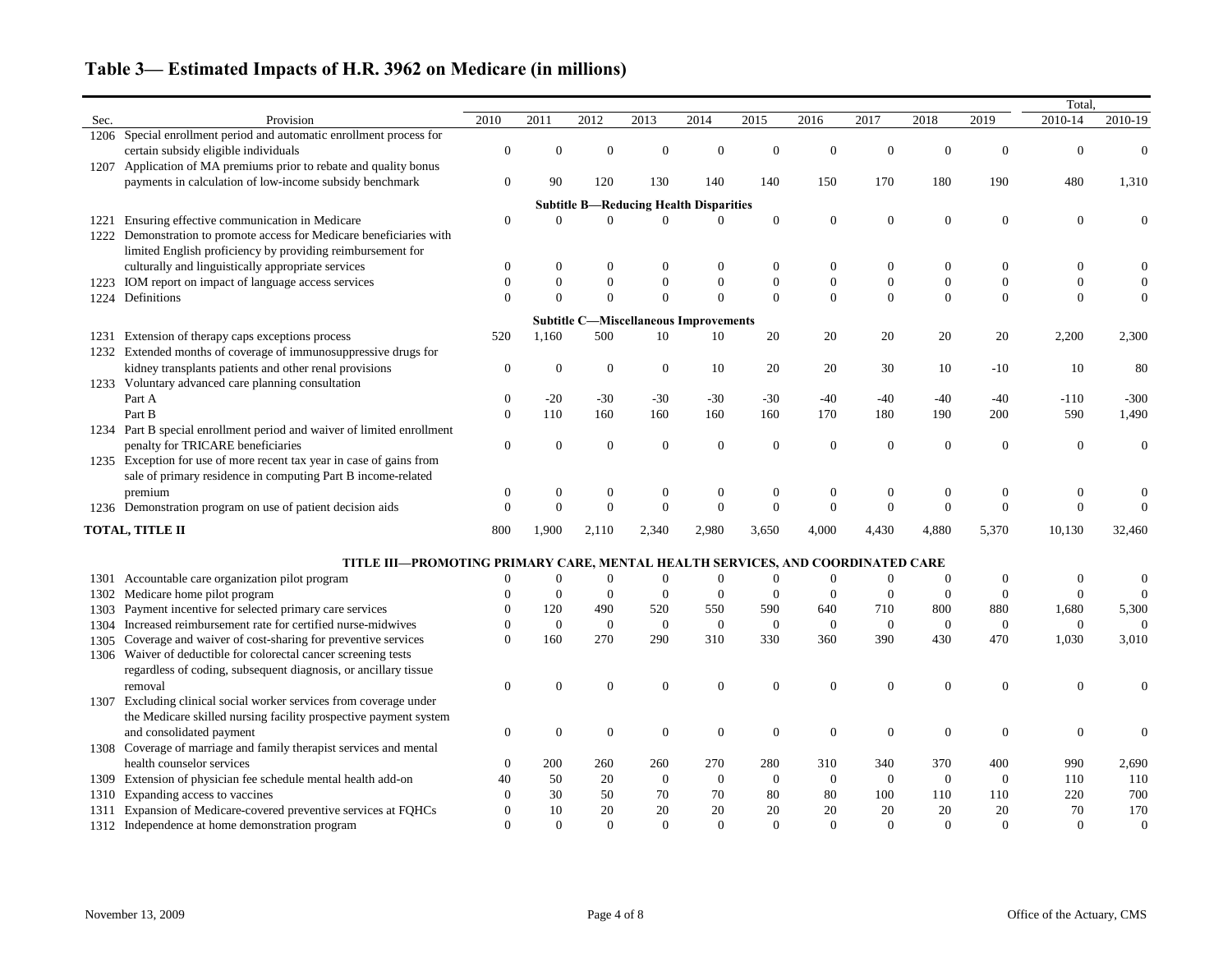|      |                                                                                                                                     |                  |                |                |                         |                                                      |                                                         |                  |                  |                  |                  | Total.           |                  |
|------|-------------------------------------------------------------------------------------------------------------------------------------|------------------|----------------|----------------|-------------------------|------------------------------------------------------|---------------------------------------------------------|------------------|------------------|------------------|------------------|------------------|------------------|
| Sec. | Provision                                                                                                                           | 2010             | 2011           | 2012           | 2013                    | 2014                                                 | 2015                                                    | 2016             | 2017             | 2018             | 2019             | $2010 - 14$      | 2010-19          |
| 1313 | Recognition of certified diabetes educators as certified providers                                                                  |                  |                |                |                         |                                                      |                                                         |                  |                  |                  |                  |                  |                  |
|      | for purposes of Medicare diabetes outpatient self-management                                                                        |                  |                |                |                         |                                                      |                                                         |                  |                  |                  |                  |                  |                  |
|      | training services                                                                                                                   | $\overline{0}$   | $\Omega$       | $\theta$       | $\theta$                | $\overline{0}$                                       | $\mathbf{0}$                                            | $\boldsymbol{0}$ | $\boldsymbol{0}$ | $\boldsymbol{0}$ | $\mathbf{0}$     | $\Omega$         |                  |
|      | TOTAL, TITLE III                                                                                                                    | 40               | 570            | 1,110          | 1,160                   | 1,220                                                | 1,300                                                   | 1,410            | 1,560            | 1,730            | 1,880            | 4,100            | 11,980           |
|      |                                                                                                                                     |                  |                |                | <b>TITLE IV-QUALITY</b> |                                                      |                                                         |                  |                  |                  |                  |                  |                  |
|      |                                                                                                                                     |                  |                |                |                         | <b>Subtitle A-Comparative Effectiveness Research</b> |                                                         |                  |                  |                  |                  |                  |                  |
| 1401 | Comparative effectiveness research                                                                                                  | $\Omega$         | $\Omega$       |                | $\Omega$                | $-30$                                                | $-70$                                                   | $-160$           | $-270$           | $-400$           | $-550$           | $-30$            | $-1,480$         |
|      |                                                                                                                                     |                  |                |                |                         | <b>Subtitle B-Nursing Home Transparency</b>          |                                                         |                  |                  |                  |                  |                  |                  |
|      | Part 1-Improving Transparency of Information on Skilled Nursing Facilities, Nursing Facilities, and Other Long-Term Care Facilities |                  |                |                |                         |                                                      |                                                         |                  |                  |                  |                  |                  |                  |
| 1411 | Required disclosure of ownership and additional disclosable                                                                         |                  |                |                |                         |                                                      |                                                         |                  |                  |                  |                  |                  |                  |
|      | parties information                                                                                                                 |                  | $\mathbf{0}$   |                | $\left($                | $\Omega$                                             | $\overline{0}$                                          | 0                | 0                | $\mathbf{0}$     | $\boldsymbol{0}$ | $\theta$         |                  |
|      | 1412 Accountability requirements                                                                                                    |                  | $\theta$       | $\theta$       | $\overline{0}$          | $\theta$                                             | 0                                                       | 0                | 0                | $\boldsymbol{0}$ | 0                | $\theta$         |                  |
| 1413 | Nursing home compare Medicare website                                                                                               |                  | $\Omega$       | $\theta$       | $\overline{0}$          | $\mathbf{0}$                                         | 0                                                       | $\overline{0}$   | $\mathbf{0}$     | $\mathbf{0}$     | $\mathbf{0}$     | $\theta$         |                  |
| 1414 | Reporting of expenditures                                                                                                           |                  |                | $\Omega$       | $\theta$                | $\Omega$                                             | $\overline{0}$                                          | $\mathbf{0}$     | $\theta$         | $\theta$         | $\theta$         | $\theta$         |                  |
| 1415 | Standardized complaint form                                                                                                         |                  | $\Omega$       | $\theta$       | $\mathbf{0}$            | $\boldsymbol{0}$                                     | $\boldsymbol{0}$                                        | $\boldsymbol{0}$ | $\boldsymbol{0}$ | $\boldsymbol{0}$ | $\boldsymbol{0}$ | $\boldsymbol{0}$ |                  |
| 1416 | Ensuring staffing accountability                                                                                                    | $\Omega$         | $\Omega$       | $\Omega$       | $\mathbf{0}$            | $\boldsymbol{0}$                                     | $\boldsymbol{0}$                                        | $\boldsymbol{0}$ | $\boldsymbol{0}$ | $\boldsymbol{0}$ | $\boldsymbol{0}$ | $\overline{0}$   | $\mathbf{0}$     |
|      | 1417 Nationwide program for national and State background checks on                                                                 |                  |                |                |                         |                                                      |                                                         |                  |                  |                  |                  |                  |                  |
|      | direct patient access employees of long-term care facilities and                                                                    |                  |                |                |                         |                                                      |                                                         |                  |                  |                  |                  |                  |                  |
|      |                                                                                                                                     |                  |                |                |                         |                                                      |                                                         |                  |                  |                  |                  |                  |                  |
|      | providers                                                                                                                           | $\boldsymbol{0}$ | $\overline{0}$ | $\overline{0}$ | $\overline{0}$          | $\boldsymbol{0}$                                     | $\mathbf{0}$                                            | $\boldsymbol{0}$ | $\boldsymbol{0}$ | $\mathbf{0}$     | $\boldsymbol{0}$ | $\overline{0}$   |                  |
|      | <b>Part 2-Targeting Enforcement</b>                                                                                                 |                  |                |                |                         |                                                      |                                                         |                  |                  |                  |                  |                  |                  |
| 1421 | Civil monetary penalties                                                                                                            | $\left($         | 0              | $\mathbf{0}$   | $\overline{0}$          | $\boldsymbol{0}$                                     | $\overline{0}$                                          | $\boldsymbol{0}$ | 0                | $\boldsymbol{0}$ | $\boldsymbol{0}$ | $\overline{0}$   | $\boldsymbol{0}$ |
|      | 1422 National independent monitor pilot program                                                                                     | $\Omega$         | $\overline{0}$ | $\overline{0}$ | $\overline{0}$          | $\boldsymbol{0}$                                     | $\overline{0}$                                          | $\boldsymbol{0}$ | 0                | $\boldsymbol{0}$ | $\boldsymbol{0}$ | $\overline{0}$   | $\boldsymbol{0}$ |
| 1423 | Notification of facility closure                                                                                                    | $\Omega$         | $\Omega$       | $\theta$       | $\theta$                | $\mathbf{0}$                                         | $\mathbf{0}$                                            | $\boldsymbol{0}$ | $\boldsymbol{0}$ | $\boldsymbol{0}$ | $\mathbf{0}$     | $\Omega$         | $\overline{0}$   |
|      | <b>Part 3-Improving Staff Training</b>                                                                                              |                  |                |                |                         |                                                      |                                                         |                  |                  |                  |                  |                  |                  |
| 1431 | Dementia and abuse prevention training                                                                                              | $\overline{0}$   | $\overline{0}$ | $\overline{0}$ | $\boldsymbol{0}$        | $\boldsymbol{0}$                                     | $\mathbf{0}$                                            | $\boldsymbol{0}$ | $\boldsymbol{0}$ | $\boldsymbol{0}$ | $\boldsymbol{0}$ | $\overline{0}$   | $\theta$         |
|      | 1432 Study and report on training required for certified nurse aides and                                                            |                  |                |                |                         |                                                      |                                                         |                  |                  |                  |                  |                  |                  |
|      | supervisory staff                                                                                                                   | $\overline{0}$   | $\Omega$       | $\theta$       | $\overline{0}$          | $\boldsymbol{0}$                                     | $\boldsymbol{0}$                                        | $\boldsymbol{0}$ | $\boldsymbol{0}$ | $\overline{0}$   | $\mathbf{0}$     | $\overline{0}$   | $\Omega$         |
|      | 1433 Qualification of director of food services of a skilled nursing                                                                |                  |                |                |                         |                                                      |                                                         |                  |                  |                  |                  |                  |                  |
|      | facility or nursing facility                                                                                                        | $\overline{0}$   | $\Omega$       | $\Omega$       | $\Omega$                | $\theta$                                             | $\overline{0}$                                          | $\boldsymbol{0}$ | $\boldsymbol{0}$ | $\boldsymbol{0}$ | $\boldsymbol{0}$ |                  |                  |
|      |                                                                                                                                     |                  |                |                |                         | <b>Subtitle C-Quality Measurements</b>               |                                                         |                  |                  |                  |                  |                  |                  |
|      | 1441 Establishment of national priorities for quality improvement                                                                   | $\mathbf{0}$     | $\overline{0}$ | $\theta$       | $\overline{0}$          | $\theta$                                             | $\boldsymbol{0}$                                        | $\boldsymbol{0}$ | $\boldsymbol{0}$ | $\theta$         | $\Omega$         | $\Omega$         |                  |
|      | 1442 Development of new quality measures; GAO evaluation of data                                                                    |                  |                |                |                         |                                                      |                                                         |                  |                  |                  |                  |                  |                  |
|      | collection process for quality measurement                                                                                          | $\overline{0}$   | $\overline{0}$ | $\overline{0}$ | $\overline{0}$          | $\boldsymbol{0}$                                     | $\overline{0}$                                          | $\overline{0}$   | $\mathbf{0}$     | $\mathbf{0}$     | $\boldsymbol{0}$ | $\mathbf{0}$     |                  |
|      | 1443 Multi-stakeholder pre-rulemaking input into selection of quality                                                               |                  |                |                |                         |                                                      |                                                         |                  |                  |                  |                  |                  |                  |
|      |                                                                                                                                     |                  |                |                |                         |                                                      |                                                         |                  |                  |                  |                  |                  |                  |
|      | measures                                                                                                                            | $\boldsymbol{0}$ |                | $\overline{0}$ | $\overline{0}$          | $\theta$                                             | $\boldsymbol{0}$                                        | $\boldsymbol{0}$ | $\overline{0}$   | $\boldsymbol{0}$ | $\boldsymbol{0}$ | $\overline{0}$   | $\overline{0}$   |
|      | 1444 Application of quality measures                                                                                                | $\Omega$         | $\Omega$       | $\theta$       | $\Omega$                | $\boldsymbol{0}$                                     | $\boldsymbol{0}$                                        | $\boldsymbol{0}$ | $\boldsymbol{0}$ | $\boldsymbol{0}$ | $\boldsymbol{0}$ | $\boldsymbol{0}$ |                  |
| 1445 | Consensus-based entity funding                                                                                                      | $\Omega$         | $\Omega$       | $\Omega$       | $\Omega$                | $\Omega$                                             | $\overline{0}$                                          | $\mathbf{0}$     | $\overline{0}$   | $\overline{0}$   | $\mathbf{0}$     | $\boldsymbol{0}$ | $\boldsymbol{0}$ |
|      |                                                                                                                                     |                  |                |                |                         |                                                      | <b>Subtitle D-Physician Payments Sunshine Provision</b> |                  |                  |                  |                  |                  |                  |
| 1451 | Reports on financial relationships between manufacturers and                                                                        |                  |                |                |                         |                                                      |                                                         |                  |                  |                  |                  |                  |                  |
|      | distributors of covered drugs, devices, biologicals, or medical                                                                     |                  |                |                |                         |                                                      |                                                         |                  |                  |                  |                  |                  |                  |
|      | supplies under Medicare, Medicaid, or CHIP and physicians and                                                                       |                  |                |                |                         |                                                      |                                                         |                  |                  |                  |                  |                  |                  |
|      | other health care entities and between physicians and other health                                                                  |                  |                |                |                         |                                                      |                                                         |                  |                  |                  |                  |                  |                  |
|      | care entities                                                                                                                       | $\overline{0}$   | $\Omega$       | $\overline{0}$ | $\overline{0}$          | $\boldsymbol{0}$                                     | $\overline{0}$                                          | $\mathbf{0}$     | $\mathbf{0}$     | $\mathbf{0}$     | $\boldsymbol{0}$ | $\overline{0}$   |                  |
|      |                                                                                                                                     |                  |                |                |                         |                                                      |                                                         |                  |                  |                  |                  |                  |                  |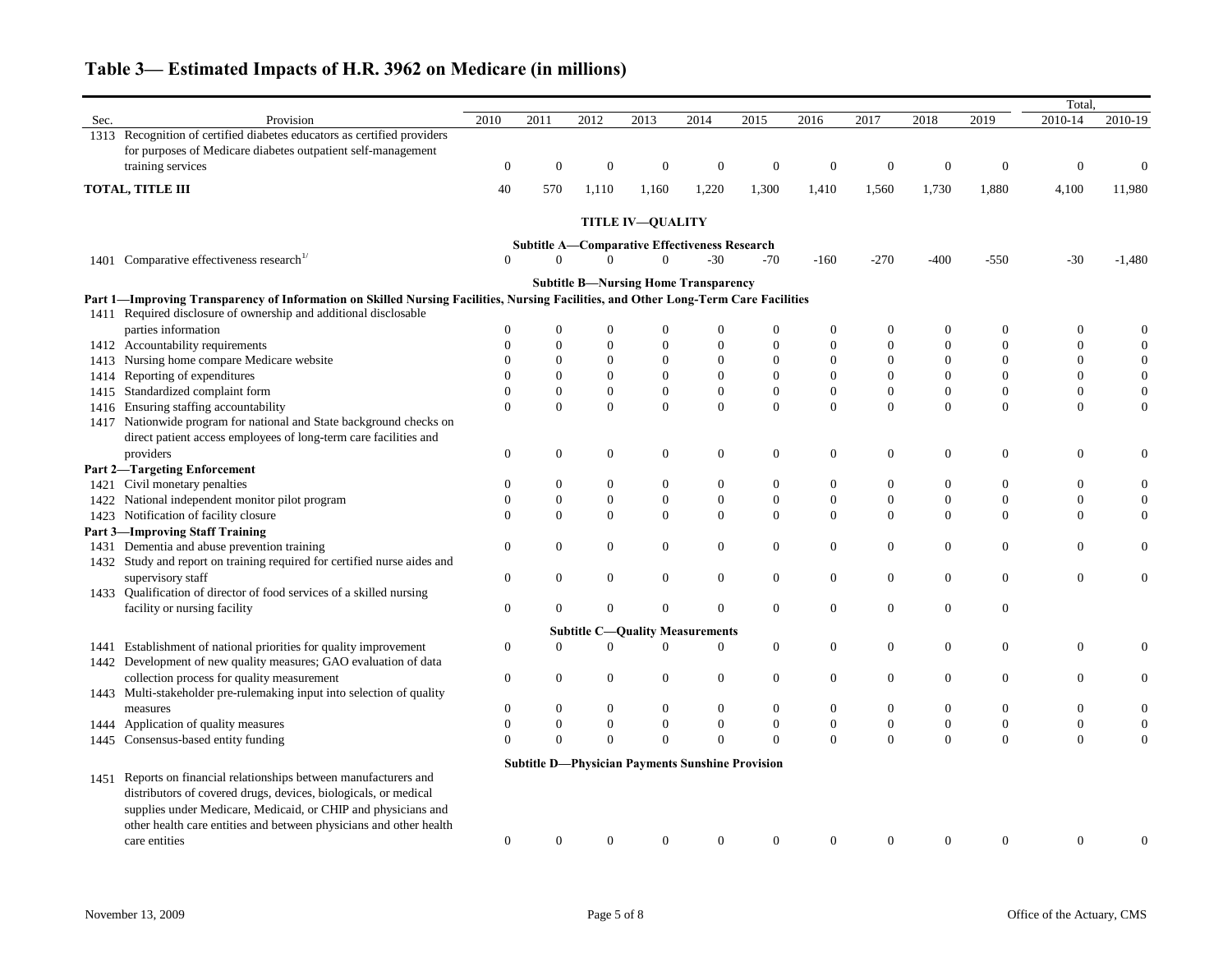|      |                                                                          |                |                  |                  |                                   |                  |                                                                  |                  |                  |                  |                  | Total            |                  |
|------|--------------------------------------------------------------------------|----------------|------------------|------------------|-----------------------------------|------------------|------------------------------------------------------------------|------------------|------------------|------------------|------------------|------------------|------------------|
| Sec. | Provision                                                                | 2010           | 2011             | 2012             | 2013                              | 2014             | 2015                                                             | 2016             | 2017             | 2018             | 2019             | 2010-14          | 2010-19          |
|      |                                                                          |                |                  |                  |                                   |                  | Subtitle E-Public Reporting on Health Care-Associated Infections |                  |                  |                  |                  |                  |                  |
| 1461 | Requirements for public reporting by hospitals and ambulatory            |                |                  |                  |                                   |                  |                                                                  |                  |                  |                  |                  |                  |                  |
|      | surgical centers on health care-associated infections                    | $\mathbf{0}$   |                  |                  |                                   | $\overline{0}$   | $\boldsymbol{0}$                                                 | $\boldsymbol{0}$ | $\boldsymbol{0}$ | $\boldsymbol{0}$ | $\boldsymbol{0}$ | $\overline{0}$   |                  |
|      | <b>TOTAL, TITLE IV</b>                                                   | $\mathbf{0}$   | $\mathbf{0}$     | $\overline{0}$   | $\overline{0}$                    | $-30$            | $-70$                                                            | $-160$           | $-270$           | $-400$           | $-550$           | $-30$            | $-1,480$         |
|      |                                                                          |                |                  |                  |                                   |                  |                                                                  |                  |                  |                  |                  |                  |                  |
|      |                                                                          |                |                  |                  |                                   |                  | TITLE V-MEDICARE GRADUATE MEDICAL EDUCATION                      |                  |                  |                  |                  |                  |                  |
|      | 1501 Distribution of unused residency positions                          | $\overline{0}$ | $\Omega$         | $\overline{0}$   | $\overline{0}$                    | $\boldsymbol{0}$ | $\boldsymbol{0}$                                                 | 0                | $\boldsymbol{0}$ | $\boldsymbol{0}$ | $\boldsymbol{0}$ | $\overline{0}$   | 0                |
| 1502 | Increasing training in non-provider settings                             | $\Omega$       | $\mathbf{0}$     | $\mathbf{0}$     | $\overline{0}$                    | $\boldsymbol{0}$ | $\boldsymbol{0}$                                                 | $\boldsymbol{0}$ | $\mathbf{0}$     | $\boldsymbol{0}$ | $\overline{0}$   | $\Omega$         | $\overline{0}$   |
|      | 1503 Rules for counting resident times for didactic and scholarly        |                |                  |                  |                                   |                  |                                                                  |                  |                  |                  |                  |                  |                  |
|      | activities and other activitites                                         | $\theta$       | $\mathbf{0}$     | $\overline{0}$   | $\overline{0}$                    | $\boldsymbol{0}$ | $\overline{0}$                                                   | $\overline{0}$   | $\boldsymbol{0}$ | $\overline{0}$   | $\overline{0}$   | $\overline{0}$   | $\overline{0}$   |
|      | 1504 Preservation of resident cap positions from closed hospitals        | $\mathbf{0}$   | $\boldsymbol{0}$ | $\overline{0}$   | $\overline{0}$                    | $\boldsymbol{0}$ | $\mathbf{0}$                                                     | $\boldsymbol{0}$ | $\boldsymbol{0}$ | $\boldsymbol{0}$ | $\boldsymbol{0}$ | $\overline{0}$   | $\overline{0}$   |
| 1505 |                                                                          |                |                  |                  |                                   |                  |                                                                  |                  |                  |                  |                  |                  |                  |
|      | Improving accountability for approved medical residency training         | $\overline{0}$ | $\boldsymbol{0}$ | $\mathbf{0}$     | $\overline{0}$                    | $\mathbf{0}$     | $\boldsymbol{0}$                                                 | $\boldsymbol{0}$ | $\boldsymbol{0}$ | $\boldsymbol{0}$ | $\boldsymbol{0}$ | $\mathbf{0}$     | $\overline{0}$   |
|      | <b>TOTAL, TITLE V</b>                                                    | $\overline{0}$ | $\boldsymbol{0}$ | $\overline{0}$   | $\boldsymbol{0}$                  | $\boldsymbol{0}$ | $\mathbf{0}$                                                     | $\mathbf{0}$     | $\boldsymbol{0}$ | $\boldsymbol{0}$ | $\boldsymbol{0}$ | $\overline{0}$   | $\overline{0}$   |
|      |                                                                          |                |                  |                  | <b>TITLE VI-PROGRAM INTEGRITY</b> |                  |                                                                  |                  |                  |                  |                  |                  |                  |
|      |                                                                          |                |                  |                  |                                   |                  | Subtitle A-Increased Funding to Fight Waste, Fraud, and Abuse    |                  |                  |                  |                  |                  |                  |
| 1601 | Increased funding and flexibility to fight fraud and abuse               |                |                  |                  |                                   |                  |                                                                  |                  |                  |                  |                  |                  |                  |
|      | Part A                                                                   | 0              | 10               | 10               | 10                                | 10               | 10                                                               | 10               | 10               | 10               | 10               | 40               | 90               |
|      | Part B                                                                   | $\theta$       | $-70$            | $-70$            | $-70$                             | $-70$            | $-70$                                                            | $-70$            | $-70$            | $-70$            | $-70$            | $-280$           | $-630$           |
|      |                                                                          |                |                  |                  |                                   |                  | <b>Subtitle B-Enhanced Penalties for Fraud and Abuse</b>         |                  |                  |                  |                  |                  |                  |
|      | 1611 Enhanced penalties for false statements on provider or supplier     |                |                  |                  |                                   |                  |                                                                  |                  |                  |                  |                  |                  |                  |
|      | enrollment applications                                                  | $\overline{0}$ | $\mathbf{0}$     | $\overline{0}$   | $\overline{0}$                    | $\boldsymbol{0}$ | $\boldsymbol{0}$                                                 | $\boldsymbol{0}$ | $\boldsymbol{0}$ | $\boldsymbol{0}$ | $\boldsymbol{0}$ | $\overline{0}$   | $\overline{0}$   |
|      | 1612 Enhanced penalties for submission of false statements material to   |                |                  |                  |                                   |                  |                                                                  |                  |                  |                  |                  |                  |                  |
|      | a false claim                                                            | $\mathbf{0}$   | $\bf{0}$         | $\boldsymbol{0}$ | $\overline{0}$                    | $\boldsymbol{0}$ | $\boldsymbol{0}$                                                 | 0                | $\boldsymbol{0}$ | 0                | $\boldsymbol{0}$ | $\overline{0}$   | 0                |
|      | 1613 Enhance penalties for delaying inspections                          | $\overline{0}$ | $\boldsymbol{0}$ | $\boldsymbol{0}$ | $\boldsymbol{0}$                  | $\boldsymbol{0}$ | $\boldsymbol{0}$                                                 | $\boldsymbol{0}$ | $\boldsymbol{0}$ | $\boldsymbol{0}$ | $\boldsymbol{0}$ | $\overline{0}$   | 0                |
| 1614 | Enhanced hospice program safeguards                                      | $\Omega$       | $\overline{0}$   | $\theta$         | $\overline{0}$                    | $\overline{0}$   | $\overline{0}$                                                   | $\overline{0}$   | $\overline{0}$   | $\overline{0}$   | $\overline{0}$   | $\Omega$         | $\overline{0}$   |
|      | 1615 Enhanced penalties for individuals excluded from program            |                |                  |                  |                                   |                  |                                                                  |                  |                  |                  |                  |                  |                  |
|      | participation                                                            | $\Omega$       | $\Omega$         | $\overline{0}$   | $\overline{0}$                    | $\boldsymbol{0}$ | $\boldsymbol{0}$                                                 | $\overline{0}$   | $\boldsymbol{0}$ | $\boldsymbol{0}$ | $\overline{0}$   | $\overline{0}$   | $\overline{0}$   |
|      | 1616 Enhanced penalties for provision of false information by            |                |                  |                  |                                   |                  |                                                                  |                  |                  |                  |                  |                  |                  |
|      | Medicare Advantage and Part D plans                                      | $\Omega$       | $\mathbf{0}$     | $\overline{0}$   | $\overline{0}$                    | $\boldsymbol{0}$ | $\boldsymbol{0}$                                                 | $\boldsymbol{0}$ | $\boldsymbol{0}$ | $\boldsymbol{0}$ | $\boldsymbol{0}$ | $\overline{0}$   | $\boldsymbol{0}$ |
|      | 1617 Enhanced penalties for Medicare Advantage and Part D                |                |                  |                  |                                   |                  |                                                                  |                  |                  |                  |                  |                  |                  |
|      | marketing violations                                                     | $\Omega$       |                  |                  |                                   | $\overline{0}$   | $\boldsymbol{0}$                                                 | 0                | $\boldsymbol{0}$ | $\boldsymbol{0}$ | $\theta$         | $\theta$         |                  |
|      | 1618 Enhanced penalties for obstruction of program audits                | $\Omega$       | $\boldsymbol{0}$ | $\mathbf{0}$     | $\overline{0}$                    | $\boldsymbol{0}$ | $\mathbf{0}$                                                     | $\mathbf{0}$     | $\boldsymbol{0}$ | $\boldsymbol{0}$ | $\overline{0}$   | $\theta$         | $\theta$         |
|      | 1619 Exclusion of certain individuals and entities from participation in |                |                  |                  |                                   |                  |                                                                  |                  |                  |                  |                  |                  |                  |
|      | Medicare and State health care programs                                  | $\mathbf{0}$   | $\boldsymbol{0}$ | $\mathbf{0}$     | $\overline{0}$                    | $\boldsymbol{0}$ | $\boldsymbol{0}$                                                 | $\boldsymbol{0}$ | $\boldsymbol{0}$ | $\boldsymbol{0}$ | $\boldsymbol{0}$ | $\overline{0}$   | 0                |
|      | 1620 OIG authority to exclude from Federal health care programs          |                |                  |                  |                                   |                  |                                                                  |                  |                  |                  |                  |                  |                  |
|      | officers and owners of entities convicted of fraud                       | $\theta$       |                  | $\boldsymbol{0}$ | $\boldsymbol{0}$                  | $\boldsymbol{0}$ | $\boldsymbol{0}$                                                 | $\boldsymbol{0}$ | $\boldsymbol{0}$ | $\boldsymbol{0}$ | $\boldsymbol{0}$ | $\boldsymbol{0}$ | 0                |
|      | 1621 Self-referral disclosure protocol                                   | $\Omega$       | $\Omega$         | $\Omega$         | $\Omega$                          | $\boldsymbol{0}$ | $\overline{0}$                                                   | $\overline{0}$   | $\boldsymbol{0}$ | $\boldsymbol{0}$ | $\boldsymbol{0}$ | $\overline{0}$   | $\overline{0}$   |
|      |                                                                          |                |                  |                  |                                   |                  | <b>Subtitle C-Enhanced Program and Provider Protections</b>      |                  |                  |                  |                  |                  |                  |
| 1631 | Enhanced CMS program protection authority                                |                |                  |                  |                                   |                  |                                                                  |                  |                  |                  |                  |                  |                  |
|      | Part A                                                                   |                |                  |                  |                                   | $\boldsymbol{0}$ | $\boldsymbol{0}$                                                 | $\boldsymbol{0}$ | $\boldsymbol{0}$ | $\boldsymbol{0}$ | $\boldsymbol{0}$ | $\overline{0}$   |                  |
|      | Part B                                                                   | $-10$          | $-20$            | $-20$            | $-30$                             | $-30$            | $-30$                                                            | $-30$            | $-30$            | $-40$            | $-40$            | $-110$           | $-280$           |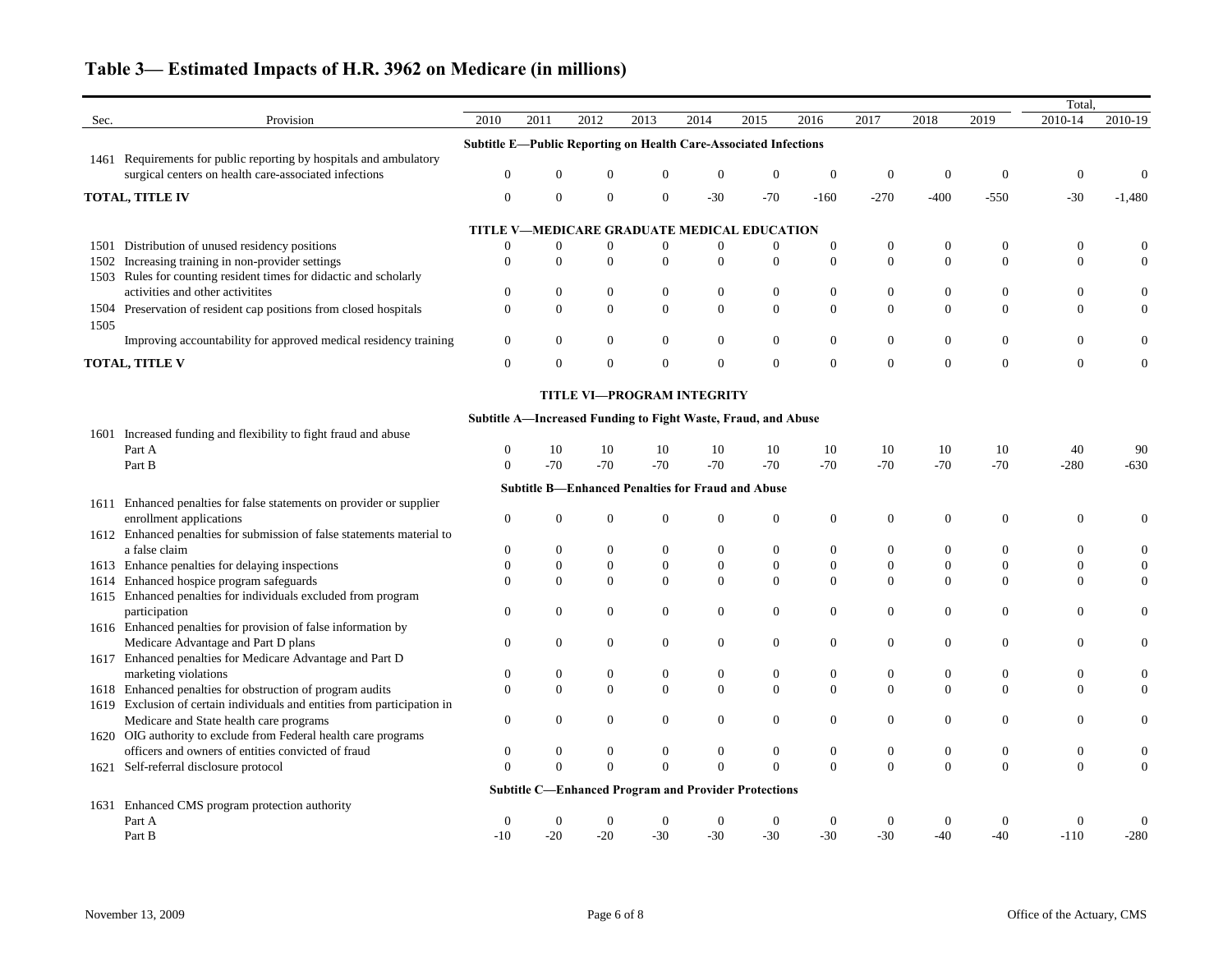|      |                                                                                                                  |                  |                |                  |                  |                  |                  |                                                                            |                  |                  |                  | Total,           |                  |
|------|------------------------------------------------------------------------------------------------------------------|------------------|----------------|------------------|------------------|------------------|------------------|----------------------------------------------------------------------------|------------------|------------------|------------------|------------------|------------------|
| Sec. | Provision                                                                                                        | 2010             | 2011           | 2012             | 2013             | 2014             | 2015             | 2016                                                                       | 2017             | 2018             | 2019             | 2010-14          | 2010-19          |
| 1632 | Enhanced Medicare, Medicaid, and CHIP program disclosure                                                         |                  |                |                  |                  |                  |                  |                                                                            |                  |                  |                  |                  |                  |
|      | requirements relating to previous affiliations                                                                   | $\mathbf{0}$     | 0              | $\mathbf{0}$     | $\overline{0}$   | $\boldsymbol{0}$ | $\overline{0}$   | $\overline{0}$                                                             | $\mathbf{0}$     | $\theta$         | $\Omega$         | $\theta$         | 0                |
|      | 1633 Required inclusion of payment modifier for certain evaluation                                               |                  |                |                  |                  |                  |                  |                                                                            |                  |                  |                  |                  |                  |
|      | and management services                                                                                          | $\boldsymbol{0}$ | $\overline{0}$ | $\boldsymbol{0}$ | $\boldsymbol{0}$ | $\boldsymbol{0}$ | $\boldsymbol{0}$ | $\boldsymbol{0}$                                                           | $\boldsymbol{0}$ | $\boldsymbol{0}$ | $\boldsymbol{0}$ | $\boldsymbol{0}$ |                  |
|      | 1634 Evaluations and reports required under Medicare Integrity                                                   |                  |                |                  |                  |                  |                  |                                                                            |                  |                  |                  |                  |                  |
|      | Program                                                                                                          | $\boldsymbol{0}$ | $\overline{0}$ | $\boldsymbol{0}$ | $\boldsymbol{0}$ | $\boldsymbol{0}$ | $\boldsymbol{0}$ | $\boldsymbol{0}$                                                           | $\boldsymbol{0}$ | $\boldsymbol{0}$ | $\boldsymbol{0}$ | $\overline{0}$   |                  |
| 1635 | Require providers and suppliers to adopt programs to reduce                                                      |                  |                |                  |                  |                  |                  |                                                                            |                  |                  |                  |                  |                  |
|      | waste, fraud, and abuse                                                                                          | $\mathbf{0}$     | 0              | $\overline{0}$   | $\boldsymbol{0}$ | $\boldsymbol{0}$ | $\boldsymbol{0}$ | $\boldsymbol{0}$                                                           | $\boldsymbol{0}$ | $\boldsymbol{0}$ | $\theta$         | $\overline{0}$   |                  |
|      | 1636 Maximum period for submission of Medicare claims reduced to                                                 |                  |                |                  |                  |                  |                  |                                                                            |                  |                  |                  |                  |                  |
|      | not more than 12 months                                                                                          |                  |                |                  |                  |                  |                  |                                                                            |                  |                  |                  |                  |                  |
|      | Part A                                                                                                           | $\theta$         | 60             | 70               | 70               | 80               | 80               | 90                                                                         | 90               | 100              | 110              | 280              | 750              |
|      | Part B                                                                                                           | $\Omega$         | 50             | 50               | 50               | 50               | 60               | 60                                                                         | 70               | 70               | 80               | 200              | 540              |
| 1637 | Physicians who order DME or home health services required to                                                     |                  |                |                  |                  |                  |                  |                                                                            |                  |                  |                  |                  |                  |
|      | be Medicare enrolled physicians or eligible professionals                                                        |                  |                |                  |                  |                  |                  |                                                                            |                  |                  |                  |                  |                  |
|      | Part A                                                                                                           | $-10$            | $-20$          | $-20$            | $-30$            | $-30$            | $-30$            | $-30$                                                                      | $-30$            | $-30$            | $-40$            | $-110$           | $-270$           |
|      | Part B                                                                                                           | $-30$            | $-50$          | $-50$            | $-50$            | $-60$            | $-60$            | $-70$                                                                      | $-70$            | $-80$            | $-80$            | $-240$           | $-600$           |
|      | Requirement for physicians to provide documentation on referrals                                                 |                  |                |                  |                  |                  |                  |                                                                            |                  |                  |                  |                  |                  |
| 1638 |                                                                                                                  | $\boldsymbol{0}$ |                | $\overline{0}$   | $\boldsymbol{0}$ | $\boldsymbol{0}$ | $\boldsymbol{0}$ | $\boldsymbol{0}$                                                           | $\boldsymbol{0}$ | $\boldsymbol{0}$ | $\boldsymbol{0}$ |                  | $\Omega$         |
|      | to programs at high risk of waste and abuse                                                                      |                  | $\theta$       |                  |                  |                  |                  |                                                                            |                  |                  |                  | $\mathbf{0}$     |                  |
| 1639 | Face-to-face enconter with patient required before eligibility<br>certifications for home health services or DME |                  |                |                  |                  |                  |                  |                                                                            |                  |                  |                  |                  |                  |
|      |                                                                                                                  |                  |                |                  |                  |                  |                  |                                                                            |                  |                  |                  |                  |                  |
|      | Part A                                                                                                           | $-50$            | $-70$          | $-70$            | $-80$            | $-80$            | $-90$            | $-100$                                                                     | $-100$           | $-110$           | $-120$           | $-350$           | $-870$           |
|      | Part B                                                                                                           | $-70$            | $-110$         | $-120$           | $-130$           | $-140$           | $-150$           | $-160$                                                                     | $-170$           | $-180$           | $-190$           | $-570$           | $-1,420$         |
| 1640 | Extension of testimonial subpoena authority to program                                                           |                  |                |                  |                  |                  |                  |                                                                            |                  |                  |                  |                  |                  |
|      | exclusion investigations                                                                                         | $\mathbf{0}$     | $\theta$       | $\overline{0}$   | $\mathbf{0}$     | $\mathbf{0}$     | $\boldsymbol{0}$ | $\boldsymbol{0}$                                                           | $\boldsymbol{0}$ | $\boldsymbol{0}$ | $\mathbf{0}$     | $\overline{0}$   | $\boldsymbol{0}$ |
| 1641 |                                                                                                                  |                  |                |                  |                  |                  |                  |                                                                            |                  |                  |                  |                  |                  |
|      | Required repayments of Medicare and Medicaid overpayments                                                        | $\boldsymbol{0}$ | $\overline{0}$ | $\boldsymbol{0}$ | $\boldsymbol{0}$ | $\boldsymbol{0}$ | $\boldsymbol{0}$ | $\boldsymbol{0}$                                                           | $\boldsymbol{0}$ | $\boldsymbol{0}$ | $\boldsymbol{0}$ | $\overline{0}$   | 0                |
|      | 1642 Expanded application of hardship waivers for OIG exclusions to                                              |                  |                |                  |                  |                  |                  |                                                                            |                  |                  |                  |                  |                  |
|      | beneficiaries of any Federal health care program                                                                 | $\boldsymbol{0}$ | $\overline{0}$ | $\mathbf{0}$     | $\boldsymbol{0}$ | $\boldsymbol{0}$ | $\boldsymbol{0}$ | $\boldsymbol{0}$                                                           | $\boldsymbol{0}$ | $\boldsymbol{0}$ | $\boldsymbol{0}$ | $\boldsymbol{0}$ | 0                |
| 1643 | Access to certain information on renaly dialysis facilities                                                      | $\Omega$         | $\Omega$       | $\mathbf{0}$     | $\boldsymbol{0}$ | $\overline{0}$   | $\mathbf{0}$     | $\mathbf{0}$                                                               | $\mathbf{0}$     | $\mathbf{0}$     | $\boldsymbol{0}$ | $\overline{0}$   | $\boldsymbol{0}$ |
| 1644 | Billing agents, clearinghouses, or other alternate payees required                                               |                  |                |                  |                  |                  |                  |                                                                            |                  |                  |                  |                  |                  |
|      | to register under Medicare                                                                                       | $\mathbf{0}$     | $\overline{0}$ | $\boldsymbol{0}$ | $\boldsymbol{0}$ | $\boldsymbol{0}$ | $\boldsymbol{0}$ | $\boldsymbol{0}$                                                           | $\boldsymbol{0}$ | $\boldsymbol{0}$ | $\boldsymbol{0}$ | $\overline{0}$   | $\theta$         |
|      | 1645 Conforming civil monetary penalties to False Claims Act                                                     |                  |                |                  |                  |                  |                  |                                                                            |                  |                  |                  |                  |                  |
|      | amendments                                                                                                       | $\Omega$         |                |                  | $\theta$         | $\mathbf{0}$     | $\overline{0}$   | $\overline{0}$                                                             | $\overline{0}$   | $\Omega$         | $\Omega$         | $\theta$         | $\Omega$         |
|      | 1646 Requiring provider and supplier payments under Medicare to be                                               |                  |                |                  |                  |                  |                  |                                                                            |                  |                  |                  |                  |                  |
|      | made through direct deposit or electronic funds transfer (EFT) at                                                |                  |                |                  |                  |                  |                  |                                                                            |                  |                  |                  |                  |                  |
|      | insured depository institutions                                                                                  | $\theta$         |                | $\overline{0}$   | $\boldsymbol{0}$ | $\boldsymbol{0}$ | $\boldsymbol{0}$ | $\boldsymbol{0}$                                                           | $\boldsymbol{0}$ | $\boldsymbol{0}$ | $\boldsymbol{0}$ | $\boldsymbol{0}$ | 0                |
| 1647 | Inspector General for the Health Choices Administration                                                          | $\Omega$         | $\mathbf{0}$   | $\theta$         | $\mathbf{0}$     | $\mathbf{0}$     | $\boldsymbol{0}$ | $\boldsymbol{0}$                                                           | $\mathbf{0}$     | $\mathbf{0}$     | $\mathbf{0}$     | $\boldsymbol{0}$ | 0                |
|      |                                                                                                                  |                  |                |                  |                  |                  |                  | Subtitle D-Access to Information Needed to Prevent Fraud, Waste, and Abuse |                  |                  |                  |                  |                  |
| 1651 | Access to information necessary to identify fraud, waste, and                                                    |                  |                |                  |                  |                  |                  |                                                                            |                  |                  |                  |                  |                  |
|      | abuse                                                                                                            | $\boldsymbol{0}$ | 0              |                  | $\theta$         | $\boldsymbol{0}$ | $\boldsymbol{0}$ | $\mathbf{0}$                                                               | $\boldsymbol{0}$ | $\boldsymbol{0}$ | $\mathbf{0}$     | $\boldsymbol{0}$ |                  |
| 1652 |                                                                                                                  |                  |                |                  |                  |                  |                  |                                                                            |                  |                  |                  |                  |                  |
|      | Elimination of duplication between the Healthcare Integrity and                                                  |                  |                |                  |                  |                  |                  |                                                                            |                  |                  |                  |                  |                  |
|      | Protection Data Bank and the National Practitioner Data Bank                                                     | $\theta$         | $\theta$       | $\overline{0}$   | $\boldsymbol{0}$ | $\boldsymbol{0}$ | $\boldsymbol{0}$ | $\boldsymbol{0}$                                                           | $\boldsymbol{0}$ | $\overline{0}$   | $\overline{0}$   | $\boldsymbol{0}$ | $\left($         |
| 1653 | Compliance with HIPAA privacy and security standards                                                             | $\theta$         | $\overline{0}$ | $\overline{0}$   | $\boldsymbol{0}$ | $\boldsymbol{0}$ | $\boldsymbol{0}$ | $\boldsymbol{0}$                                                           | $\boldsymbol{0}$ | $\boldsymbol{0}$ | $\mathbf{0}$     | $\mathbf{0}$     | $\theta$         |
|      |                                                                                                                  |                  |                |                  |                  |                  |                  |                                                                            |                  |                  |                  |                  |                  |
|      | TOTAL, TITLE VI                                                                                                  |                  | $-220$         | $-220$           | $-260$           | $-270$           | $-280$           | $-300$                                                                     | $-300$           | $-330$           | $-340$           | $-1,140$         | $-2,690$         |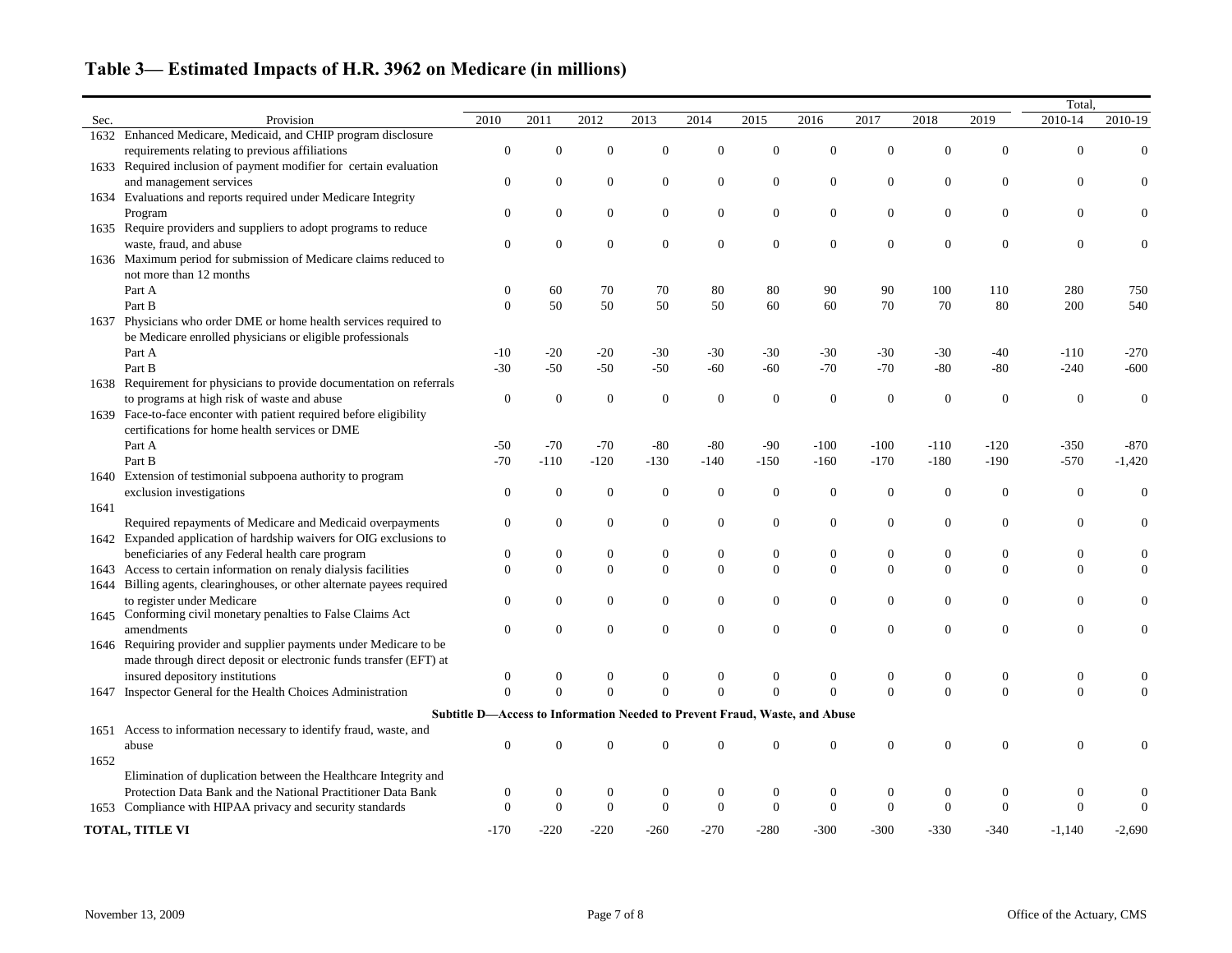|              |                                                                                                                                                                                                       |                |              |                  |                                   |                  |                                              |                  |                  |                  |                  | Total.           |          |
|--------------|-------------------------------------------------------------------------------------------------------------------------------------------------------------------------------------------------------|----------------|--------------|------------------|-----------------------------------|------------------|----------------------------------------------|------------------|------------------|------------------|------------------|------------------|----------|
| Sec.         | Provision                                                                                                                                                                                             | 2010           | 2011         | 2012             | 2013                              | 2014             | 2015                                         | 2016             | 2017             | 2018             | 2019             | 2010-14          | 2010-19  |
|              |                                                                                                                                                                                                       |                |              |                  |                                   |                  | <b>TITLE VIII-REVENUE-RELATED PROVISIONS</b> |                  |                  |                  |                  |                  |          |
| 1801         | Disclosures to facilitate identification of individuals likely to be<br>ineligible for the low-income assistance under the Medicare<br>prescription drug program to assist SSA's outreach to eligible |                |              |                  |                                   |                  |                                              |                  |                  |                  |                  |                  |          |
| 1802         | individuals<br>Comparative effectiveness research Trust Fund; financing for                                                                                                                           | $\Omega$       | $\Omega$     | 90               | 220                               | 270              | 310                                          | 340              | 380              | 420              | 480              | 580              | 2,510    |
|              | <b>Trust Fund</b>                                                                                                                                                                                     | $\Omega$       | $\Omega$     | $\overline{0}$   | $\overline{0}$                    | $\overline{0}$   | $\boldsymbol{0}$                             | $\mathbf{0}$     | $\overline{0}$   | $\overline{0}$   | $\overline{0}$   | $\theta$         | $\Omega$ |
|              | <b>TOTAL, TITLE VIII</b>                                                                                                                                                                              | $\Omega$       | $\Omega$     | 90               | 220                               | 270              | 310                                          | 340              | 380              | 420              | 480              | 580              | 2,510    |
|              |                                                                                                                                                                                                       |                |              |                  | TITLE IX-MISCELLANEOUS PROVISIONS |                  |                                              |                  |                  |                  |                  |                  |          |
| 1901         | Repeal of trigger provision                                                                                                                                                                           |                | $\theta$     | $\Omega$         | $\Omega$                          | $\overline{0}$   | $\Omega$                                     | $\mathbf{0}$     | $\mathbf{0}$     | $\theta$         |                  | $\Omega$         |          |
| 1902         | Repeal of comparative cost adjustment (CCA) program                                                                                                                                                   |                | $\theta$     | $\overline{0}$   | $\boldsymbol{0}$                  | $\overline{0}$   | $\overline{0}$                               | $\boldsymbol{0}$ | $\boldsymbol{0}$ | $\boldsymbol{0}$ | $\theta$         | $\Omega$         |          |
| 1903<br>1904 | Extension of gainsharing demonstration<br>Grants to States for quality home visitation programs for families                                                                                          | $\Omega$       | $\Omega$     | $\Omega$         | $\overline{0}$                    | $\overline{0}$   | $\mathbf{0}$                                 | $\Omega$         | $\mathbf{0}$     | $\overline{0}$   | $\Omega$         | $\Omega$         | $\Omega$ |
|              | with young children and families expecting children                                                                                                                                                   | $\overline{0}$ | $\mathbf{0}$ | $\mathbf{0}$     | $\boldsymbol{0}$                  | $\boldsymbol{0}$ | $\boldsymbol{0}$                             | $\boldsymbol{0}$ | $\boldsymbol{0}$ | $\boldsymbol{0}$ | $\boldsymbol{0}$ | $\boldsymbol{0}$ |          |
| 1905<br>1906 | Improved coordination and protection for dual eligibles                                                                                                                                               | $\Omega$       | $\Omega$     | $\Omega$         | $\mathbf{0}$                      | $\overline{0}$   | $\mathbf{0}$                                 | $\mathbf{0}$     | $\mathbf{0}$     | $\Omega$         | $\Omega$         | $\Omega$         | $\Omega$ |
| 1907         | Assessment of Medicare cost intensive diseases and conditions<br>Establishment of Center for Medicare and Medicaid Innovation                                                                         | $\Omega$       | $\Omega$     | $\Omega$         | $\mathbf{0}$                      | $\boldsymbol{0}$ | $\boldsymbol{0}$                             | $\mathbf{0}$     | $\Omega$         | $\Omega$         | $\Omega$         | $\Omega$         | $\Omega$ |
|              | within CMS                                                                                                                                                                                            | $\Omega$       | $\mathbf{0}$ | $\overline{0}$   | $\boldsymbol{0}$                  | $\boldsymbol{0}$ | $\boldsymbol{0}$                             | $\boldsymbol{0}$ | $\boldsymbol{0}$ | $\boldsymbol{0}$ | $\mathbf{0}$     | $\boldsymbol{0}$ | $\Omega$ |
| 1908<br>1909 | Application of emergency services laws<br>Disregard under the SSI program of compensation for                                                                                                         | $\Omega$       | $\Omega$     | $\boldsymbol{0}$ | $\mathbf{0}$                      | $\boldsymbol{0}$ | $\overline{0}$                               | $\mathbf{0}$     | $\boldsymbol{0}$ | $\mathbf{0}$     | $\Omega$         | $\Omega$         | $\Omega$ |
|              | participation in clinical trials for rare diseases or conditions                                                                                                                                      | $\Omega$       | $\Omega$     | $\theta$         | $\overline{0}$                    | $\overline{0}$   | $\mathbf{0}$                                 | $\mathbf{0}$     | $\mathbf{0}$     | $\Omega$         | $\Omega$         | $\Omega$         |          |
|              | TOTAL, TITLE IX                                                                                                                                                                                       | $\Omega$       | $\Omega$     | $\theta$         | $\Omega$                          | $\overline{0}$   | $\overline{0}$                               | $\mathbf{0}$     | $\Omega$         | $\Omega$         | $\Omega$         | $\Omega$         | $\Omega$ |
|              | TOTAL IMPACT, TITLES I-VI, VIII & IX                                                                                                                                                                  |                |              |                  |                                   |                  | -58,750                                      | $-67.710$        | -79,490          | -89.770          | $-100.170$       | $-174,700$       | -570,590 |

 $1/$  Estimate reflects Medicare impact only. See Table 1 for non-Medicare savings from CER.

Notes: The provisions affecting Medicare Part B are net of premium offset.

The Medicare provisions that affect fee-for-service benefits also reflect the resulting impact on payments to managed care plans. Interaction between the proposals is not reflected.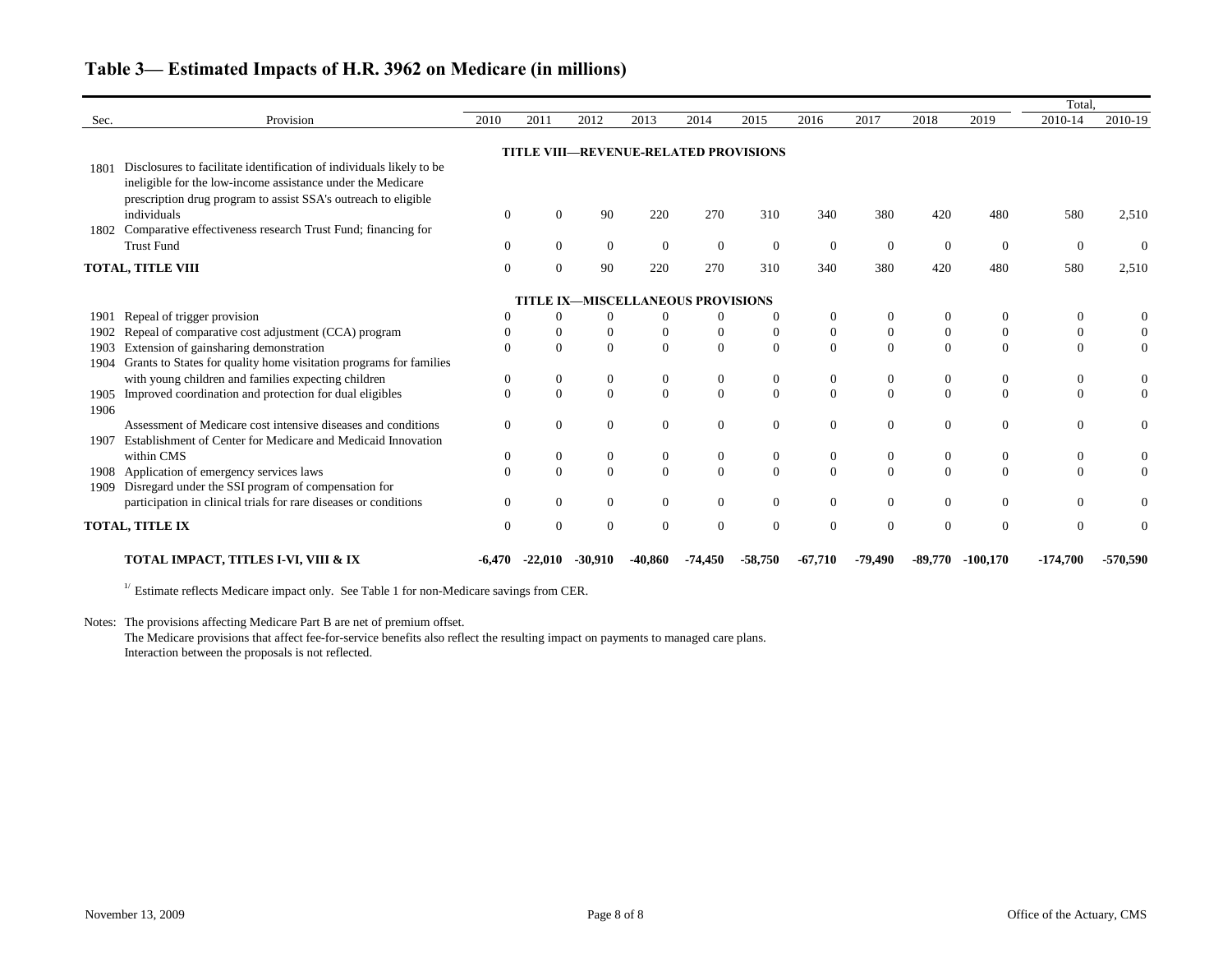|         |                                                                       | Fiscal year      |                  |                                       |                              |                  |                  |                  |                  |                  |                  |                  | Total.           |                  |  |
|---------|-----------------------------------------------------------------------|------------------|------------------|---------------------------------------|------------------------------|------------------|------------------|------------------|------------------|------------------|------------------|------------------|------------------|------------------|--|
| Sec.    | Provision                                                             | 2009             | 2010             | 2011                                  | 2012                         | 2013             | 2014             | 2015             | 2016             | 2017             | 2018             | 2019             | 2010-14          | 2010-19          |  |
|         |                                                                       |                  |                  | <b>TITLE VII-MEDICAID AND CHIP</b>    |                              |                  |                  |                  |                  |                  |                  |                  |                  |                  |  |
|         |                                                                       |                  |                  |                                       |                              |                  |                  |                  |                  |                  |                  |                  |                  |                  |  |
| 1701(b) | Eligibility for traditional Medicaid eligible individuals with income |                  |                  | Subtitle A—Medicaid and Health Reform |                              |                  |                  |                  |                  |                  |                  |                  |                  |                  |  |
|         | not exceeding 150 percent of the Federal Poverty Level                | \$0              | \$0              | \$0                                   | \$0                          | \$5,100          | \$5,500          | \$5,900          | \$6,300          | \$6,800          | \$7,300          | \$7,800          | \$10,600         | \$44,700         |  |
| 1702    | Enrollees in non-Medicaid Exchange plans                              | $\Omega$         | $\boldsymbol{0}$ | $\boldsymbol{0}$                      | $\boldsymbol{0}$             | $\overline{0}$   | $\overline{0}$   | $\boldsymbol{0}$ | $\boldsymbol{0}$ | $\overline{0}$   | $\boldsymbol{0}$ | $\overline{0}$   | $\boldsymbol{0}$ | $\mathbf{0}$     |  |
| 1703    | CHIP & Medicaid maintenance of effort                                 |                  | $\boldsymbol{0}$ | $\overline{0}$                        | $\boldsymbol{0}$             | $-9,750$         | $-9,100$         | $-5,700$         | $-5,700$         | $-5,700$         | $-5,700$         | $-5,700$         | $-18,850$        | $-47,350$        |  |
| 1704    | Reduction in Medicaid DSH                                             |                  | $\theta$         | $\overline{0}$                        | $\mathbf{0}$                 | $\overline{0}$   | $\overline{0}$   | $\boldsymbol{0}$ | $\boldsymbol{0}$ | $-1,500$         | $-2,500$         | $-6,000$         | $\boldsymbol{0}$ | $-10,000$        |  |
| 1705    | Expanded outstationing                                                |                  | 100              | 204                                   | 326                          | 461              | 491              | 525              | 562              | 602              | 644              | 690              | 1,582            | 4,604            |  |
|         |                                                                       |                  |                  |                                       | <b>Subtitle B-Prevention</b> |                  |                  |                  |                  |                  |                  |                  |                  |                  |  |
| 1711    | Required coverage of preventive services                              |                  | $\boldsymbol{0}$ | 220                                   | 460                          | 750              | 1,090            | 1,200            | 1,310            | 1,420            | 1,550            | 1,690            | 2,520            | 9,690            |  |
| 1712    | Tobacco cessation                                                     |                  | 10               | 10                                    | 10                           | 10               | 10               | 10               | 10               | 20               | 20               | 20               | 50               | 130              |  |
| 1713    | Optional coverage of nurse home visits                                |                  | 13               | 43                                    | 88                           | 144              | 226              | 299              | 356              | 414              | 474              | 498              | 515              | 2,557            |  |
| 1714    | Optional family planning services                                     | $\Omega$         | $\theta$         | $\overline{0}$                        | $\mathbf{0}$                 | $\theta$         | $-5$             | $-5$             | $-10$            | $-10$            | $-15$            | $-20$            | $-5$             | $-65$            |  |
|         |                                                                       |                  |                  |                                       | <b>Subtitle C-Access</b>     |                  |                  |                  |                  |                  |                  |                  |                  |                  |  |
| 1721    | Payments to primary care practitioners                                |                  | 1,260            | 2,940                                 | 4,060                        | 3,880            | 3,940            | 4,020            | 4,120            | 4,240            | 4,370            | 4,510            | 16,080           | 37,340           |  |
| 1722    | Medical home pilot program                                            |                  | 180              | 160                                   | 145                          | 155              | 150              | $\boldsymbol{0}$ | $\boldsymbol{0}$ | $\overline{0}$   | $\overline{0}$   | $\overline{0}$   | 790              | 790              |  |
| 1723    | <b>Translation services</b>                                           |                  | 45               | 50                                    | 55                           | 60               | 70               | 75               | 80               | 85               | 90               | 95               | 280              | 705              |  |
| 1724    | Optional coverage of free-standing birth centers                      |                  | $\boldsymbol{0}$ | $\mathbf{0}$                          | $\boldsymbol{0}$             | $\overline{0}$   | $\overline{0}$   | $\boldsymbol{0}$ | $\boldsymbol{0}$ | $\overline{0}$   | $\overline{0}$   | $\overline{0}$   | $\boldsymbol{0}$ | $\mathbf{0}$     |  |
| 1725    | Inclusion of public health clinics in VFC program                     |                  | 95               | 95                                    | 100                          | 105              | 105              | 110              | 115              | 120              | 120              | 125              | 500              | 1,090            |  |
| 1726    | Requiring coverage of services of podiatrists                         |                  | 15               | 25                                    | 25                           | 25               | 25               | 30               | 30               | 35               | 35               | 40               | 115              | 285              |  |
| 1726A   | Requiring coverage of services of optometrists                        |                  | $\mathbf{0}$     | $\boldsymbol{0}$                      | $\boldsymbol{0}$             | $\overline{0}$   | $\overline{0}$   | $\boldsymbol{0}$ | $\boldsymbol{0}$ | $\overline{0}$   | $\boldsymbol{0}$ | $\boldsymbol{0}$ | $\boldsymbol{0}$ | $\boldsymbol{0}$ |  |
| 1727    | Therapeutic foster care                                               |                  | 15               | 25                                    | 40                           | 50               | 65               | 80               | 95               | 100              | 105              | 110              | 195              | 685              |  |
| 1728    | Assuring adequate payment levels for services                         |                  | $\Omega$         | $\boldsymbol{0}$                      | $\mathbf{0}$                 | $\theta$         | $\overline{0}$   | $\boldsymbol{0}$ | $\boldsymbol{0}$ | $\overline{0}$   | $\mathbf{0}$     | $\overline{0}$   | $\boldsymbol{0}$ | $\mathbf{0}$     |  |
| 1729    | Preserving Medicaid coverage for youths upon release from public      |                  |                  |                                       |                              |                  |                  |                  |                  |                  |                  |                  |                  |                  |  |
|         | institutions                                                          | $\overline{0}$   |                  | $\ast$                                |                              |                  |                  | $\ast$           | $\ast$           |                  |                  |                  |                  |                  |  |
| 1730    | Quality measures for maternity and adult health services under        |                  |                  |                                       |                              |                  |                  |                  |                  |                  |                  |                  |                  |                  |  |
|         | Medicaid and CHIP                                                     |                  | 40               |                                       |                              |                  |                  | ∗                | $\ast$           |                  |                  |                  | 40               | 40               |  |
| 1730A   | Accountable care organization pilot program                           |                  | $\boldsymbol{0}$ | $\overline{0}$                        | $\boldsymbol{0}$             | $\overline{0}$   | $\overline{0}$   | $\boldsymbol{0}$ | $\boldsymbol{0}$ | $\overline{0}$   | $\mathbf{0}$     | $\overline{0}$   | $\boldsymbol{0}$ | $\boldsymbol{0}$ |  |
| 1730B   | FQHC coverage                                                         |                  | 25               | 25                                    | 25                           | 30               | 30               | 35               | 40               | 40               | 45               | 50               | 135              | 345              |  |
|         |                                                                       |                  |                  |                                       | Subtitle D-Coverage          |                  |                  |                  |                  |                  |                  |                  |                  |                  |  |
| 1731    | Optional coverage of low-income HIV-infected                          | $\theta$         | 60               | 60                                    | 60                           | 15               | $\overline{0}$   | $\boldsymbol{0}$ | $\theta$         | $\mathbf{0}$     | $\mathbf{0}$     | $\theta$         | 195              | 195              |  |
| 1732    | Extension of TMA                                                      | $\Omega$         | $\Omega$         | 230                                   | 640                          | 425              | 10               | $\Omega$         | $\Omega$         | $\Omega$         | $\Omega$         | $\Omega$         | 1,305            | 1,305            |  |
| 1733    | 12-mo continuous elig for separate CHIP programs                      | $\theta$         | 40               | 65                                    | 70                           | 80               | 30               | $\overline{0}$   | $\overline{0}$   | $\theta$         | $\mathbf{0}$     | $\overline{0}$   | 285              | 285              |  |
| 1734    | Preventing the application under CHIP of coverage waiting periods     |                  |                  |                                       |                              |                  |                  |                  |                  |                  |                  |                  |                  |                  |  |
|         | for certain children                                                  | $\theta$         | 170              | 270                                   | 300                          | 80               | $\overline{0}$   | $\boldsymbol{0}$ | $\boldsymbol{0}$ | $\boldsymbol{0}$ | $\boldsymbol{0}$ | $\overline{0}$   | 820              | 820              |  |
| 1735    | Adult day health care services                                        | $\Omega$         | $\boldsymbol{0}$ | $\boldsymbol{0}$                      | $\boldsymbol{0}$             | $\boldsymbol{0}$ | $\boldsymbol{0}$ | $\boldsymbol{0}$ | $\boldsymbol{0}$ | $\boldsymbol{0}$ | $\boldsymbol{0}$ | $\boldsymbol{0}$ | $\boldsymbol{0}$ | $\boldsymbol{0}$ |  |
| 1736    | Medicaid coverage for citizens of Freely Associated States            | $\Omega$         | 25               | 23                                    | 24                           | 25               | 27               | 29               | 31               | 33               | 35               | 37               | 124              | 289              |  |
| 1737    | Continuing requirement of Medicaid coverage of nonemergency           |                  |                  |                                       |                              |                  |                  |                  |                  |                  |                  |                  |                  |                  |  |
|         | transportation to medically necessary services                        | $\overline{0}$   | $\overline{0}$   | $\boldsymbol{0}$                      | $\boldsymbol{0}$             | $\overline{0}$   | $\overline{0}$   | $\boldsymbol{0}$ | $\boldsymbol{0}$ | $\mathbf{0}$     | $\boldsymbol{0}$ | $\boldsymbol{0}$ | $\boldsymbol{0}$ | $\theta$         |  |
| 1738    | State option to disregard certain income in providing continued       |                  |                  |                                       |                              |                  |                  |                  |                  |                  |                  |                  |                  |                  |  |
|         | Medicaid coverage for certain individuals with extremely high         |                  |                  |                                       |                              |                  |                  |                  |                  |                  |                  |                  |                  |                  |  |
|         | prescription costs                                                    | $\theta$         |                  | $\ast$                                |                              |                  |                  | $\ast$           | $\ast$           | $\ast$           |                  |                  |                  |                  |  |
| 1739    | Provisions relating to community living assistance services and       |                  |                  |                                       |                              |                  |                  |                  |                  |                  |                  |                  |                  |                  |  |
|         | supports (CLASS)                                                      | $\boldsymbol{0}$ | $\overline{0}$   | $\theta$                              | $\overline{0}$               | $\overline{0}$   | $\overline{0}$   | $\boldsymbol{0}$ | $\boldsymbol{0}$ | $\mathbf{0}$     | $\boldsymbol{0}$ | 0                | $\boldsymbol{0}$ | $\theta$         |  |
|         |                                                                       |                  |                  |                                       | <b>Subtitle E-Financing</b>  |                  |                  |                  |                  |                  |                  |                  |                  |                  |  |
| 1741    | Payments to pharmicists                                               | $\Omega$         | $\boldsymbol{0}$ | 85                                    | 175                          | 180              | 190              | 200              | 215              | 225              | 240              | 255              | 630              | 1,765            |  |
| 1742(a) | Rebates on new drug formulations                                      |                  | $-145$           | $-270$                                | $-270$                       | $-280$           | $-300$           | $-320$           | $-330$           | $-350$           | $-380$           | $-400$           | $-1,265$         | $-3,045$         |  |
| 1742(b) | Increase minimum rebate for brand drugs                               |                  | $-410$           | $-860$                                | $-900$                       | $-940$           | $-990$           | $-1,050$         | $-1,110$         | $-1,180$         | $-1,250$         | $-1,330$         | $-4,100$         | $-10,020$        |  |
| 1743    | Prescription drug discounts for MMCOs                                 | $\theta$         | $-580$           | $-720$                                | $-720$                       | $-770$           | $-820$           | $-870$           | $-930$           | $-990$           | $-1,040$         | $-1,100$         | $-3,610$         | $-8,540$         |  |
|         |                                                                       |                  |                  |                                       |                              |                  |                  |                  |                  |                  |                  |                  |                  |                  |  |

## **Table 4 - Estimated Impacts of H.R. 3962 on Medicaid and CHIP Expenditures, in millions**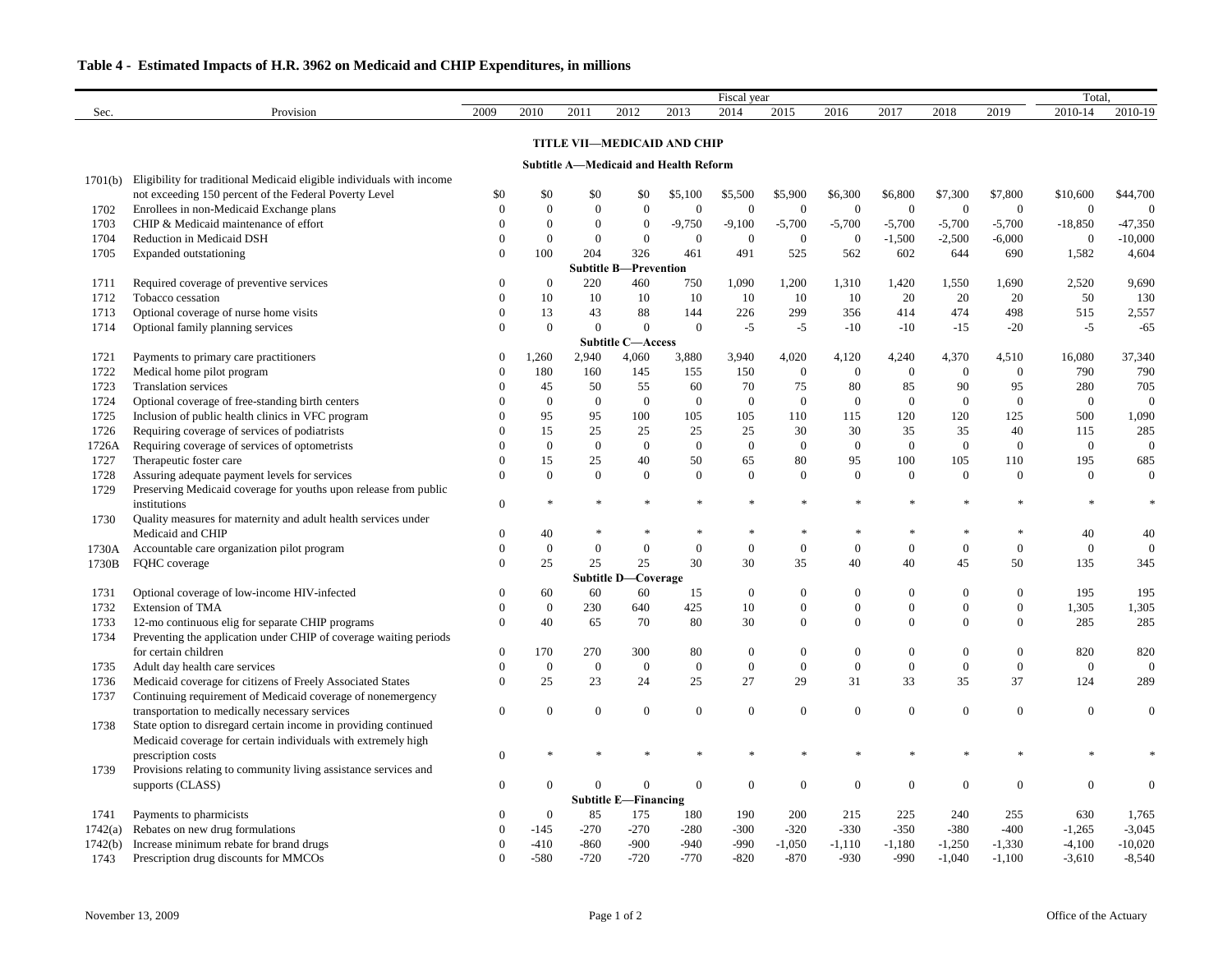## **Table 4 - Estimated Impacts of H.R. 3962 on Medicaid and CHIP Expenditures, in millions**

|      |                                                              |                |                |                                 |                  |                                                   | Fiscal year    |                  |                  |                |              |                | Total.           |                |  |
|------|--------------------------------------------------------------|----------------|----------------|---------------------------------|------------------|---------------------------------------------------|----------------|------------------|------------------|----------------|--------------|----------------|------------------|----------------|--|
| Sec. | Provision                                                    | 2009           | 2010           | 2011                            | 2012             | 2013                                              | 2014           | 2015             | 2016             | 2017           | 2018         | 2019           | 2010-14          | 2010-19        |  |
| 1744 | Payments for GME                                             | $\Omega$       | $\theta$       | 150                             | 310              | 470                                               | 480            | 500              | 510              | 520            | 530          | 550            | 1,410            | 4,020          |  |
| 1745 | Nursing Facility Supplemental Payment Program                |                | 1,500          | 1,500                           | 1,500            | 1,500                                             | $\theta$       | $\Omega$         | $\Omega$         | $\Omega$       | $\mathbf{0}$ | $\Omega$       | 6,000            | 6,000          |  |
| 1746 | Report on Medicaid payments                                  |                | $\Omega$       | $\Omega$                        | $\overline{0}$   | $\Omega$                                          | $\Omega$       | $\boldsymbol{0}$ | $\theta$         | $\theta$       | $\Omega$     | $\Omega$       | $\Omega$         |                |  |
| 1747 | Reviews of Medicaid                                          |                |                | $\Omega$                        | $\Omega$         | $\Omega$                                          | $\Omega$       | $\mathbf{0}$     | $\boldsymbol{0}$ | $\Omega$       | $\theta$     | $\Omega$       | $\Omega$         |                |  |
| 1748 | Extension of delay in managed care organization provider tax |                |                |                                 |                  |                                                   |                |                  |                  |                |              |                |                  |                |  |
|      | elimination                                                  | $\theta$       | 204            | $\Omega$                        | $\Omega$         | $\Omega$                                          | $\Omega$       | $\Omega$         | $\boldsymbol{0}$ | $\Omega$       | $\theta$     | $\theta$       | 204              | 204            |  |
| 1749 | Extension of ARRA increase in FMAP                           | $\Omega$       | $\Omega$       | 21,900                          | $\Omega$         | $\Omega$                                          | $\Omega$       | $\overline{0}$   | $\boldsymbol{0}$ | $\theta$       | $\theta$     | $\theta$       | 21,900           | 21,900         |  |
|      |                                                              |                |                |                                 |                  | <b>Subtitle F-Waste, Fraud, and Abuse</b>         |                |                  |                  |                |              |                |                  |                |  |
| 1751 | Health-care acquired conditions                              |                | $-3$           | -4                              | $-4$             | -5                                                | -5             | $-5$             | -6               | -6             |              | $-7$           | $-21$            | $-52$          |  |
| 1752 | Medicaid integrity program - evaluations/reports             |                |                |                                 | $\Omega$         |                                                   |                | $\overline{0}$   | $\theta$         |                | $\Omega$     | $\Omega$       |                  |                |  |
| 1753 | Provider WF&A program requirements                           |                |                | $\overline{0}$                  | $\boldsymbol{0}$ | $\overline{0}$                                    | $\overline{0}$ | $\boldsymbol{0}$ | $\theta$         |                | $\Omega$     | $\overline{0}$ | $\Omega$         |                |  |
| 1754 | Overpayments                                                 |                | 135            | $\mathbf{0}$                    | $-10$            | $-10$                                             | $-10$          | $-10$            | $-10$            | $-10$          | $-10$        | $-10$          | 105              | 55             |  |
| 1755 | MCO minimum medical loss ratio requirements                  |                | $-65$          | $-265$                          | $-280$           | $-265$                                            | $-275$         | $-300$           | $-325$           | $-350$         | $-380$       | $-405$         | $-1,150$         | $-2,910$       |  |
| 1756 | Termination of provider participation in MCD & CHIP          |                | $\Omega$       | $\overline{0}$                  | $\overline{0}$   | $\Omega$                                          | $\theta$       | $\Omega$         | $\Omega$         | $\Omega$       | $\left($     | $\Omega$       | $\Omega$         |                |  |
| 1757 | Ownership, control & management affliiations                 |                |                | $\overline{0}$                  | $\Omega$         | $\Omega$                                          | $\Omega$       |                  | $\Omega$         |                | 0            | $\Omega$       |                  |                |  |
| 1758 | Expanded data elements under MSIS                            |                |                | $\Omega$                        | $\Omega$         | $\Omega$                                          | $\Omega$       |                  | $\Omega$         |                | 0            |                |                  | $\overline{0}$ |  |
| 1759 | Alternate payee registration requirements                    |                |                | $\Omega$                        |                  | $\Omega$                                          | $\Omega$       |                  | $\Omega$         |                |              |                |                  |                |  |
| 1760 | Payment denial for litigation-related misconduct             |                |                | $\overline{0}$                  | $\Omega$         | $\Omega$                                          | $\Omega$       | $\Omega$         | $\theta$         |                | $\theta$     | $\Omega$       | $\Omega$         |                |  |
| 1761 | Mandatoty State use of national correct coding initiative    |                | $-10$          | $-25$                           | $-40$            | $-45$                                             | $-55$          | $-75$            | $-85$            | $-90$          | $-95$        | $-100$         | $-175$           | $-620$         |  |
|      |                                                              |                |                |                                 |                  | <b>Subtitle G-Puerto Rico and the Territories</b> |                |                  |                  |                |              |                |                  |                |  |
| 1771 | Increased payments to Puerto Rico and territories            | $\Omega$       | $\Omega$       | 831                             | 887              | 970                                               | 1,053          | 1,136            | 1,219            | 1,302          | 1,386        | 1,565          | 3,742            | 10,350         |  |
|      |                                                              |                |                | <b>Subtitle H-Miscellaneous</b> |                  |                                                   |                |                  |                  |                |              |                |                  |                |  |
| 1781 | Technical corrections                                        |                |                | $\boldsymbol{0}$                | $\boldsymbol{0}$ | $\boldsymbol{0}$                                  | $\overline{0}$ |                  | $\boldsymbol{0}$ |                | $\theta$     | $\Omega$       | $\boldsymbol{0}$ |                |  |
| 1782 | Extension of QI program                                      |                |                | 560                             | 935              | 220                                               | $\overline{0}$ |                  | $\overline{0}$   |                |              | $\theta$       | 1,715            | 1,715          |  |
| 1783 | Assuring transparency of information                         |                |                | $\overline{0}$                  | $\boldsymbol{0}$ | $\Omega$                                          | $\overline{0}$ | $\overline{0}$   | $\boldsymbol{0}$ | $\theta$       | $\Omega$     | $\theta$       | $\Omega$         |                |  |
| 1784 | Medicaid and CHIP Payment and Access Commission              |                |                | $\mathbf{0}$                    | $\mathbf{0}$     | $\Omega$                                          | $\Omega$       | $\Omega$         | $\Omega$         | $\Omega$       | $\Omega$     | $\Omega$       | $\Omega$         |                |  |
| 1785 | Outreach and enrollment of Medicaid and CHIP eligible        |                |                |                                 |                  |                                                   |                |                  |                  |                |              |                |                  |                |  |
|      | individuals                                                  | $\Omega$       |                | $\Omega$                        | $\mathbf{0}$     | $\Omega$                                          | $\overline{0}$ | $\overline{0}$   | $\Omega$         | $\Omega$       | $\theta$     | $\Omega$       |                  |                |  |
| 1786 | Prohibitions on Federal Medicaid and CHIP payments for       |                |                |                                 |                  |                                                   |                |                  |                  |                |              |                |                  |                |  |
|      | undocumented aliens                                          | $\Omega$       |                | $\boldsymbol{0}$                | $\mathbf{0}$     | $\overline{0}$                                    | $\Omega$       | $\Omega$         | $\Omega$         | $\Omega$       | $\theta$     | $\theta$       | $\Omega$         |                |  |
| 1787 | Demonstration project for stabilization of emergency medical |                |                |                                 |                  |                                                   |                |                  |                  |                |              |                |                  |                |  |
|      | conditions by institutions for mental diseases               |                | 25             | 25                              | 25               | $\Omega$                                          |                |                  |                  |                | $\Omega$     |                | 75               | 75             |  |
| 1788 | Application of Medicaid Improvement Fund                     |                |                | $\Omega$                        | $\theta$         | $\Omega$                                          | $-100$         | $-150$           | $-150$           | $-150$         | $-150$       | $\Omega$       | $-100$           | $-700$         |  |
| 1789 | Treatment of certain Medicaid brokers                        |                |                |                                 |                  |                                                   |                |                  | $\Omega$         |                | $\theta$     | $\theta$       |                  |                |  |
| 1790 | Rule for changes requiring State legislation                 | $\theta$       | $\Omega$       | $\Omega$                        | $\mathbf{0}$     | $\overline{0}$                                    | $\overline{0}$ | $\boldsymbol{0}$ | $\theta$         | $\Omega$       | $\mathbf{0}$ | $\overline{0}$ | $\boldsymbol{0}$ | $\mathbf{0}$   |  |
|      |                                                              |                |                |                                 |                  |                                                   |                |                  |                  |                |              |                |                  |                |  |
|      | <b>SUBTOTAL</b>                                              |                | 2,745          | 27,352                          | 8,036            | 2,671                                             | 1,832          | 5,664            | 6,337            | 5,619          | 5,417        | 2,963          | 42,636           | 68,637         |  |
|      | Interaction between drug proposals $(1742 \& 1743)$          | $\theta$       | $-220$         | $-260$                          | $-280$           | $-290$                                            | $-320$         | $-360$           | $-370$           | $-380$         | $-430$       | -440           | $-1,370$         | $-3,350$       |  |
|      | Interaction with Medicaid expansion (1701)                   | $\Omega$       | $\overline{0}$ | $\overline{0}$                  | $\overline{0}$   | 338                                               | 548            | 590              | 628              | 665            | 686          | 711            | 886              | 4,165          |  |
|      | Interaction with increased FMAP (1749)                       | $\Omega$       | $\overline{0}$ | $-73$                           | $\boldsymbol{0}$ | $\boldsymbol{0}$                                  | $\overline{0}$ | $\mathbf{0}$     | $\overline{0}$   | $\overline{0}$ | $\bf{0}$     | $\overline{0}$ | $-73$            | $-73$          |  |
|      | Interaction with Medicare                                    | $\Omega$       | 490            | 790                             | 1,080            | 1,230                                             | 110            | 1,250            | 1,040            | 790            | 680          | 690            | 3,700            | 8,150          |  |
|      | <b>TOTAL, TITLE VII</b>                                      | $\overline{0}$ | 3,015          | 27,809                          | 8,836            | 3,949                                             | 2,171          | 7,144            | 7,635            | 6,694          | 6,353        | 3,924          | 45,779           | 77,529         |  |

\*Negligible financial impact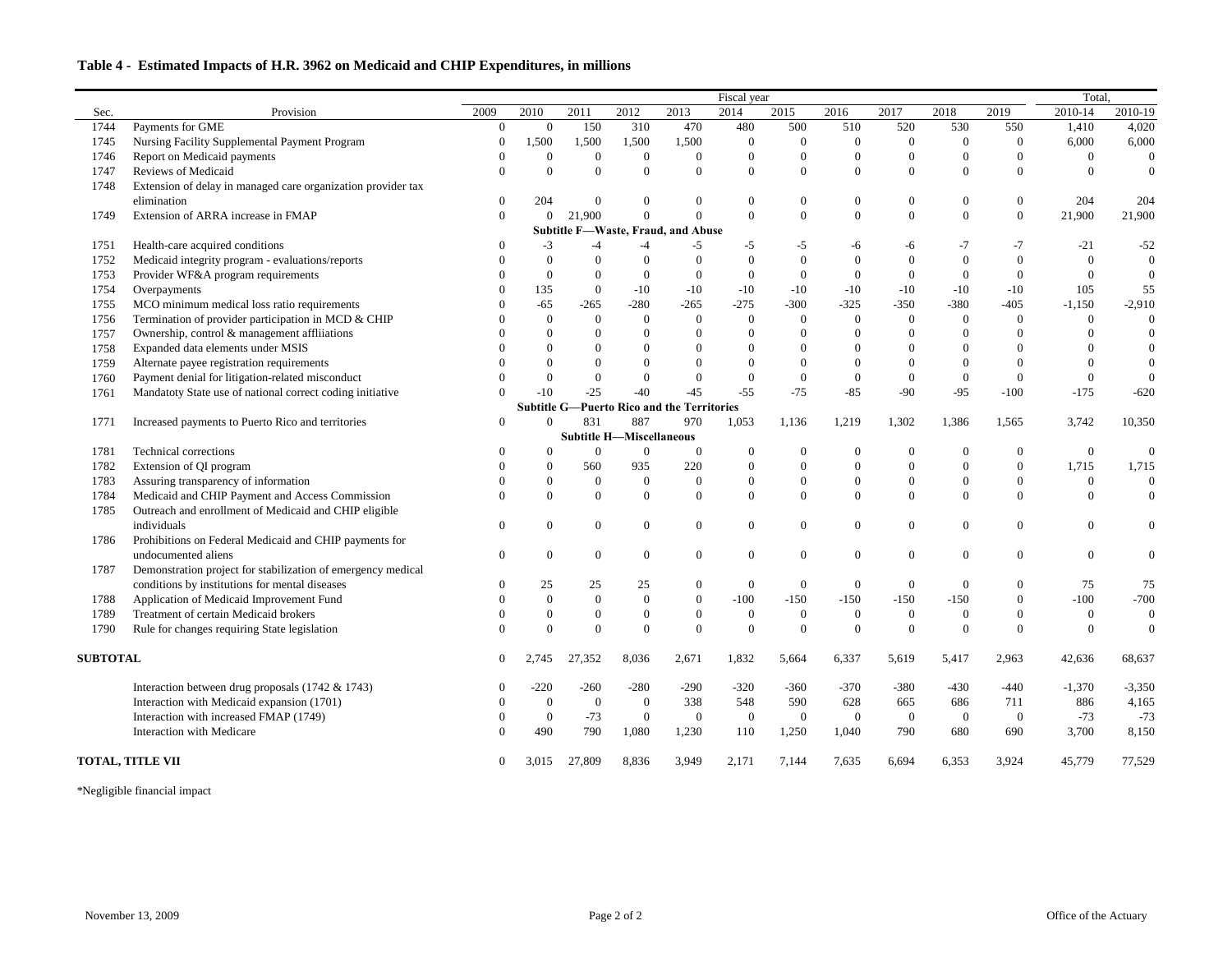#### **Table 5 - Estimated Impacts of H.R. 3962 on National Health Expenditures (NHE), in billions**

|                                                           |           |           |           |           |           | Calendar Year |           |           |           |           | Total, CY  |
|-----------------------------------------------------------|-----------|-----------|-----------|-----------|-----------|---------------|-----------|-----------|-----------|-----------|------------|
| <b>Current Law Baseline</b>                               | 2010      | 2011      | 2012      | 2013      | 2014      | 2015          | 2016      | 2017      | 2018      | 2019      | 2010-2019  |
| Total National Health Expenditures (NHE)                  | \$2,632.2 | \$2,778.7 | \$2,944.4 | \$3,125.4 | \$3,325.5 | \$3,551.5     | \$3,798.5 | \$4,067.7 | \$4,358.8 | \$4,670.6 | \$35,253.3 |
| Medicare                                                  | 515.5     | 550.5     | 591.0     | 634.1     | 679.7     | 732.1         | 790.4     | 857.2     | 930.9     | 1,010.9   | 7,292.3    |
| Medicaid/CHIP                                             | 436.1     | 473.0     | 512.4     | 553.4     | 593.9     | 641.7         | 696.6     | 755.9     | 821.7     | 893.2     | 6,377.9    |
| Federal                                                   | 282.2     | 277.9     | 292.7     | 315.9     | 337.8     | 364.3         | 395.0     | 427.9     | 464.6     | 504.5     | 3,662.8    |
| State & Local                                             | 153.9     | 195.1     | 219.6     | 237.6     | 256.1     | 277.4         | 301.5     | 328.0     | 357.1     | 388.7     | 2,715.1    |
| Other Public                                              | 307.7     | 325.1     | 343.9     | 364.6     | 386.6     | 410.5         | 436.4     | 464.0     | 493.2     | 523.6     | 4,055.5    |
| Out of Pocket (OOP)                                       | 285.1     | 297.7     | 308.9     | 322.3     | 340.3     | 359.4         | 379.1     | 400.2     | 422.8     | 446.7     | 3,562.4    |
| <b>Employer-sponsored Private Health Insurance</b>        | 847.0     | 879.0     | 919.3     | 966.0     | 1,024.5   | 1,088.4       | 1.156.0   | 1,228.7   | 1,305.6   | 1,387.3   | 10,801.8   |
| Other Private Health Insurance*                           | 49.2      | 51.0      | 54.6      | 57.7      | 59.4      | 61.5          | 63.5      | 65.9      | 68.2      | 70.6      | 601.7      |
| Other Private <sup>†</sup>                                | 191.6     | 202.4     | 214.5     | 227.3     | 241.1     | 257.8         | 276.4     | 296.0     | 316.4     | 338.3     | 2,561.8    |
| NHE as percent of Gross Domestic Product (GDP) $\ddagger$ | 17.8%     | 17.9%     | 18.1%     | 18.3%     | 18.6%     | 19.0%         | 19.4%     | 19.8%     | 20.3%     | 20.8%     |            |

|                                                           |           |                          |           |           |           | Calendar Year |           |           |           |           | Total, CY  |
|-----------------------------------------------------------|-----------|--------------------------|-----------|-----------|-----------|---------------|-----------|-----------|-----------|-----------|------------|
| Proposed — H.R. $3962$                                    | 2010      | 2011                     | 2012      | 2013      | 2014      | 2015          | 2016      | 2017      | 2018      | 2019      | 2010-2019  |
| Total National Health Expenditures (NHE)                  | \$2,632.8 | \$2,773.9                | \$2,914.3 | \$3,142.6 | \$3,343.4 | \$3,606.0     | \$3,856.2 | \$4,123.4 | \$4,417.4 | \$4,731.7 | \$35,541.9 |
| Medicare                                                  | 503.6     | 526.3                    | 557.6     | 584.9     | 609.2     | 671.2         | 719.9     | 775.2     | 838.6     | 908.0     | 6,694.5    |
| Medicaid/CHIP                                             | 446.1     | 496.0                    | 520.6     | 610.7     | 662.9     | 729.4         | 792.9     | 859.8     | 931.7     | 1,008.8   | 7,058.7    |
| Federal                                                   | 287.9     | 291.0                    | 297.4     | 368.2     | 401.2     | 437.3         | 475.4     | 515.0     | 557.1     | 602.3     | 4,232.8    |
| State & Local                                             | 158.1     | 205.0                    | 223.2     | 242.5     | 261.8     | 292.1         | 317.5     | 344.8     | 374.5     | 406.4     | 2,825.9    |
| Other Public                                              | 312.3     | 325.1                    | 343.9     | 360.7     | 382.6     | 407.4         | 433.7     | 461.5     | 490.3     | 520.3     | 4,037.8    |
| Out of Pocket (OOP)                                       | 283.3     | 295.2                    | 305.7     | 305.3     | 318.1     | 330.0         | 346.1     | 365.5     | 386.0     | 407.6     | 3,342.8    |
| Employer-sponsored Private Health Insurance               | 847.7     | 879.3                    | 919.3     | 966.7     | 1,026.3   | 1,082.3       | 1,146.4   | 1,212.3   | 1,291.9   | 1,376.7   | 10,748.9   |
| Other Private Health Insurance*                           | 48.4      | 49.8                     | 53.0      | 14.1      | 14.7      | 15.1          | 15.4      | 15.9      | 16.3      | 16.5      | 259.3      |
| Other Private†                                            | 191.4     | 202.3                    | 214.3     | 222.7     | 236.5     | 254.0         | 272.8     | 292.4     | 312.0     | 333.0     | 2,531.4    |
| Exchange - Private Plan                                   |           |                          |           | 59.1      | 70.7      | 88.2          | 97.1      | 105.6     | 113.3     | 121.1     | 655.3      |
| Exchange - Public Plan                                    |           | $\overline{\phantom{a}}$ |           | 20.5      | 24.5      | 30.6          | 33.7      | 36.6      | 39.3      | 42.0      | 227.2      |
| NHE as percent of Gross Domestic Product (GDP) $\ddagger$ | 17.8%     | 17.9%                    | 17.9%     | 18.4%     | 18.7%     | 19.2%         | 19.7%     | 20.1%     | 20.6%     | 21.1%     |            |